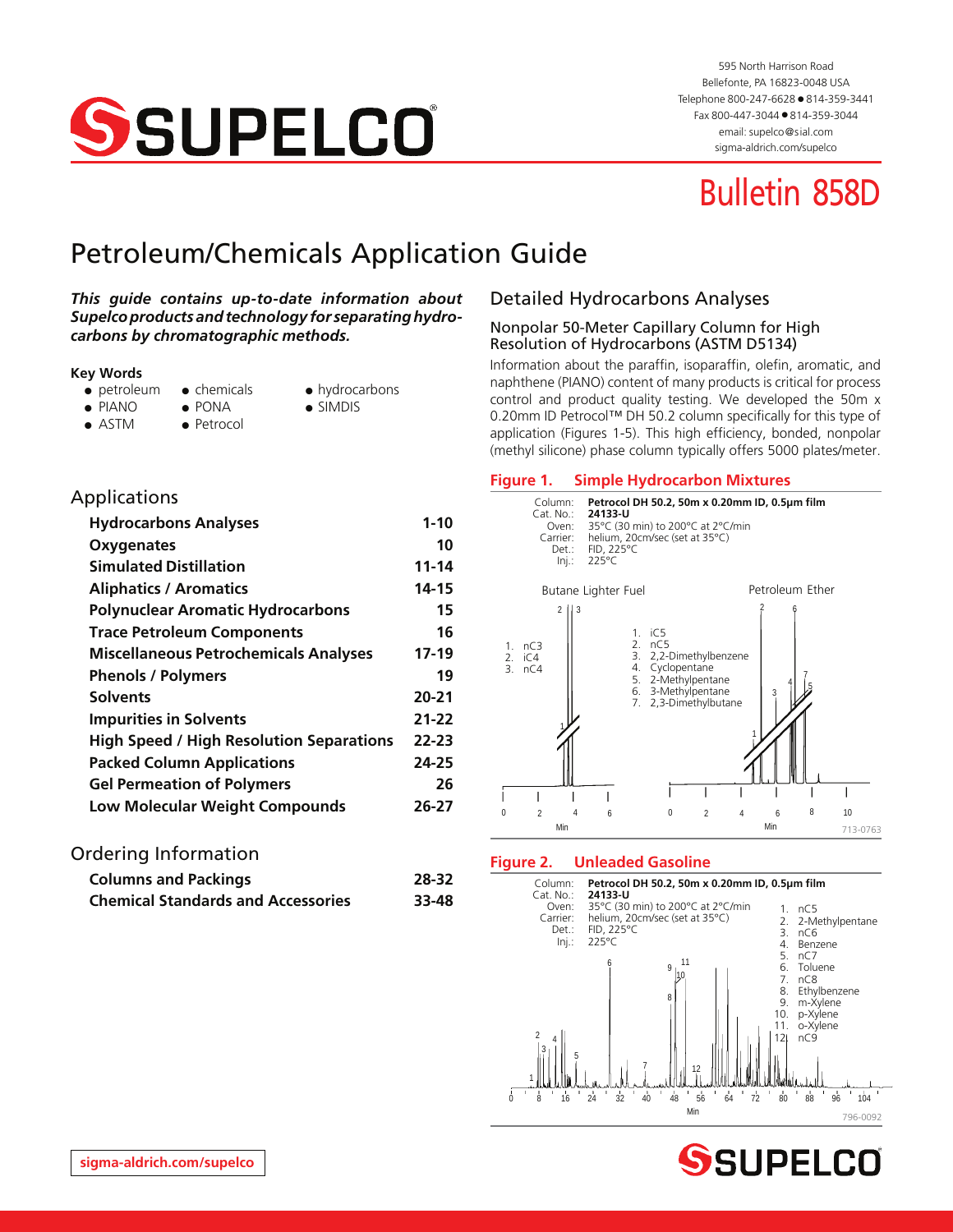#### **Figure 3. Detailed Analysis of Qualitative Reference & Naphtha**



#### **Figure 4. Quantitative PIANO Standard**



#### **Figure 5. Quantitative PIANO Standard, Using Rapid Temperature Program**



#### Gasoline Range Petroleum Products

Petrocol DH columns (Figures 6-8) can separate more than 300 gasoline components in less than 110 minutes — under ambient initial temperature conditions. They are ideal for PONA, PNA, and PIANO analyses.■

Nonpolar Petrocol DH columns provide greater separation of propane and C4 compounds, m- and p-xylene (Figure 6), and other light petroleum components. Because you can use Petrocol DH columns with modest split ratios (approximately 100:1), you can simultaneously monitor trace and concentrated sample components.

Our library of retention indices for more than 400 compounds is included with the column.

#### **Figure 6. 2,3-Dimethylbutane from Cyclopentane**



■ PONA: paraffins-olefins-naphthenes-aromatics

PNA: paraffins-naphthenes-aromatics

PIANO: paraffins-isoparaffins-aromatics-naphthenes-olefins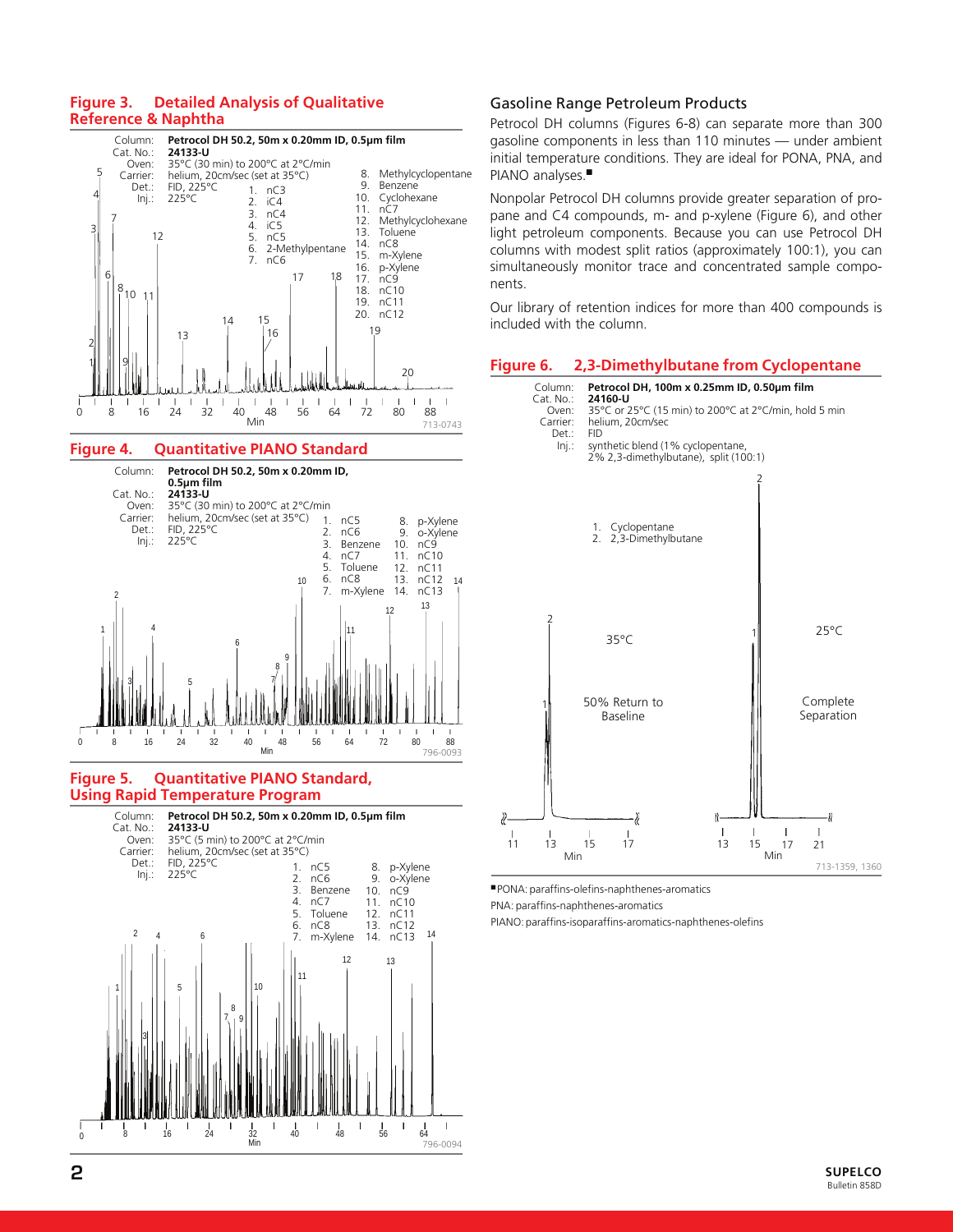#### **Figure 7. Premium Unleaded Gasoline**

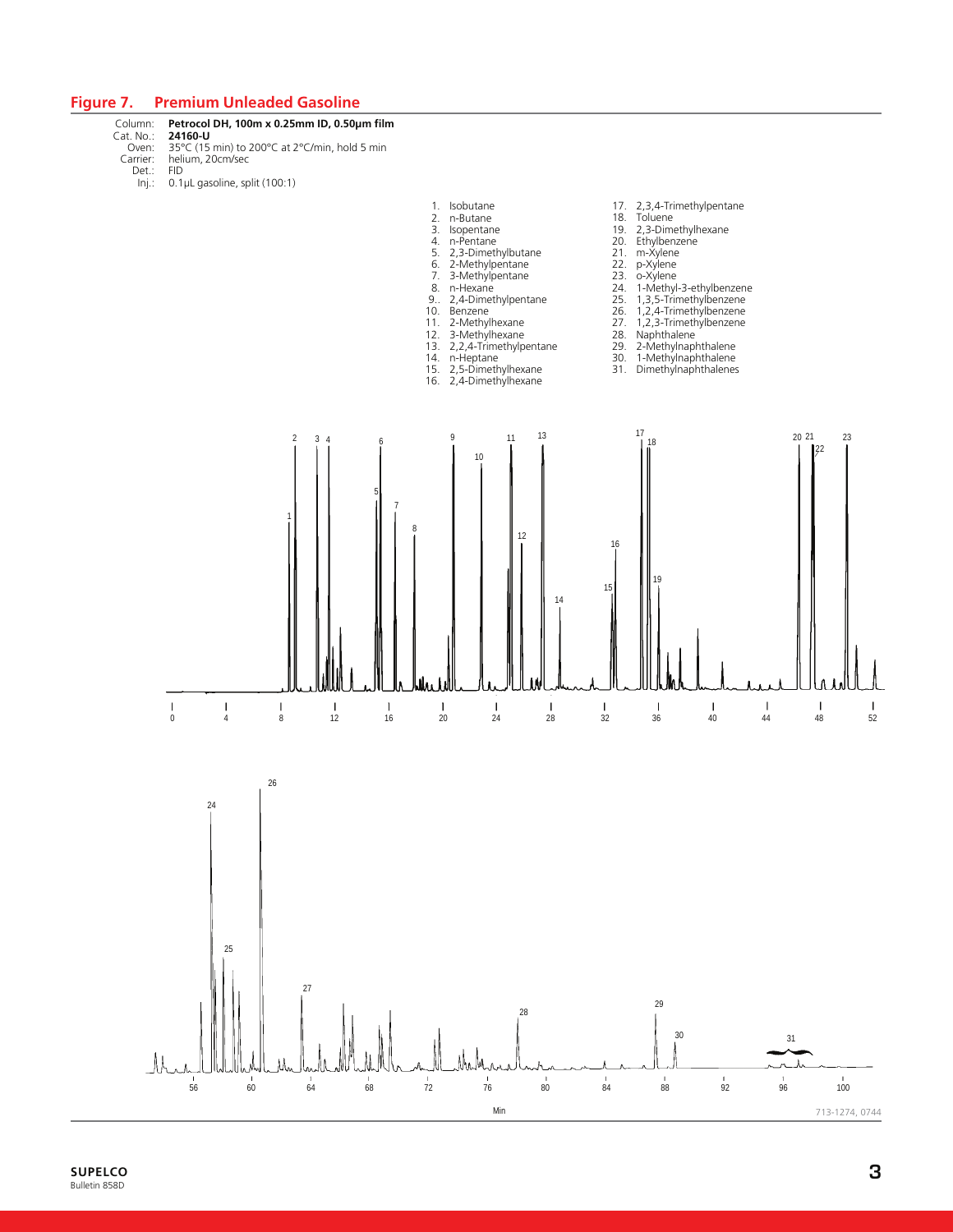#### **Figure 8. A Difficult Separation: Isobutylene from Butene-1**



#### Ambient Separations of Hydrocarbon Gases

Very high efficiency (typically 550,000 theoretical plates) and a low phase ratio (0.25mm ID, 1.0µm phase film) enable our 150-meter Petrocol DH 150 column to separate light hydrocarbons significantly better than other columns.

Use Petrocol DH columns to analyze hydrocarbon mixtures ranging from the light gases to the higher boiling components of gasoline and other samples of comparable boiling range (Figures 9-11). Perform most of these analyses using ambient or mildly subambient (0°C or -20°C) initial temperatures.

Perform separations that previously required special conditions, unusual columns, or prolonged analysis time.

Head pressure of approximately 75psig will provide the optimum linear velocity, 20cm/sec, for helium carrier gas. If your instrument cannot provide this pressure, consider using hydrogen as the carrier gas (40-50psig will provide the optimum 40cm/sec linear velocity), or consult your instrument manufacturer about alternative pressure regulators or the use of EPC.

Using an ambient initial temperature, gasoline analyzed on a Petrocol DH 150 column shows near baseline resolution of the light hydrocarbons cyclopentane and 2,3-dimethylbutane, and the heavier m-xylene and p-xylene isomers (Figure 12). Under these conditions, separations of the light hydrocarbons through toluene are optimized by using the isothermal hold period. The subsequent temperature program provides excellent detail for the heavier compounds. Conditions can be varied (e.g., analysis time shortened) to meet specific needs.

#### **Figure 9. Light Hydrocarbons, Using Moderately Subambient Initial Temperature**



#### **Figure 10. Gaseous Hydrocarbons from Liquid Hydrocarbons**

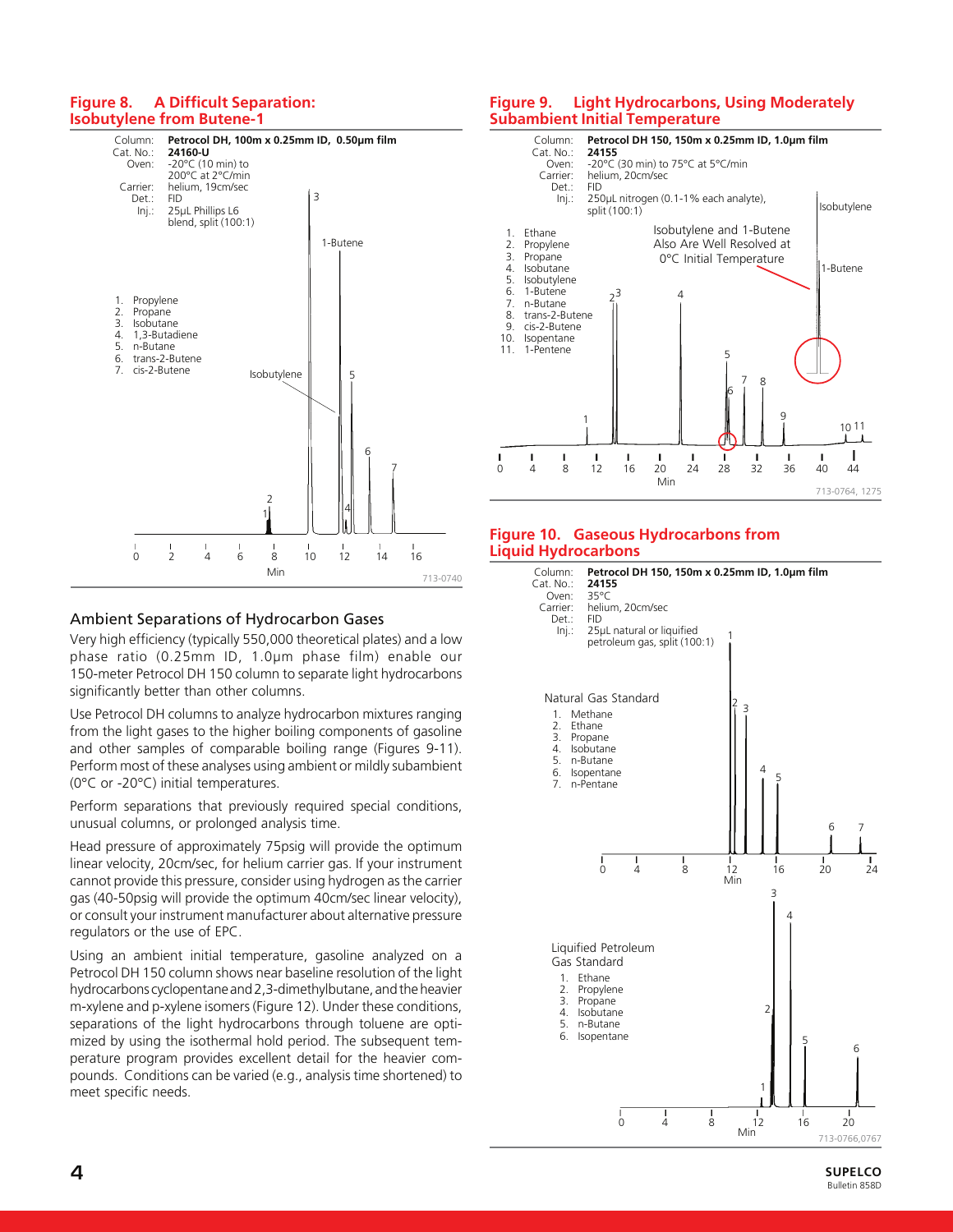#### **Figure 11. Oxygenated Compounds in a C4 Gas Stream, Using Ambient, Isothermal Temperature**

Column: **Petrocol DH 150, 150m x 0.25mm ID, 1.0µm film**

- Cat. No.: **2415**<br>Oven: 25°C Oven:<br>:Carrier
	- helium, 20cm/sec<br>FID Det.:
		- Inj.: 50µL nitrogen (0.1-2% each analyte), split (100:1)



#### **Figure 12. Detailed Analysis of Gasoline, Using Ambient Initial Temperature**



**SUPELCO 5** Bulletin 858D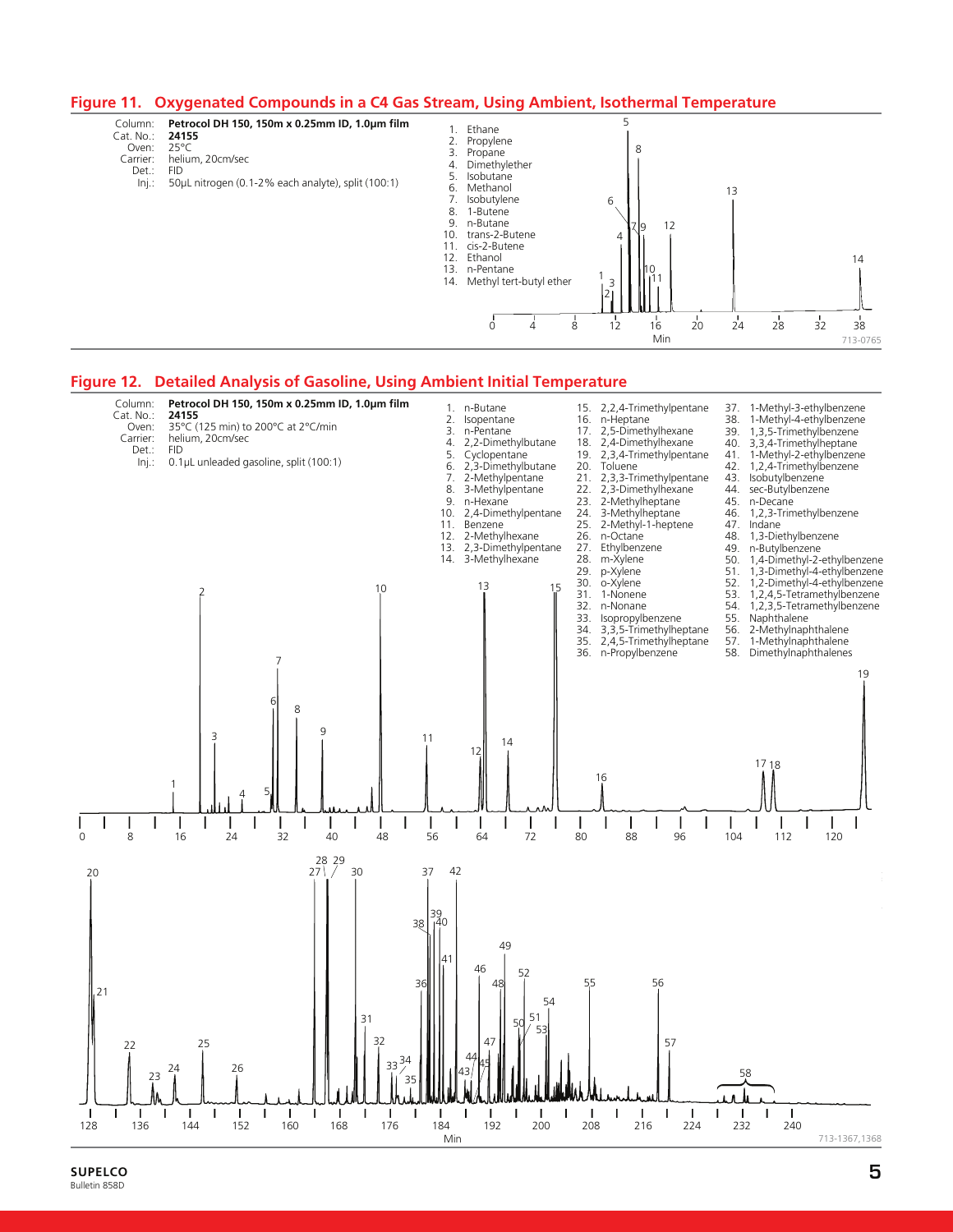#### Reproducible Results

The highly reproducible Petrocol DH Octyl capillary column is capable of resolving compounds of different classes to the baseline (Figures13 to 15). Table 1 summarizes some key shifts in elution order. As a general rule, polar compounds shift to shorter retention times relative to normal hydrocarbons.

#### **Figure 13. Key Hydrocarbon Pairs Completely Resolved**



#### **Figure 14. PONA V Mix**



#### **Figure 15. Pyrolysis Gasoline (Py Gas)**



#### **Table 1. Comparison of Selected Elutions Between Petrocol DH Octyl and SPB-1 Columns**

|         |        |                                   |                               | Column                                      |
|---------|--------|-----------------------------------|-------------------------------|---------------------------------------------|
|         | Class  | <b>Compounds</b>                  | SPB-1                         | <b>Petrocol DH</b><br>Octyl                 |
|         | А<br>Ο | Benzene<br>1-Methylcyclopentene   | Coelution                     | <b>Baseline</b><br>Resolution               |
|         | А      | Toluene<br>2,3,3-Trimethylpentane | Coelution                     | Baseline<br>Resolution                      |
| 20      | Α<br>А | p-Xylene<br>m-Xylene              | Partial<br>Resolution         | <b>Baseline</b><br>Resolution<br>(reversed) |
|         | P<br>Ω | n-Paraffin<br>trans-2-Olefin      | <b>Baseline</b><br>Resolution | Coelution                                   |
| 94-0366 | OXY    | Methanol                          | Partial<br>Resolution         | <b>Baseline</b><br>Resolution               |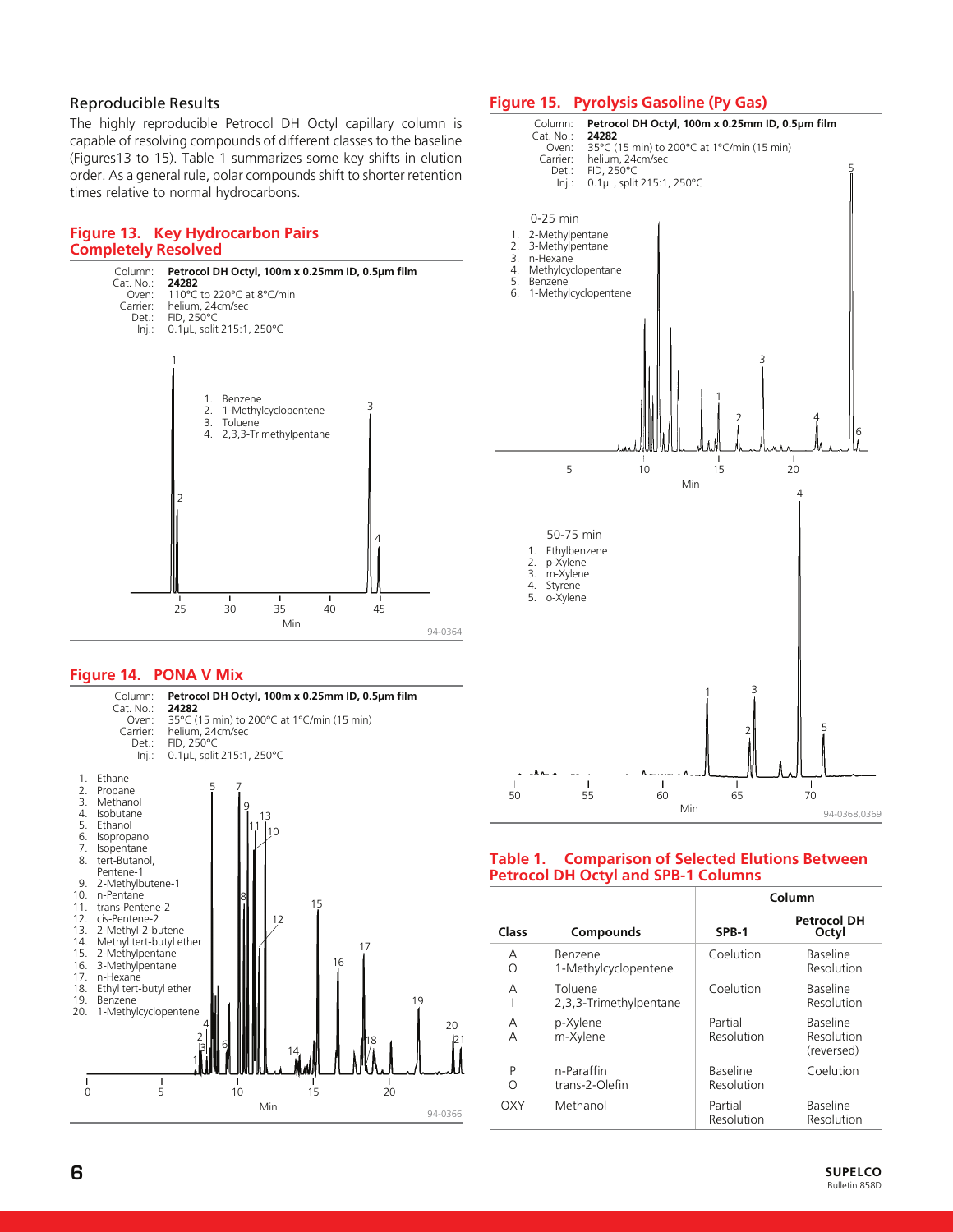# Difficult Petroleum Analyses

Use a Petrocol DH column for analyses ranging from resolving closely eluting isomers or light hydrocarbon gases to detailed separations of highly complex mixtures — such as petroleum naphthas and reformates and liquified coal fractions (Figures 16-20).

#### **Figure 16. Monitor Dicyclopentadiene for Breakdown Products**



796-0095

#### **SUPELCO 7** Bulletin 858D

#### **Figure 18. Closely Eluting Hexene Isomerization Products**



#### **Figure 19. Light Hydrocarbon Gases, Using a Subambient Initial Temperature**

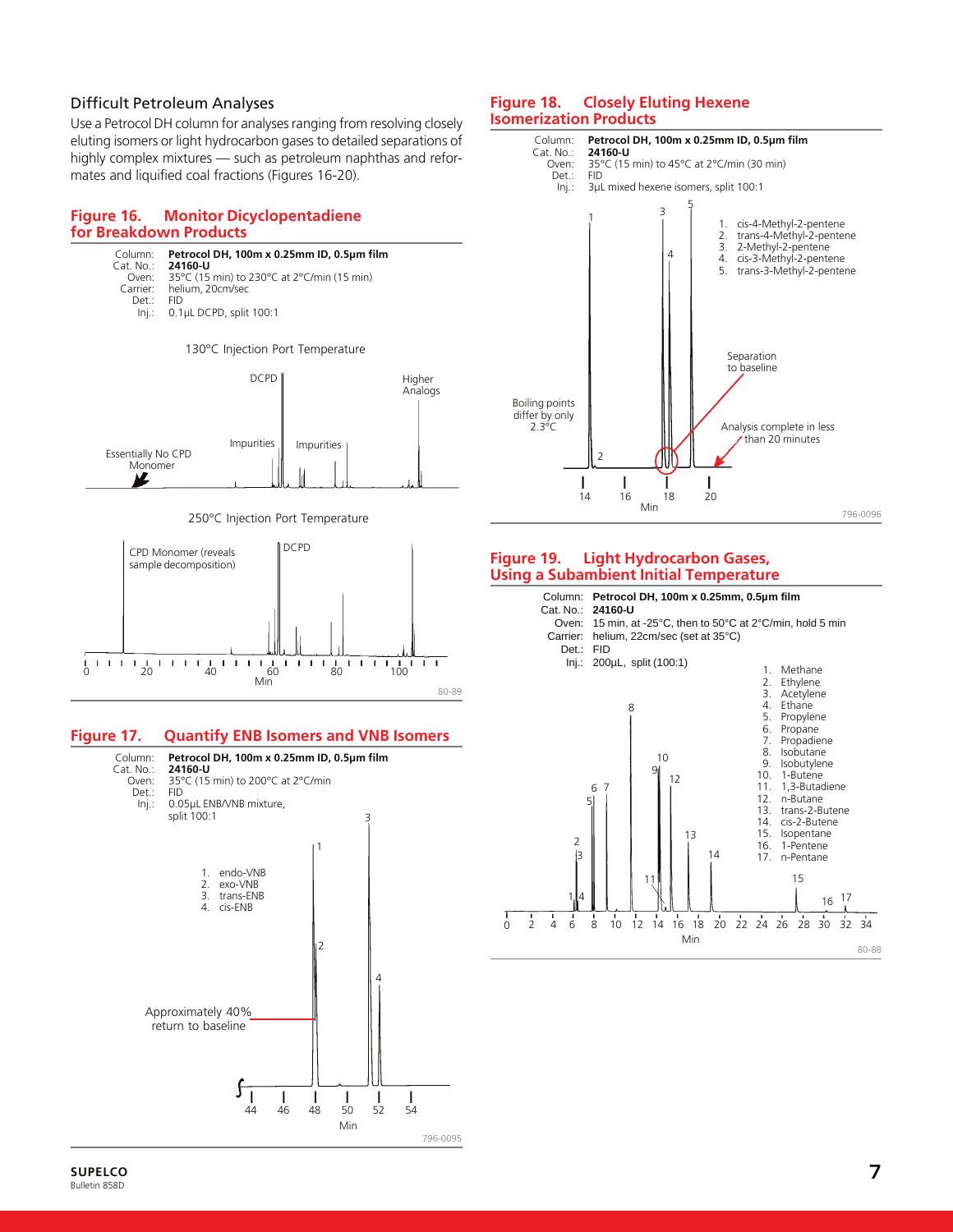#### **Figure 20. Petroleum Reformate**



#### Higher Resolution of Polynuclear Aromatic Hydrocarbons



# Light Hydrocarbons

#### Monitor Light Hydrocarbons Without Using Cryogenics

Because they do not require cooling to retain compounds with low (-40°C to 100°C) boiling temperatures, thick film SPB™-1 and SPB-5 capillary columns are more convenient to use than other types of columns.

Typical analyses are shown in Figures 21 and 22. When you need additional resolution, you still have the option of using subambient initial temperatures (Figure 21 inset).

#### **Figure 21. C1-C6 Hydrocarbons and C1-C4 Alcohols on a Thick Film Capillary Column**

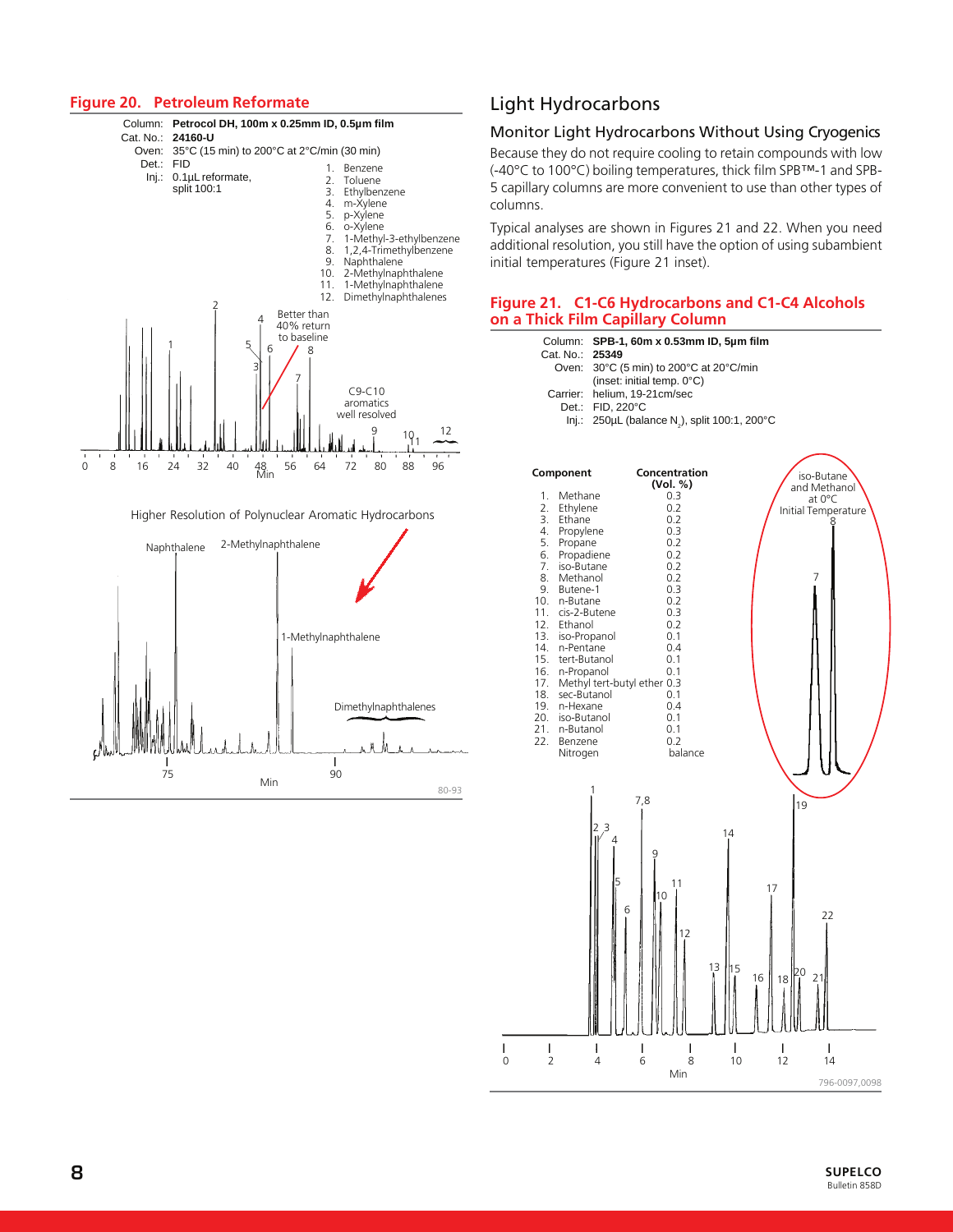#### **Figure 22. Natural Gas on a Thick Film Column**

#### Column: **SPB-5, 30m x 0.53mm ID, 3µm film**

Cat. No.: **25343**

Oven: 30°C (5 min) to 200°C at 20°C/min

- Carrier: helium, 19-21cm/sec
	- Det.: FID, 220°C
		- lnj.: 250µL (balance N $_{\textrm{\tiny{2}}}$ ), split 100:1, 200°C



# High Boiling Hydrocarbons

#### Better Quantification of High Boiling Compounds

For analyses of paraffin mixtures, SPB-1 Thin Film bonded phase capillary columns (Figures 23-25) offer better sample resolution and more reliable quantification than packed columns.

When you use an SPB-1 Thin Film column with our cool on-column injection sleeve (designed for 1/4" packed column or capillary injection ports), you can virtually eliminate discrimination among sample components. Use a syringe with a 6" (15.24cm) needle to make injections.

#### **Figure 23. Polywax® 655**



# **Figure 24. Shoe Polish**

Column: **SPB-1 Thin Film, 15m x 0.53mm ID, 0.1µm film**

Cat. No.: **25360**

- Oven: 50°C to 350°C at 15°C/min
- Carrier: helium, 5mL/min (flow controlled)
	- Det.: FID, 370°C
	- Inj.: 1µL, cool on-column injection



713-0751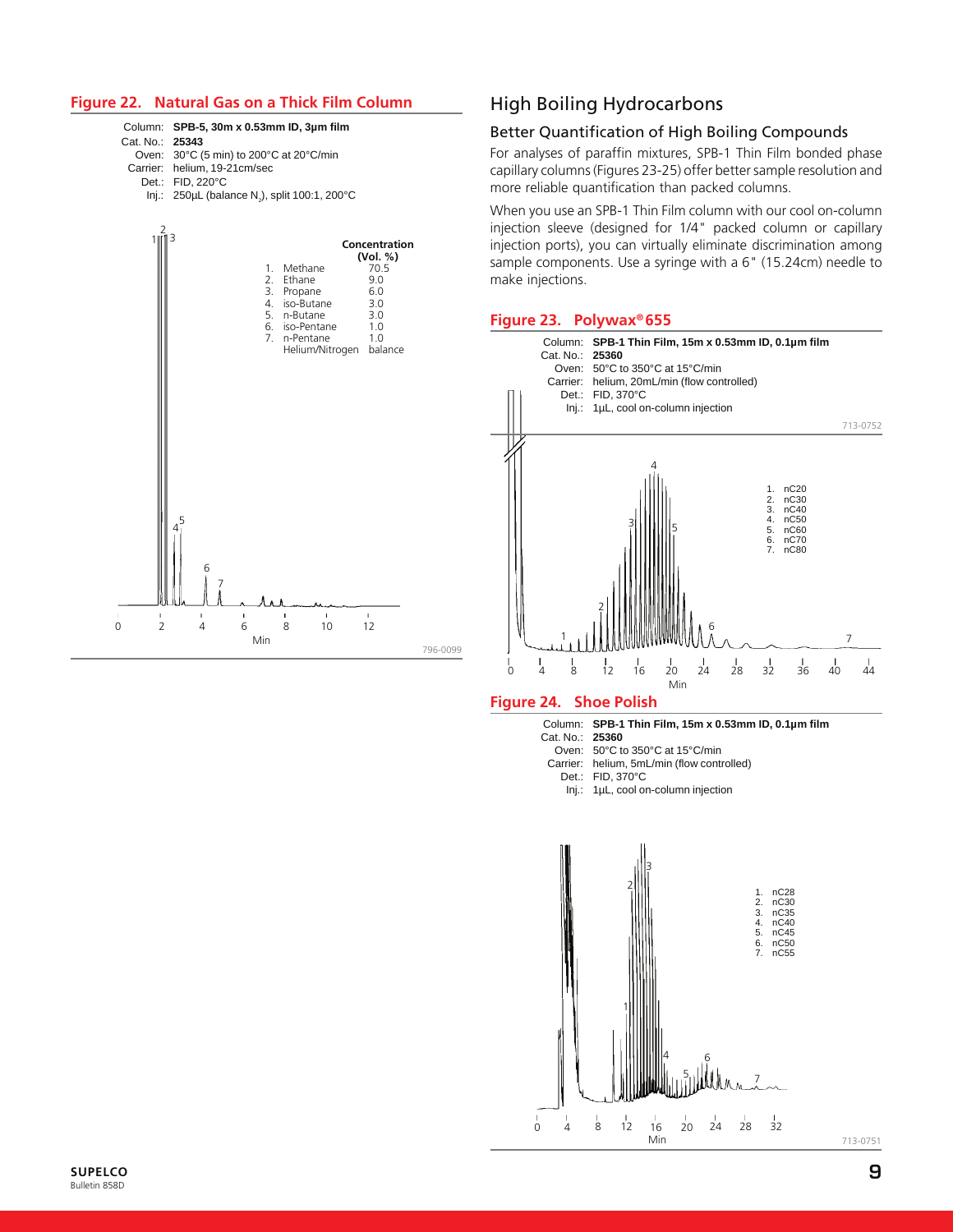#### **Figure 25. Paraffin Wax**



# **Oxygenates**

# Separate Oxygenated Compounds in Complex Hydrocarbon Matrices

Because of the high toxicity of organic bound lead, the US EPA has mandated the reduction and eventual elimination of lead compounds in gasoline. The compounds substituted for lead are usually oxygen-containing substances such as alcohols and ethers.

Separation of these oxygenates from the matrix can be a problem. Our Petrocol DH Octyl and Petrocol DH 150 capillary columns (Figures 26 to 28) are excellent for this type of analysis.

#### **Figure 26. Oxygenates Mix (Petrocol DH Octyl Column)**



#### **Figure 27. MTBE Contaminants (Petrocol DH Octyl Column)**



#### **Figure 28. Oxygenates (Petrocol DH 150 Column)**

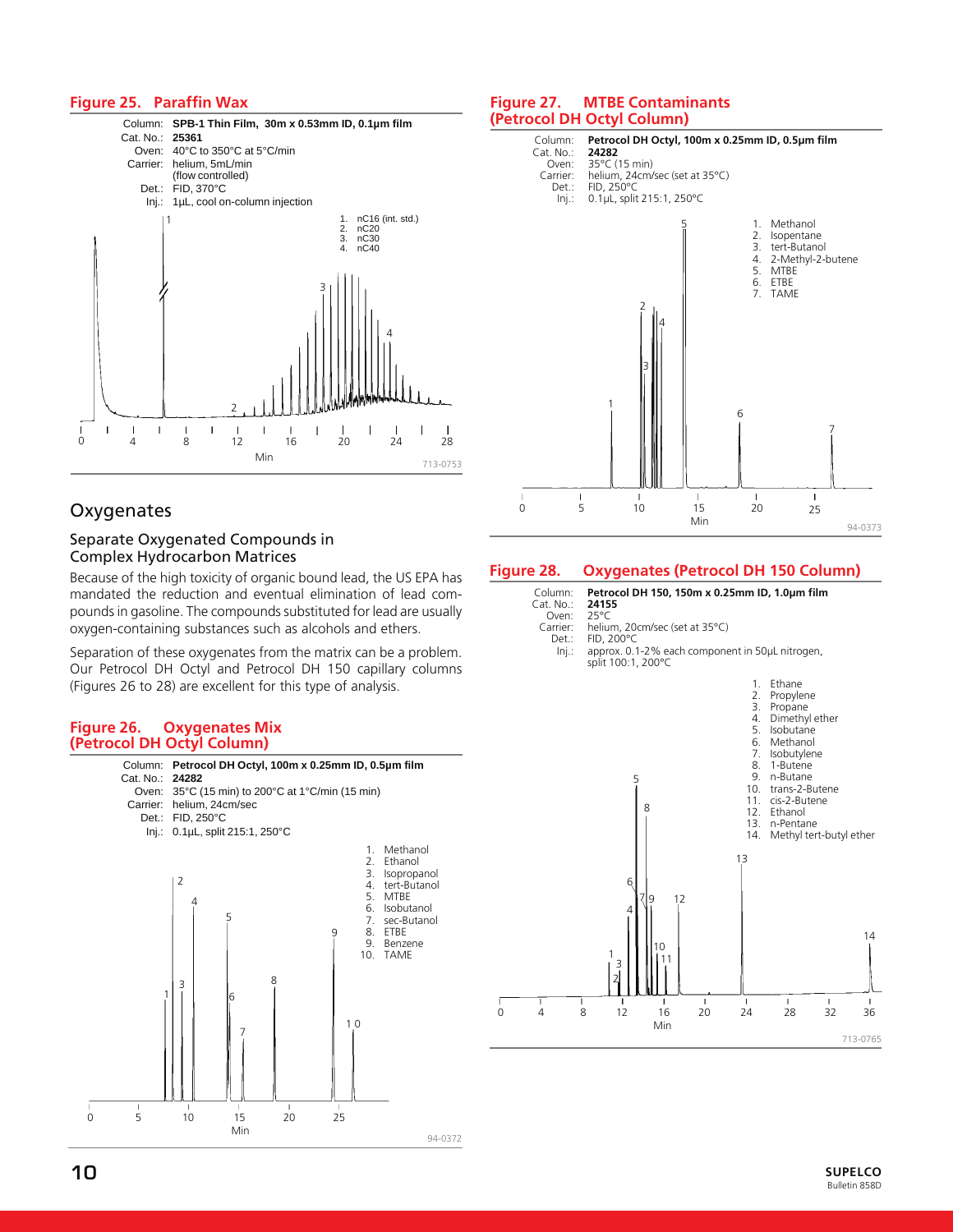# Simulated Distillation

### Packed Columns for More Reliable SIMDIS Analyses

Petrocol A and Petrocol B packed columns were developed specifically for Methods D3710 and D2887, respectively, of the American Society for Testing and Materials (ASTM). These 20" x 1/8" stainless steel columns minimize peak tailing, column bleed, and the deviation of apparent boiling point from true boiling point (Figures 29- 33).

# **Figure 29. Petrocol A Column Minimizes Hydrocarbon Peak Tailing**



#### **Figure 30. Gasoline by ASSTM D3710**



#### **Figure 31. Hydrocarbon Boiling Point and Retention on a Petrocol A Column Are Closely Correlated**

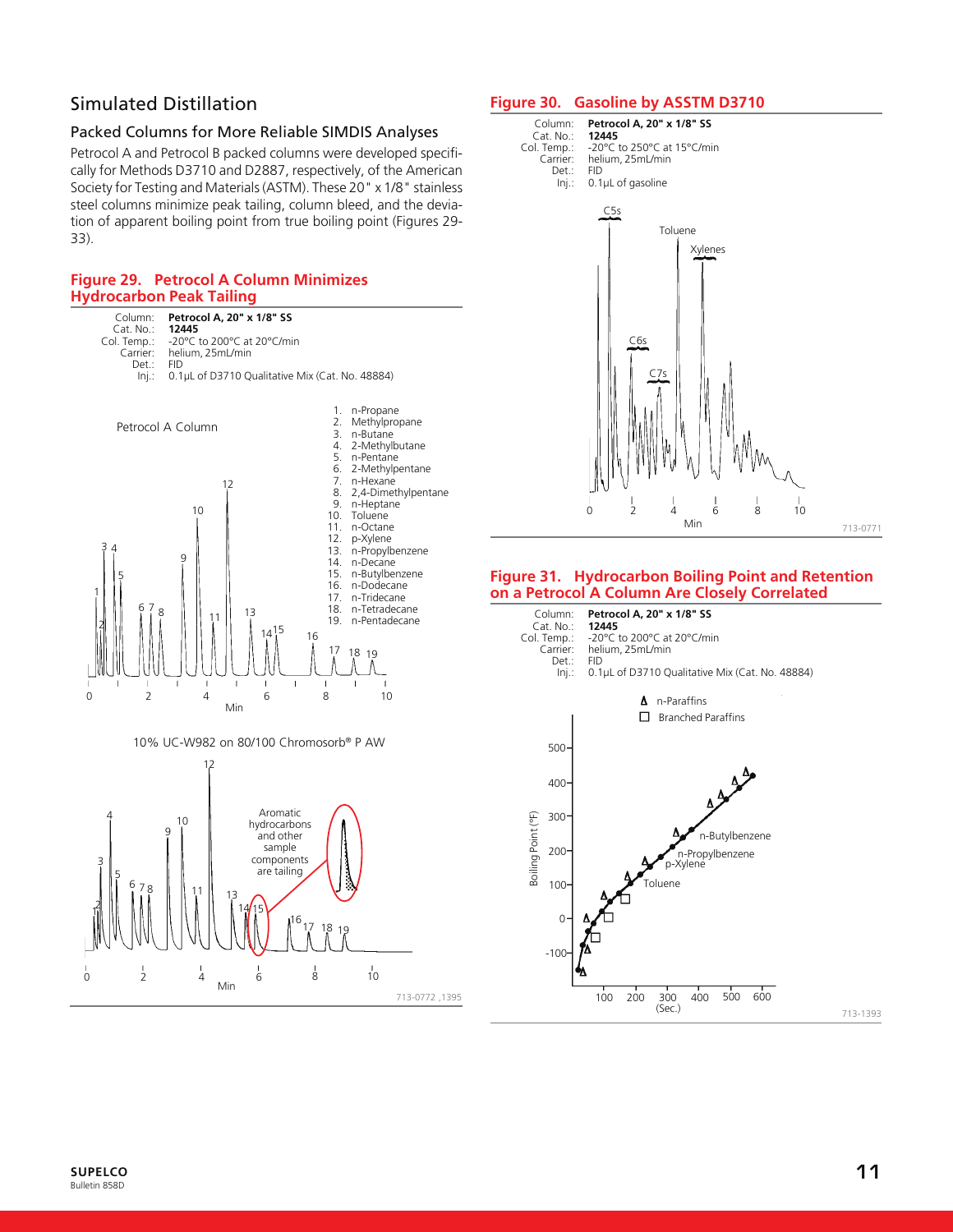#### **Figure 32. Minimize Hydrocarbon Peak Tailing and Column Bleed for Method D2887**

Column: **Petrocol B, 20" x 1/8" SS** Cat. No.:<br>Col. Temp.: Temp.: -25°C to 350°C at 15°C/min<br>Carrier: helium, 30mL/min helium, 30mL/min<br>FID Det.: Inj.: 0.1µL mixed aliphatics and aromatics

Petrocol B Column: Negligible Bleed at 350°C



713-0770, 1394

#### **Figure 33. Negligible Column Bleed for Gas Oil Capillary Columns for SIMDIS Analysis**



# Capillary Columns for SIMDIS Analysis

Petrocol 3710 and Petrocol 2887 capillary columns can improve your results for ASTM Methods D3710 and D2887, respectively (Figures 34- 39 and Table 2). These columns offer important advantages over even the most reliable packed columns:

- Longer retention of early-eluting hydrocarbons for a more linear boiling point/retention time curve (Figures 34-35)
- Low column bleed for a sharp return to baseline and more reliable final boiling point data
- Symmetrical peaks
- Rapid conditioning (15 minutes to 1 hour)
- A potentially longer column lifetime, because the phase is bonded

You can connect these capillary columns to packed column injection ports and detectors by using our inexpensive adapter kits. Use the columns with packed column flow controllers and most autosamplers. Petrocol capillary columns satisfy all column performance criteria in the ASTM methods.

#### **Figure 34. Petrocol 3710 Capillary Column Provides Near-Linear Correlation Between Hydrocarbon Boiling Point and Retention Time**

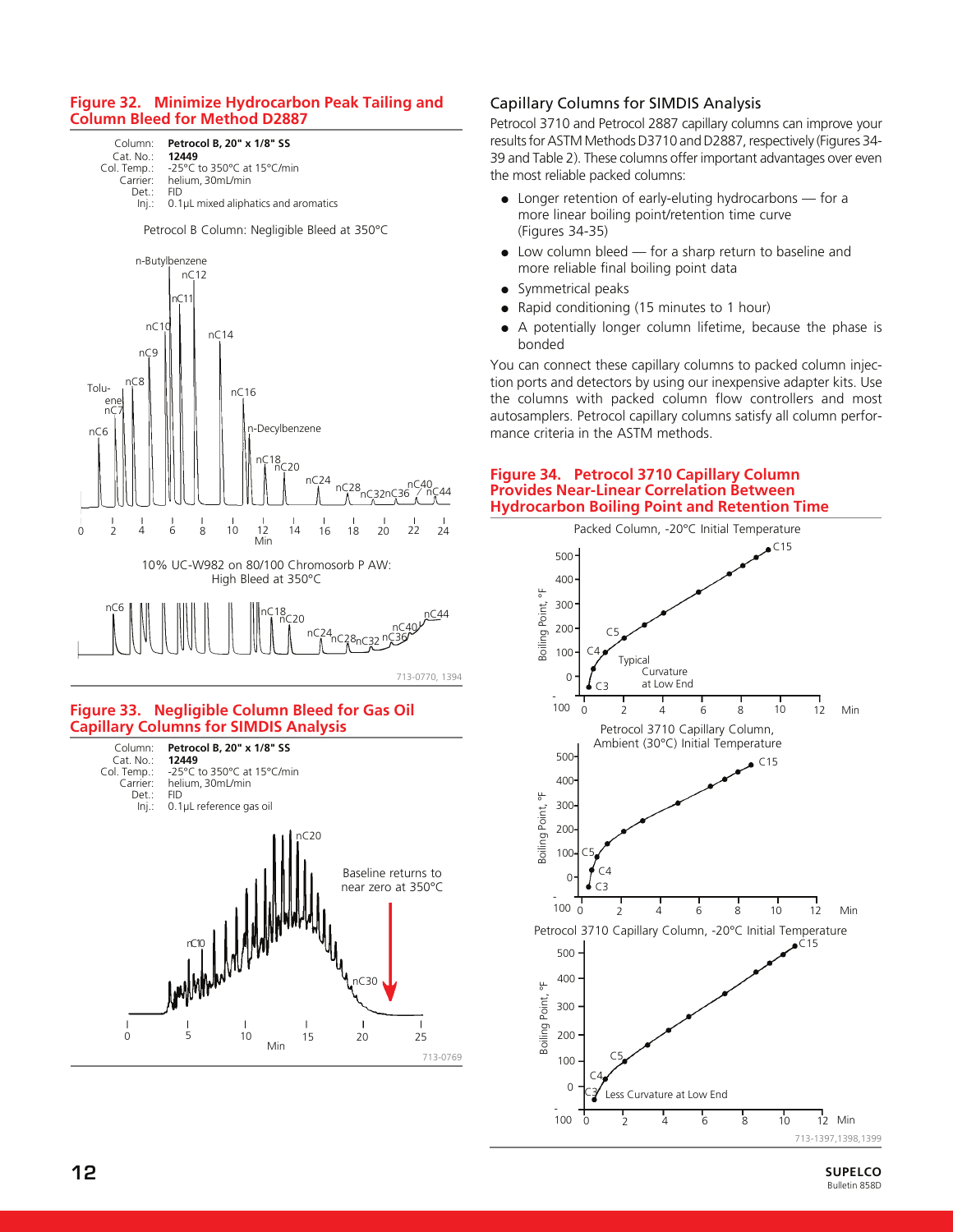



#### **Figure 36. D3710 Qualitative SIMDIS Standard**





▲This glass column is no longer available. Request the same dimensions in a fused silica column, as a custom column.

# **SUPELCO 13**

#### **Figure 37. SIMDIS Analysis of Gasoline**





#### **Figure 38. D2887 SIMDIS Calibration Blend**

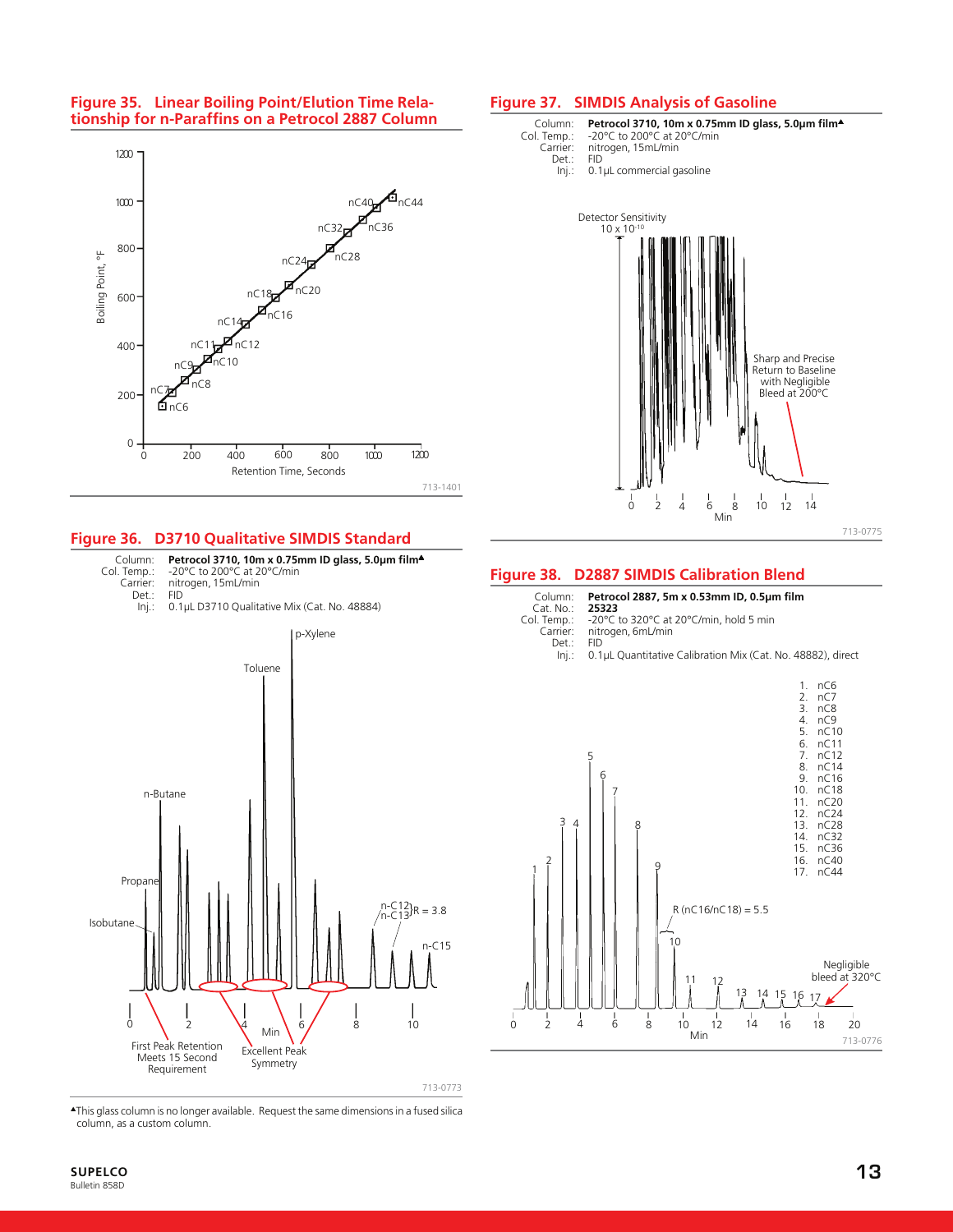#### **Table 2. SIMDIS Data from Petrocol Capillary Columns and Packed Columns Show Good Agreement**■

|                                  | Calc. Temp.(°F)                          |                  |                                 |                                          | Boiling Pt. (°F) <sup>4</sup>                 |                                 |
|----------------------------------|------------------------------------------|------------------|---------------------------------|------------------------------------------|-----------------------------------------------|---------------------------------|
| Sample Volume<br>$%$ Off $\circ$ | Petrocol 3710<br><b>Capillary Column</b> | Packed<br>Column | <b>Relative</b><br>Difference % | Petrocol 2887<br><b>Capillary Column</b> | <b>ASTM Packed</b><br><b>Column Consensus</b> | <b>Relative</b><br>Difference % |
| <b>IBP</b>                       | 20                                       | 34               | 37.0                            | 231                                      | 238                                           | 2.9                             |
| 5                                | 76                                       | 87               | 9.5                             | 280                                      | 289                                           | 3.1                             |
| 10                               | 95                                       | 94               | 0.7                             | 325                                      | 336                                           | 3.3                             |
| 15                               | 138                                      | 115              | 13.0                            | 370                                      | 384                                           | 3.6                             |
| 20                               | 163                                      | 150              | 5.9                             | 412                                      | 429                                           | 4.0                             |
| 25                               | 186                                      | 164              | 8.9                             | 451                                      |                                               |                                 |
| 30                               | 197                                      | 185              | 4.4                             | 485                                      | 496                                           | 2.2                             |
| 35                               | 227                                      | 203              | 7.9                             | 515                                      |                                               |                                 |
| 40                               | 232                                      | 215              | 5.4                             | 542                                      | 548                                           | 1.1                             |
| 45                               | 260                                      | 243              | 4.8                             | 568                                      |                                               |                                 |
| 50                               | 278                                      | 250              | 7.5                             | 590                                      | 594                                           | 0.7                             |
| 55                               | 283                                      | 278              | 1.3                             | 611                                      |                                               |                                 |
| 60                               | 311                                      | 295              | 3.7                             | 630                                      | 629                                           | 0.2                             |
| 65                               | 322                                      | 308              | 3.1                             | 650                                      |                                               |                                 |
| 70                               | 332                                      | 336              | 0.8                             | 670                                      | 669                                           | 0.1                             |
| 75                               | 345                                      | 347              | 0.4                             | 690                                      |                                               |                                 |
| 80                               | 364                                      | 365              | 0.2                             | 711                                      | 709                                           | 0.3                             |
| 85                               | 387                                      | 392              | 0.9                             | 734                                      | 732                                           | 0.3                             |
| 90                               | 405                                      | 416              | 1.9                             | 761                                      | 759                                           | 0.3                             |
| 95                               | 440                                      | 458              | 2.8                             | 794                                      | 797                                           | 0.4                             |
| FBP                              | 624                                      | 662              | 4.2                             | 868                                      | 887                                           | 2.1                             |

■ Means for 10 injections.

❍ Each value represents 5% of the sample eluted from the column.

▼ Data obtained by using a commercial gasoline sample and Spectra-Physics D3710 SIMDIS software.

▲ Data obtained by using ASTM reference gas oil sample and Spectra-Physics D2887 SIMDIS software.

#### **Figure 39. Rapid Analysis of Reference Gas Oil, with Negligible Bleed**





# Aliphatics from Aromatics in Gasoline

Use a SUPELCOWAX™ 10 column to separate aliphatic and aromatic hydrocarbons. Nonane will elute before benzene, and the xylene isomers will be resolved (Figures 40 and 41).

#### **Figure 40. Aliphatics in Gasoline Elute Before Aromatics**



▲This glass column is no longer available. Request the same dimensions in a fused silica column, as a custom column, or request Cat. No. 25301-U (30m x 0.53mm ID fused silica, 1.0µm film).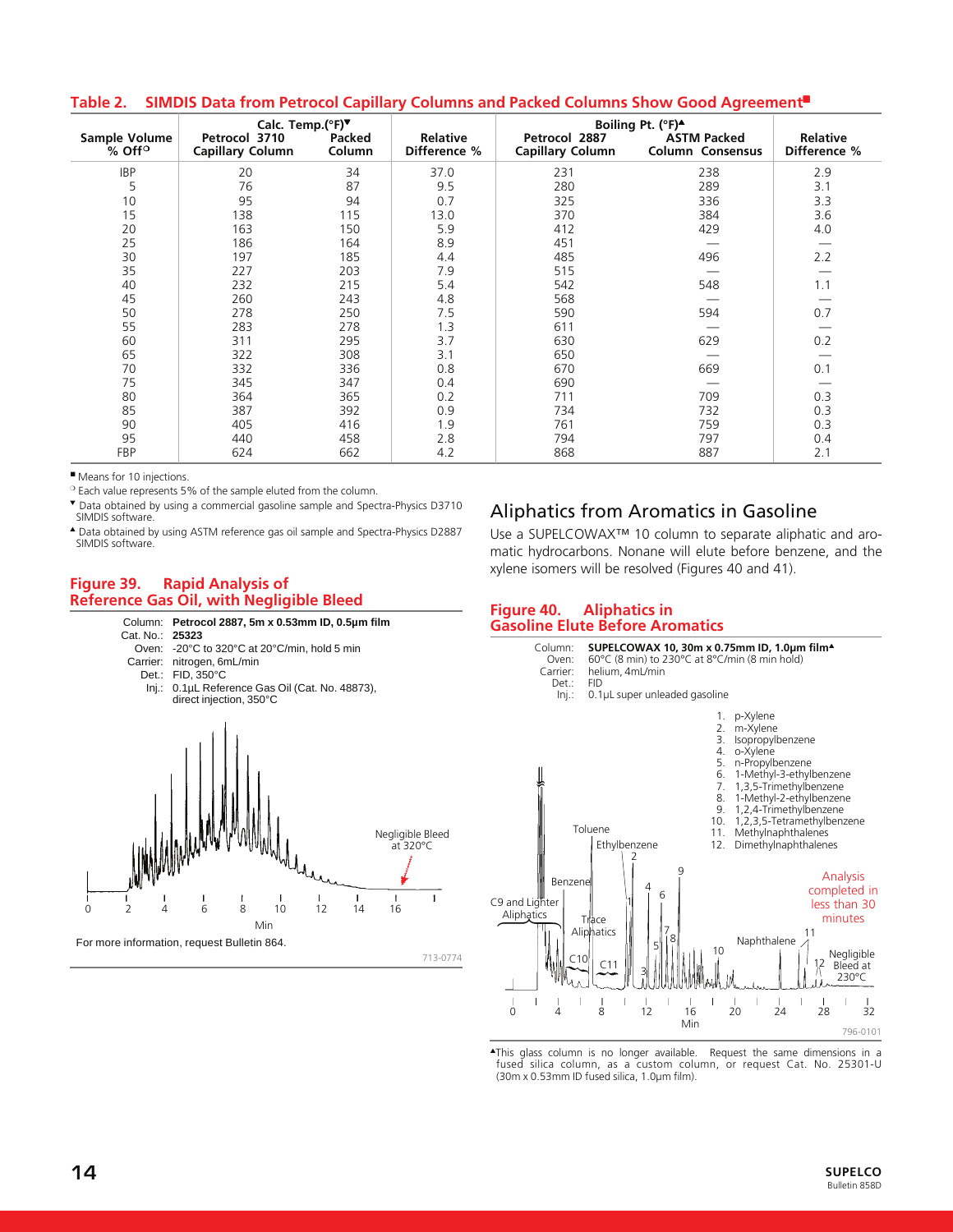#### **Figure 41. Nonane Elutes Before Benzene; Xylene Isomers Easily Resolved**



▲This glass column is no longer available. Request the same dimensions in a fused silica column, as a custom column, or request Cat. No. 25301-U (30m x 0.53mm ID fused silica, 1.0µm film).

# Polynuclear Aromatic Hydrocarbons in Gasoline

SPB columns offer the efficiency and high thermal stability you need to isolate individual PAHs in gasoline (Figure 42).

#### **Figure 42. Gasoline Concentrated for Monitoring PAH Content**

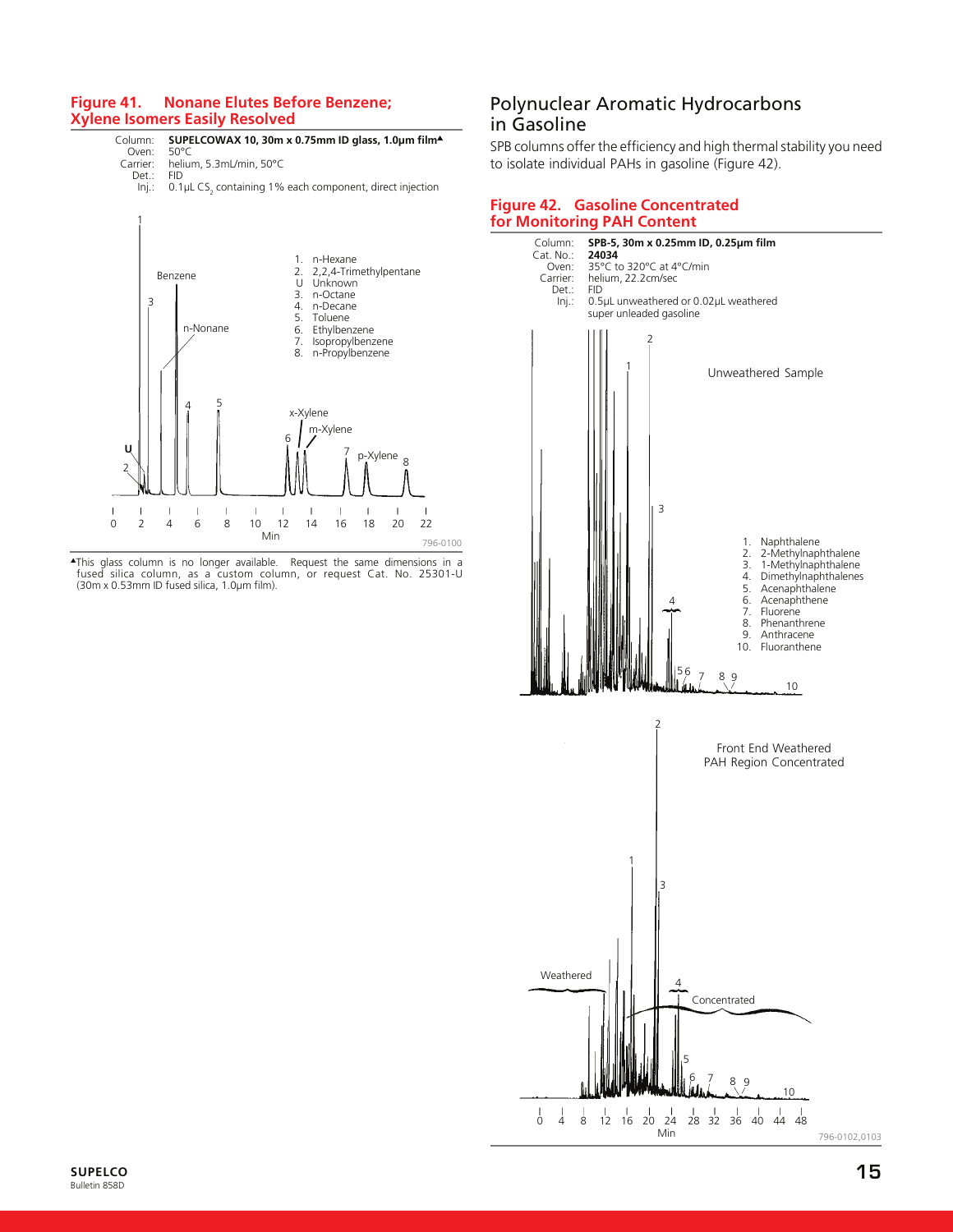# Trace Compounds in Petroleum Products

Use a SUPELCOWAX 10 column to detect 10ppm or less of sulfolane in aromatic-rich or raffinate petroleum fractions, or in water washes (Figure 43). Sulfolane is eluted after the dimethylnaphthalenes, ensuring minimal interference.

A 0.75mm ID SUPELCOWAX 10 capillary column (Figure 44) can replace several packed columns for monitoring impurities in aromatic petroleum products (ASTM Method D4534). It ensures:

- Faster analyses
- Greater resolution
- More stable baseline for trace analyses
- Separation of xylene isomers
- Rapid recycle times
- Longer column life

The wide bore SUPELCOWAX 10 column can be used with packed column injection and detector systems.

#### **Figure 43. Detect Low Levels of Sulfolane in Petroleum Streams**



▲This glass column is no longer available. Request the same dimensions in a fused silica column, as a custom column, or request Cat. No. 25301-U (30m x 0.53mm ID fused silica, 1.0µm film).

#### **Figure 44. Impurities in Aromatic Petroleum Products by ASTM Method D4534**



**SUPELCO** Bulletin 858D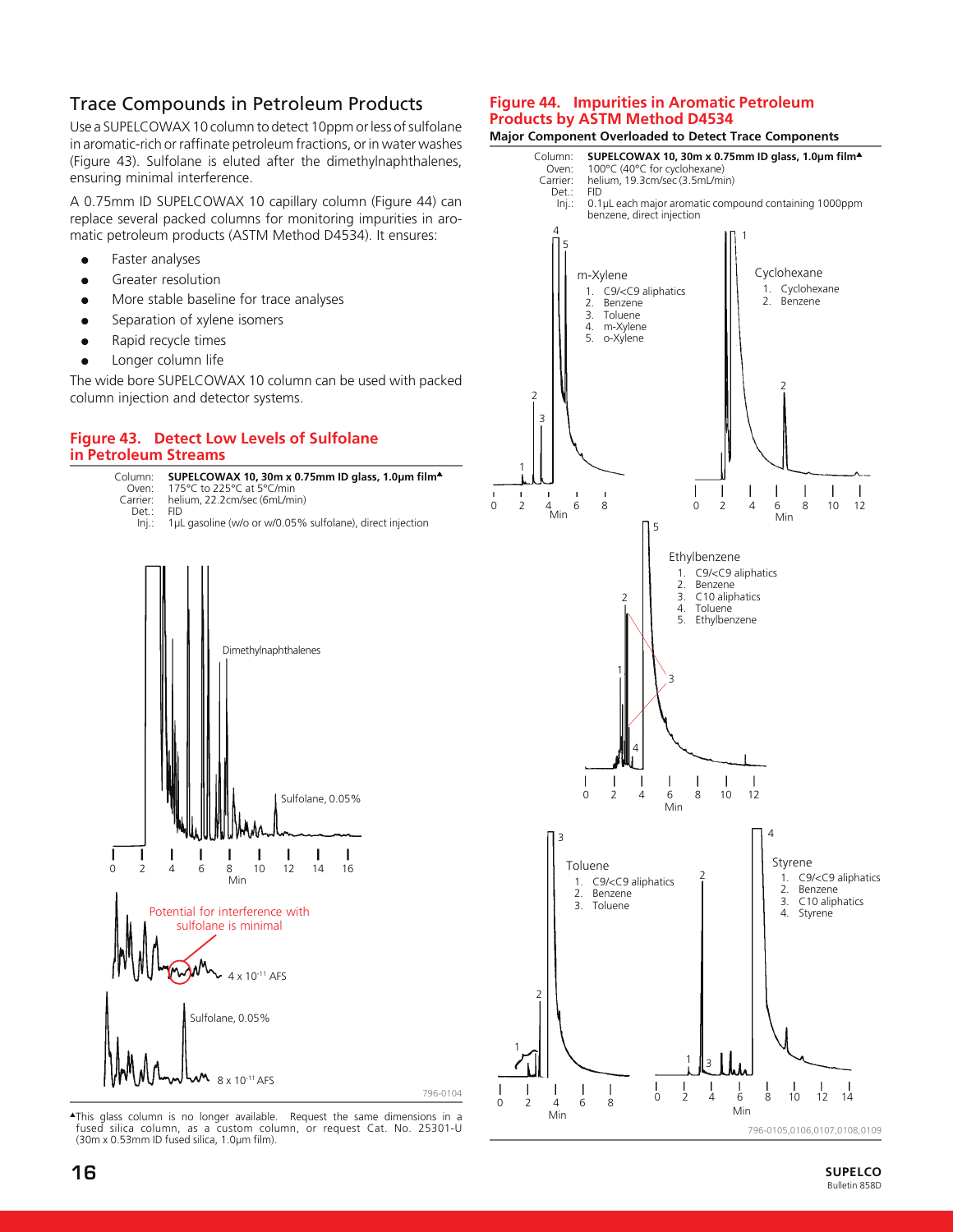# Miscellaneous Petrochemicals Analyses

# More Sample Information from Complex Hydrocarbon Mixtures

Our nonpolar Petrocol DH 50.2 and SPB-1 capillary columns provide excellent resolution of complex mixtures — such as charcoal lighter fluid, turpentine, and gasoline (Figures 45-47). These bonded phase columns offer a potentially long column life.

You can use 0.53mm ID SPB-1 columns in packed column instruments, with thermal conductivity or other less sensitive detectors. These wide bore capillary columns will give you more sample information than any packed column can provide.

# **Figure 45. Charcoal Lighter Fluid**



#### **Figure 46. Turpentine**



### **Figure 47. Gasoline on a Capillary Column in a Packed Column Chromatograph**

| Column:<br>Oven:<br>Carrier:<br>Det.:<br>Inj.:                                             | SPB-1, 60m x 0.75mm ID glass, 1.0µm film <sup>4</sup><br>35°C (12 min) to 200°C at 4°C/min, hold<br>helium, 5cc/min (flow controlled)<br><b>TCD</b><br>0.4µL gasoline, direct injection                                                              |                                                                                                                                                                                                                                                                                                                                                  |  |
|--------------------------------------------------------------------------------------------|------------------------------------------------------------------------------------------------------------------------------------------------------------------------------------------------------------------------------------------------------|--------------------------------------------------------------------------------------------------------------------------------------------------------------------------------------------------------------------------------------------------------------------------------------------------------------------------------------------------|--|
| $1_{-}$<br>2.<br>3.<br>4.<br>5.<br>6.<br>7.<br>8.<br>9.<br>10.<br>11.<br>12.<br>13.<br>16. | Air<br>Propane<br>Isobutane<br>n-Butane<br>Isopentane<br>n-Pentane<br>2-Methylpentane<br>3-Methylpentane<br>n-Hexane<br>Methylcyclopentane<br>2,4-Dimethylpentane<br>Benzene<br>Cyclohexane<br>14. 2-Methylhexane<br>15. 3-Methylhexane<br>n-Heptane | 17.<br>2,4-Dimethylhexane<br>18.<br>Toluene<br>19.<br>2-Methylheptane<br>4-Methylheptane<br>3-Methylheptane<br>20.<br>21.<br>n-Octane<br>22.<br>Ethylbenzene<br>23.<br>m-Xylene<br>p-Xylene<br>2-Methyloctane<br>24.<br>25.<br>3-Methyloctane<br>26.<br>o-Xylene<br>27.<br>n-Nonane<br>28. Propylbenzene<br>29.<br>n-Decane<br>30.<br>n-Undecane |  |
| $4^{5}7^{8}$<br>$\overline{\mathsf{3}}$<br>16<br>$\overline{2}$                            | 18<br>23<br>$19_{110}$<br>15<br>$12_{14}$<br>16<br>22<br>2021<br>19<br>24<br>7                                                                                                                                                                       | 26<br>28<br>25<br>29<br>30                                                                                                                                                                                                                                                                                                                       |  |
| ı<br>$\mathsf{I}$<br>ı<br>$\overline{4}$<br>0                                              | T<br>Ī<br>ı<br>ı<br>ı<br>ı<br>ı<br>ı<br>8<br>12<br>16<br>20<br>Min                                                                                                                                                                                   | $\mathbf{I}$<br>ı<br>ı<br>I<br>т<br>24<br>32<br>36<br>40<br>28<br>713-1351                                                                                                                                                                                                                                                                       |  |

▲This glass column is no longer available. Request the same dimensions in a fused silica column, as a custom column, or request Cat. No. 25418 (60m x 0.53mm ID fused silica, 1.0µm film).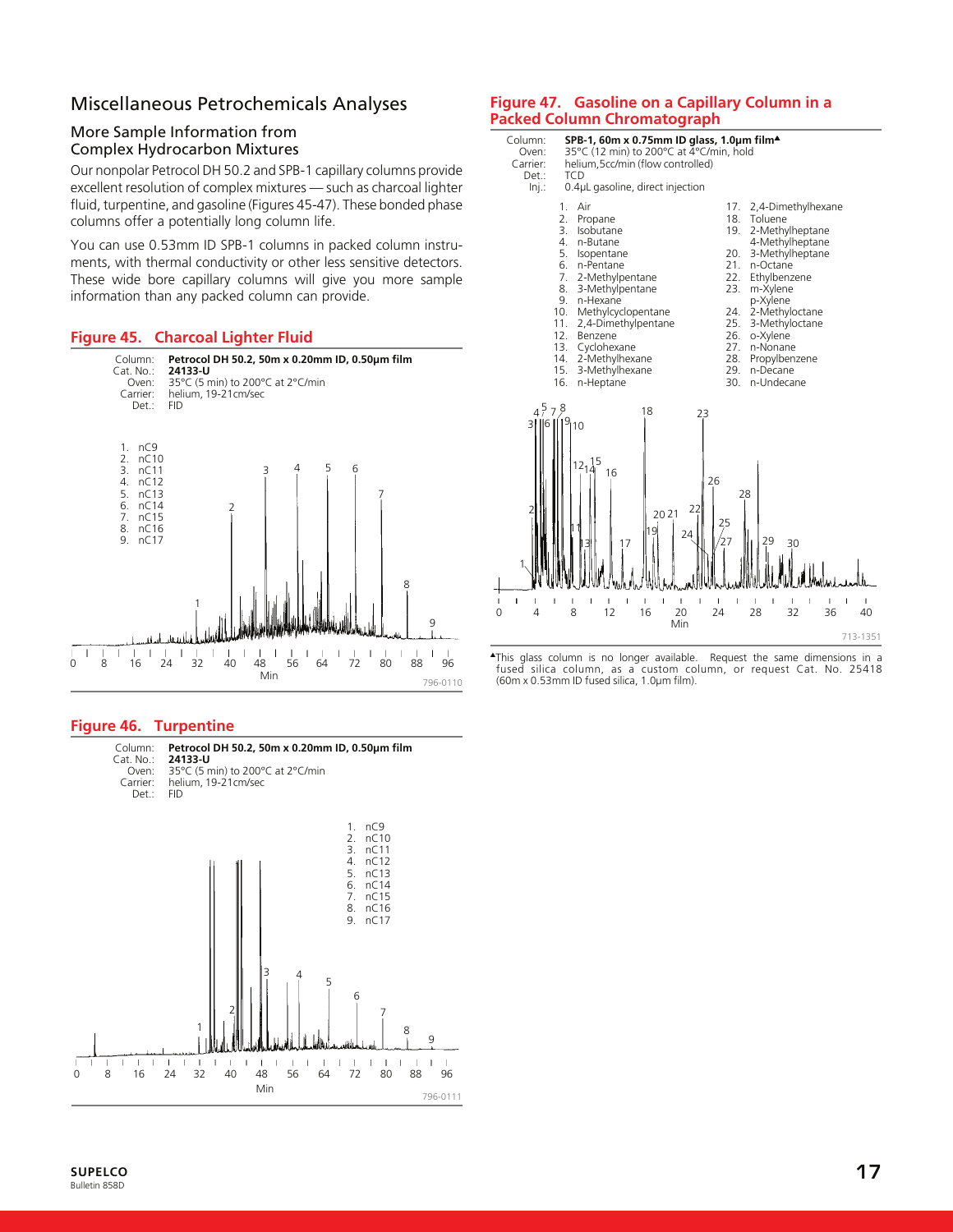Because our SPB-1 bonded phase columns are stable to 320°C, you can use them to resolve many high-boiling hydrocarbons (Figure 48). To minimize column bleed and avoid splitter discrimination, use a 0.5µm film, 0.53mm ID column and cool on-column injection. Stabilized, high polarity Nukol™ columns provide sharp separation of oxo-isooctyl isomers for accurate determination of 2-ethylhexanol (Figure 49). SPB-20 bonded phase columns resolve almost all alkylbenzene isomers to baseline (Figure 50). The Petrocol DH Octyl column completely separates methanol from isobutane (Figure 51).

#### **Figure 48. Petroleum Wax Components Resolved Without Splitter Discrimination**



796-0104

#### **Figure 49. 2-Ethylhexyl Alcohol Isolated from Other Oxo-isooctyl Alcohol Isomers**



#### **Figure 50. Complex Mixtures of Alkylbenzenes**

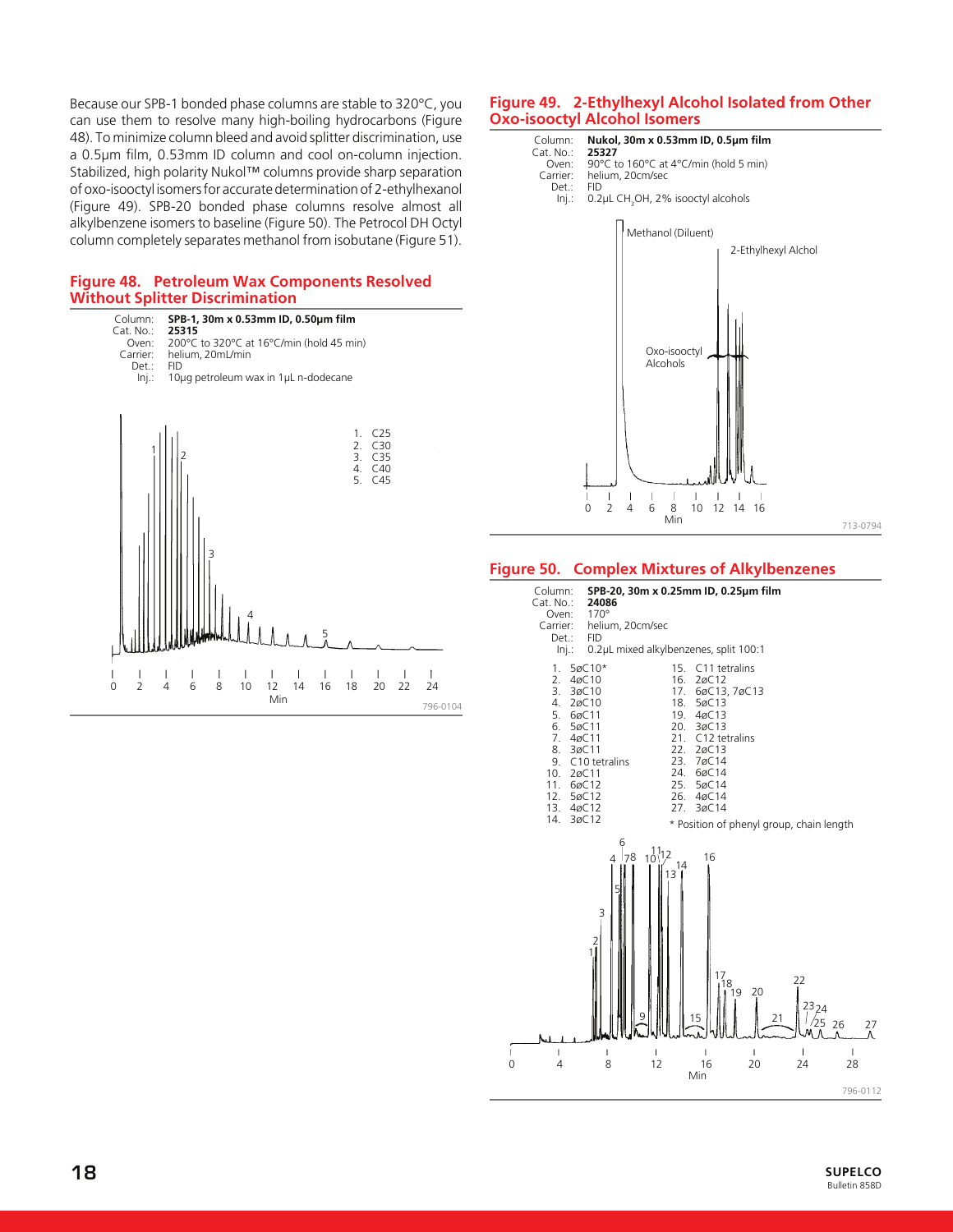### **Figure 51. Methanol and Isobutane**



# Phenols / Polymers

#### Cresol Isomers Separated, Using an Acidic, Bonded Phase Column

Phenols (and many other acidic polar compounds) are eluted from high efficiency Nukol bonded phase capillary columns as sharp, symmetrical peaks. A Nukol column will resolve p-cresol from the dimethylphenols (Figure 52).

#### **Figure 52. Resolve p-Cresol from Dimethylphenols**



# Capillary Column Improves Analyses of Dodecylphenol Product

Our 0.53mm ID SPB-5 fused silica capillary column is ideal for this purpose. Compared to packed columns, the inert, bonded phase capillary column improves peak symmetry for the acidic sample components. Phenol elutes before the C12 olefins, rather than after them, for more reliable quantification of phenol and olefins (Figure 53).

This wide bore capillary column can be used in packed column instruments.

# **Figure 53. Dodecylphenol Product Components Separate Well on a Bonded Phase Capillary Column**

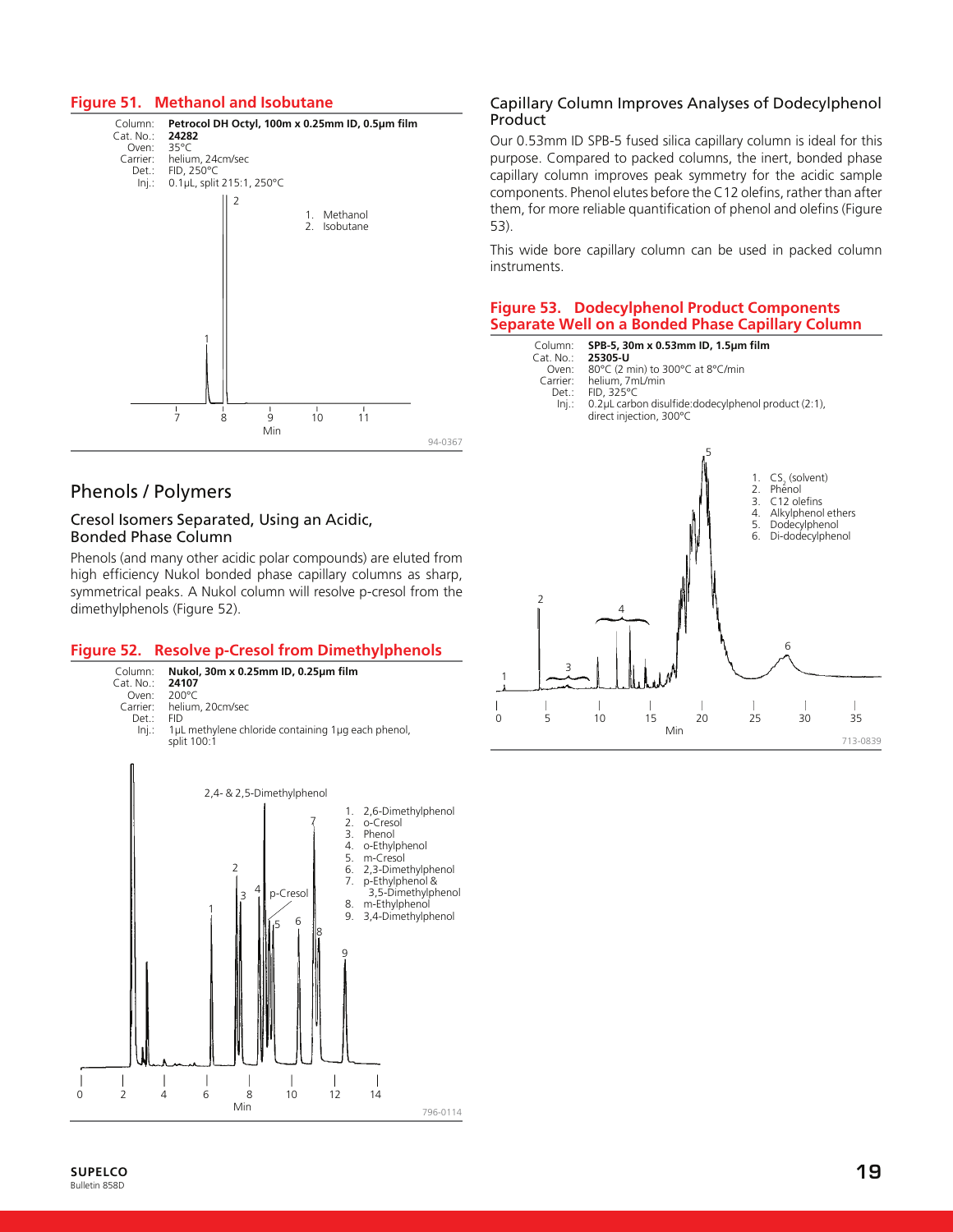# **Solvents**

# Analyze Almost Any Combination of Solvents

You can easily separate complex mixtures of common solvents on our nonpolar SPB-1 or polar SUPELCOWAX 10 capillary column. (SPB-1 columns separate the alcohols by boiling point.) Compare the separations shown in Figures 54-56 to determine which column is best for your samples.

Furthermore, you can use 0.53mm ID columns in systems designed for packed columns.

# **Figure 54. Industrial Solvents**



# **Solvents for Figures 54-56**

| 1.  | Methanol                  | 20. | 1,4-Dioxane             |
|-----|---------------------------|-----|-------------------------|
|     | 2. Methyl formate         | 21. | Ethyl Cellosolve        |
| 3.  | Ethanol                   | U   | Unknown                 |
|     | 4. Acetone                | 22. | Methyl isobutyl ketone  |
| 5.  | Isopropyl alcohol         | 23. | Toluene                 |
| 6.  | Ethyl formate             |     | 24. Isobutyl acetate    |
|     | 7. Methylene chloride     |     | 25. Mesityl oxide       |
|     | 8. n-Propyl alcohol       |     | 26. n-Butyl acetate     |
|     | 9. Methyl ethyl ketone    |     | 27. Diacetone alcohol   |
|     | 10. sec-Butyl alcohol     |     | 28. 5-Methyl-2-hexanone |
|     | 11. Ethyl acetate         | 29. | Ethylbenzene            |
|     | 12. Chloroform            | 30. | m-Xylene                |
|     | 13. Tetrahydrofuran       | 31. | p-Xylene                |
| 14. | Methyl Cellosolve         | 32. | Cyclohexanone           |
| 15. | Isobutyl alcohol          | U   | Unknown                 |
|     | 16. 1,1,1-Trichloroethane | 33. | o-Xylene                |
|     | 17. Isopropyl acetate     |     | 34. Cellosolve acetate  |
|     | 18. n-Butyl alcohol       |     | 35. Butyl Cellosolve    |
| 19. | 2-Nitropropane            | 36. | Isoamyl acetate         |

# **Figure 55. Solvents on a Capillary Column in a Packed Column GC**



# **Figure 56. Solvents on a Capillary Column in a Packed Column GC**





▲This glass column is no longer available. Request the same dimensions in a fused silica column, as a custom column, or request Cat. No. 25418 (60m x 0.53mm ID fused silica, 1.0µm film).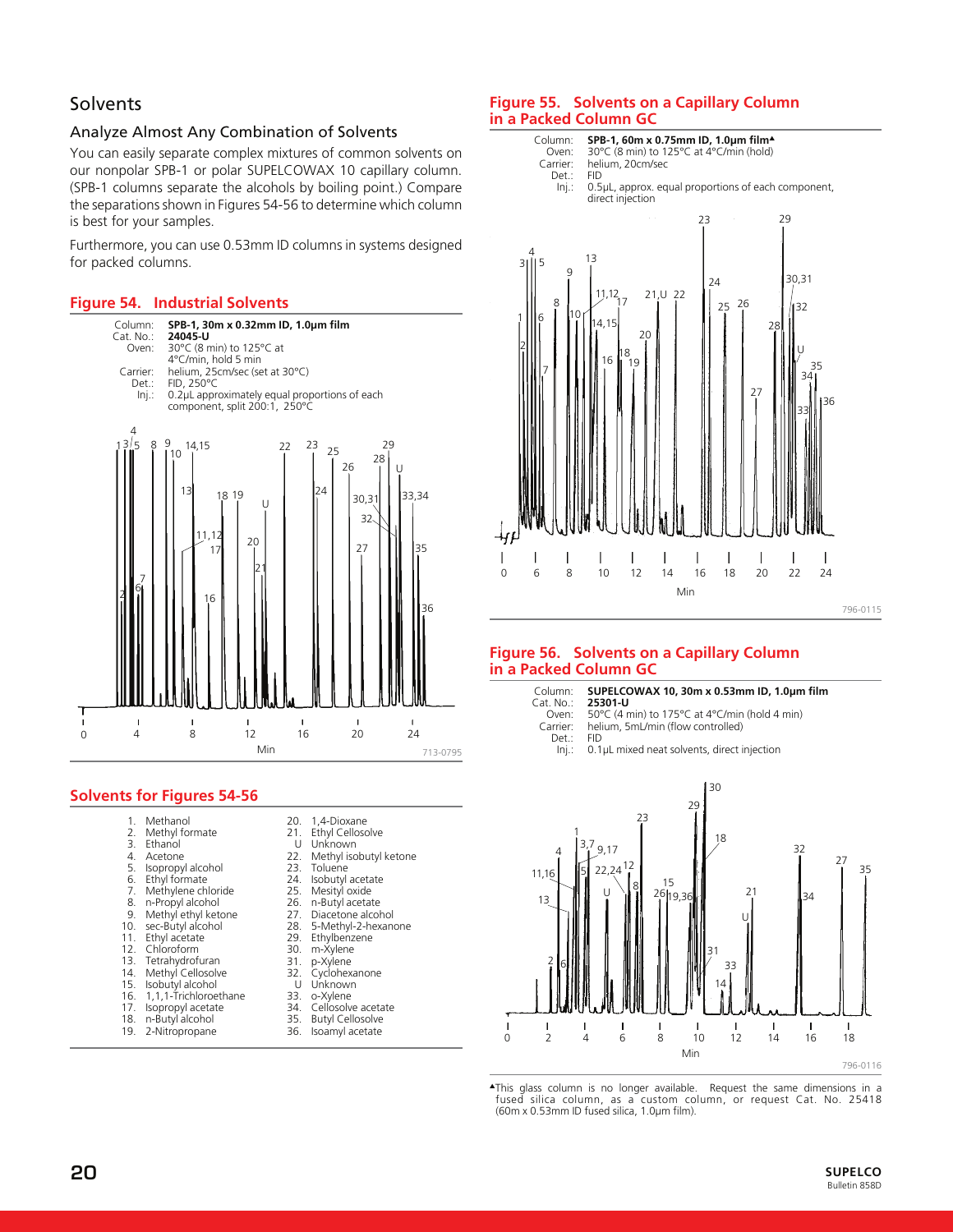# Eliminate Glycol Peak Tailing and Sample Decomposition

Use 0.53mm ID Nukol columns to analyze these highly polar compounds with good resolution and peak symmetry, and at low temperatures that eliminate decomposition (Figure 57).

#### Capillary Chromatography for Glycols in a Packed Column Chromatograph

You can have the inertness and high resolution of capillary GC without using expensive, specialized equipment. Use 0.53mm ID Nukol columns in packed column chromatographs, with injectors and detectors designed for packed columns.

#### Analyze Trace Solvents in Pharmaceutical Products

Figure 58 shows the elution of six volatile organic solvents, commonly used in manufacturing pharmaceuticals, separated on a thick film SPB-1 capillary column. The low parts-per-million concentrations are representative of residual solvent levels in bulk drug preparations.

#### **Figure 57. Nukol Column Provides Sharp Glycol Peaks**



#### **Figure 58. Solvents Commonly Used in Pharmaceuticals Manufacture**



▲ Values are equivalent to headspace analysis for 10g of a pharmaceutical product.

# Impurities in Solvents

For monitoring impurities in ketones (ASTM Methods D2804, D3329, and D3893) and 2-ethylhexanol, SUPELCOWAX 10 and Nukol capillary columns improve peak resolution, shorten analysis times, and provide more repeatable results than packed columns (Figures 59 to 61).

#### **Figure 59. Trace Levels of Impurities in Methyl Ethyl Ketone, by Capillary GC**



\*Contaminant in sec-butanol, not spiked in sample.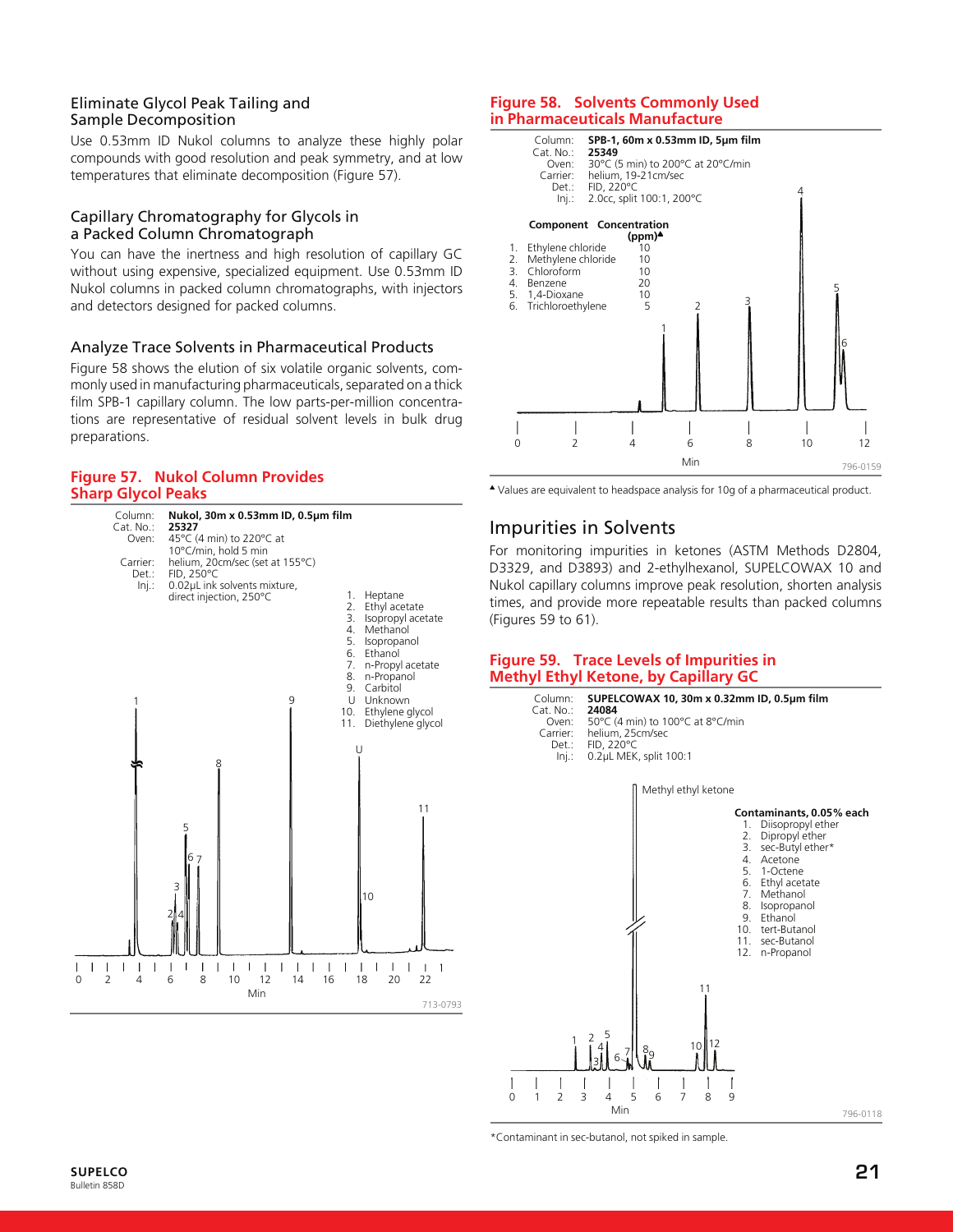#### **Figure 60. Choose Maximum Resolution or Save Time When Monitoring Purity of Methyl Isobutyl Ketone**



# **Figure 61. Impurities from 2-Ethylhexanol**



# **Table 3. Capillary Column Ensures Consistent Measurements of Impurities in Solvents**

|                          | Variation in Measurement (% absolute) |                          |                          |      |        |
|--------------------------|---------------------------------------|--------------------------|--------------------------|------|--------|
| Solvent/Impurity         |                                       | Injection* - Injection** | Column -<br>Lab* - Lab** |      | Column |
| <b>MIAK</b>              | 0.008                                 | 0.15                     | 0.005                    | 1.07 | 0.011  |
| Isopropyl alcohol        | 0.001                                 | 0.014                    | 0.001                    | 0.05 | 0.006  |
| Mesityl oxide            | 0.001                                 | 0.04                     | 0.001                    | 0.05 | 0.002  |
| Methyl isoamyl carbitol  | 0.008                                 | 0.04                     | 0.003                    | 0.11 | 0.005  |
| Total ketones            | 0.004                                 | 0.15                     | 0.002                    | 0.62 | 0.009  |
| MAK                      | 0.046                                 | 0.24                     | 0.050                    | 0.84 | 0.116  |
| Isopropyl alcohol        | 0.006                                 | 0.02                     | 0.005                    | 0.05 | 0.022  |
| Methyl isobutyl carbitol | 0.001                                 | 0.01                     | 0.004                    | 0.07 | 0.019  |
| Total ketones            | 0.024                                 | 0.05                     | 0.023                    | 0.61 | 0.035  |

\* Value for SUPELCOWAX 10 capillary column.

\*\* ASTM specification for packed columns. Packed column specifications established at 0.1% each impurity, capillary column values determined at 0.05% each impurity.

# High Resolution or High Speed Analyses

When you need high resolution, a 0.20mm ID SUPELCOWAX 10 capillary column is ideal. Its high efficiency (approximately 25% greater than that of a 0.25mm ID column) lets you obtain the greatest resolution possible. When analysis time is most important, you can trade efficiency for more rapid separations (Figures 62 and 63).

#### **Figure 62. Trace Contaminants Completely Resolved from Major Sample Component**

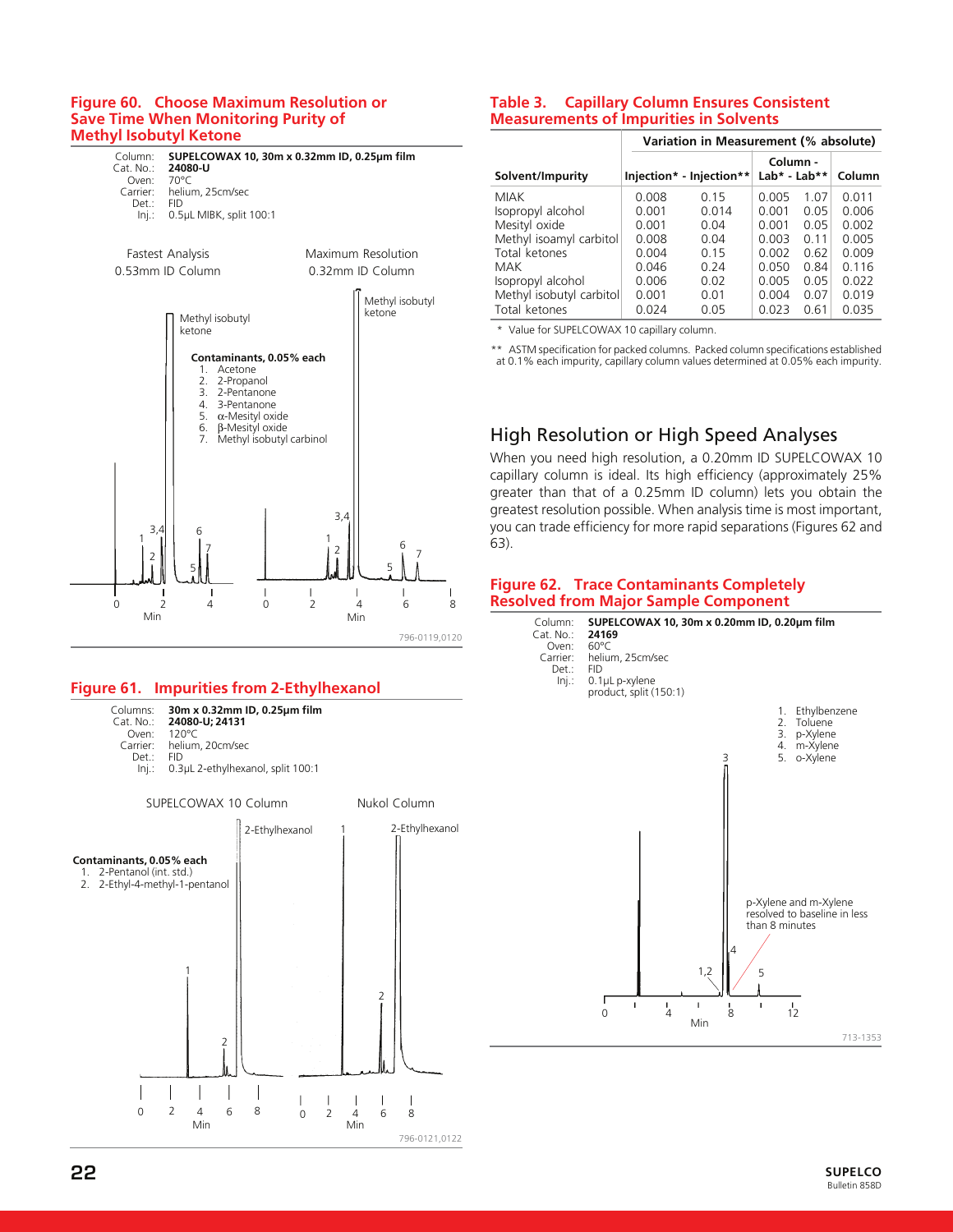#### **Figure 63. Fastest Separation of Aromatic Compounds in Balanced Proportions**



Because aromatic and nonaromatic compounds have similar boiling points, they are hard to resolve on nonpolar columns. Using a narrow bore polar capillary column simplifies quantitative analysis of aromatic compounds. When gasoline is analyzed on a polar 30m x 0.20mm ID SUPELCOWAX 10 column, benzene and higher molecular weight aromatics are retained until after most nonpolar components (up to n-nonane) elute (Figure 64).

#### **Figure 64. Monitor Aromatic Components of Gasoline Rapidly and Efficiently**

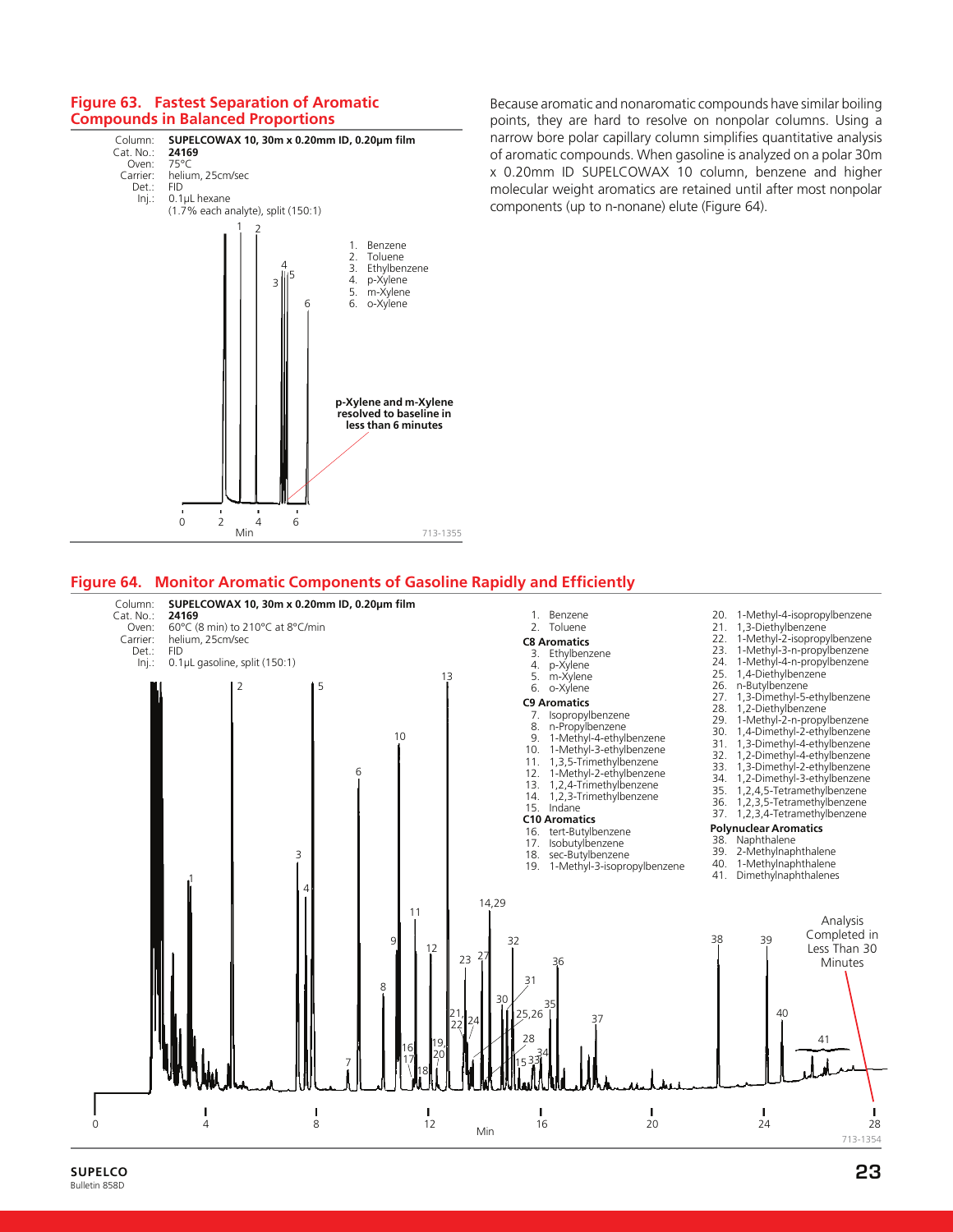# Aromatics / Aliphatics by Packed Column GC

#### Aliphatics from Aromatics

Most packed columns allow aliphatics and aromatics to elute together. Our high polarity 1,2,3-tris (2-cyanoethoxy propane (TCEP), BC-120, and BC-150 packings retard the aromatics relative to the aliphatics (Figure 65). The BC-150 phase has a higher temperature limit (240°C) than the BC-120 or TCEP phases (125°C).

# Xylene Isomers

5% SP-1200/5% Bentone® 34 packing separates o-, m-, and pxylene and ethylbenzene in less than 7 minutes. If styrene, isopropylbenzene, or n-propylbenzene are present, use 5% SP-1200/ 1.75% Bentone 34 (Figure 66).

# Difficult-to-Resolve Aromatics

Both Carbopack™ F-TA and Carbopack C/0.1% SP-1000 columns will rapidly separate butylbenzenes and many other difficult-toresolve isomers. Analyses on a Carbopack F-TA column require half as much time (Figure 67).

#### **Figure 65. Aromatics and Aliphatics**



# **Figure 66. Xylene Isomers**



#### **Figure 67. Analyses are Twice as Fast on a Carbopack F-TA Column**

| Cat. No.:<br>Column:<br>$Cat. No.$ : | 11820 (packing, 15g/bottle)<br>6' x 1/8" ID stainless steel<br>12495-U (general configuration stock column,<br>other stock columns available) |
|--------------------------------------|-----------------------------------------------------------------------------------------------------------------------------------------------|
| Oven:                                | $225^{\circ}$ C                                                                                                                               |
| Carrier:                             | nitrogen, 20mL/min                                                                                                                            |
| Det.:                                | FID                                                                                                                                           |
| Ini.:                                | 1µL chloroform (~0.1% each analyte)                                                                                                           |

Carbopack F Column Carbopack C Column

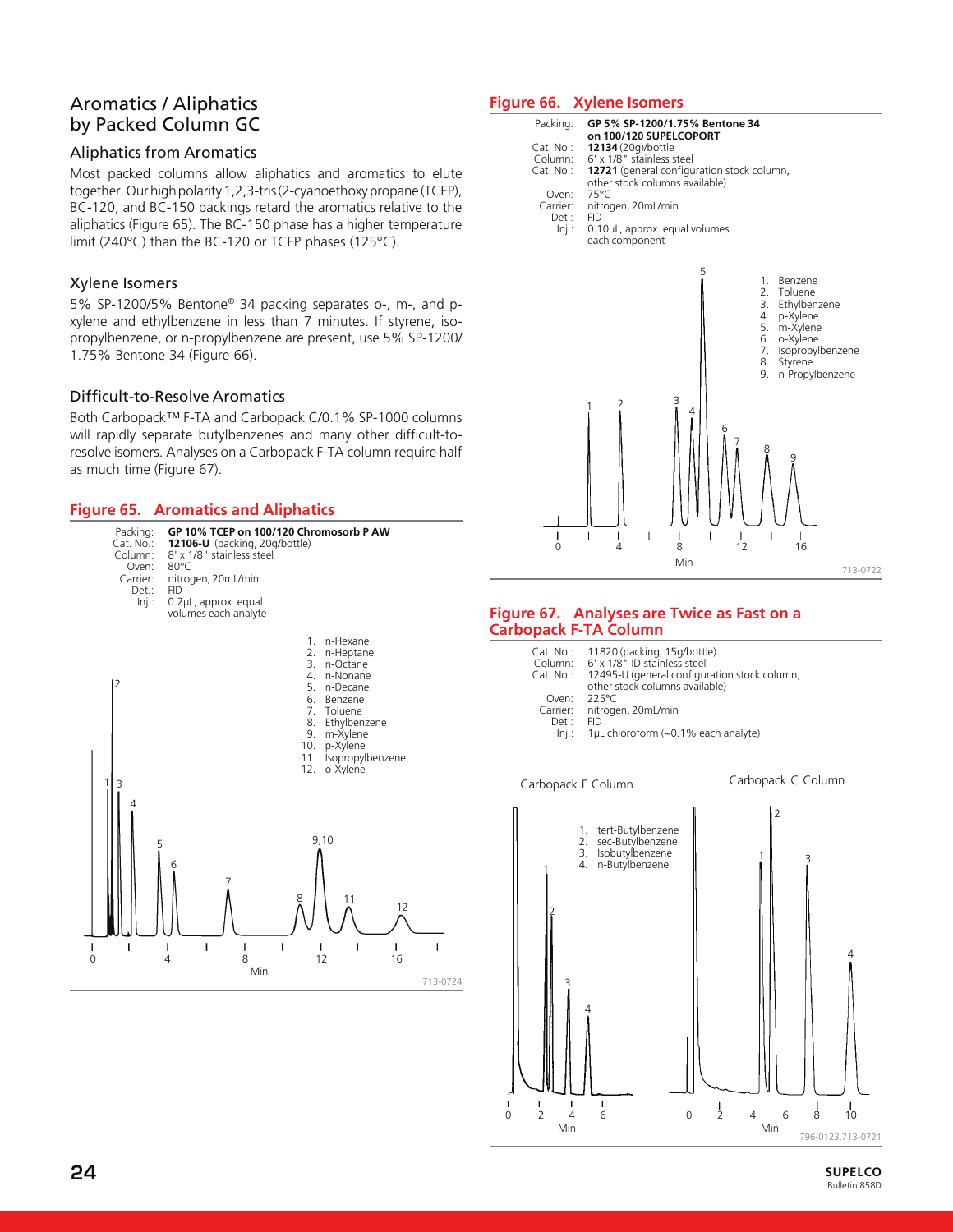# Aromatics / Aliphatics by Capillary GC

The Petrocol DH Octyl capillary column (Figure 68) offers baseline resolution of the BTEX compounds, including the difficult-toseparate p- and m-xylene isomers.

#### **Figure 68. BTEX Compounds**



# C1-C6 Hydrocarbons by Packed Column GC

#### Packings Specifically Prepared for Optimum Hydrocarbon Separations

23% SP-1700 columns offer excellent resolution of concentrated C1-C6 hydrocarbons (Figure 69). Use these extremely durable columns between 0°C and 110°C, with sample valves or direct injections.

Carbopack C/0.19% picric acid packing is prepared specifically for separating C3 compounds or C4 unsaturates (Figure 70). Use this packing at temperatures to 120°C.

#### **Figure 69. C1-C6 Saturated and Unsaturated Hydrocarbons**



#### **Figure 70. C4 Unsaturates**

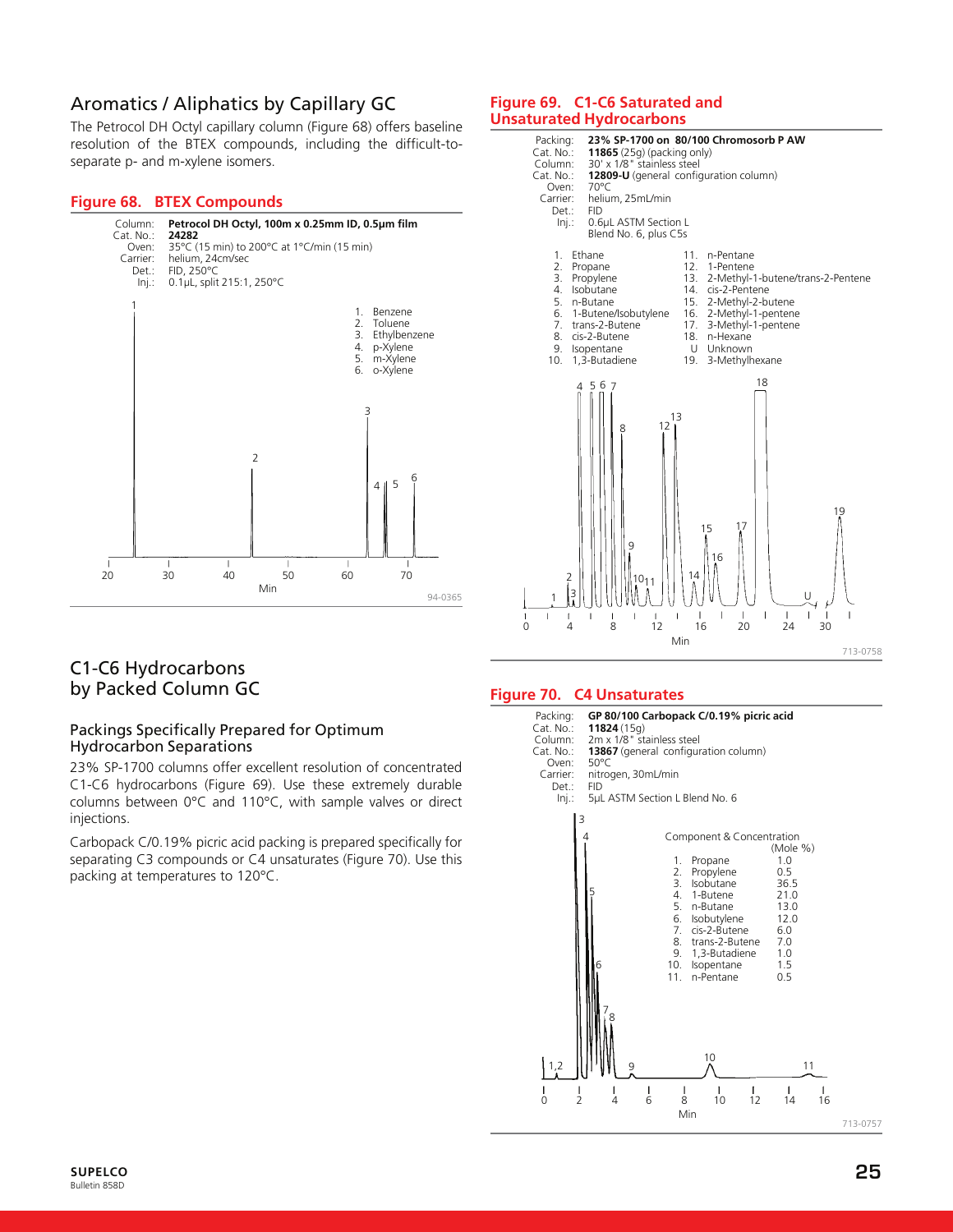# Polymers by Gel Permeation Chromatography

# Silica-Based Columns

By combining a 100Å pore and a 300Å pore SUPELCOSIL™ column in series, you can separate compounds having molecular weights from 500 to over 500,000 Dalton (Figure 71).

SUPELCOSIL LC-Diol columns are suitable for separating watersoluble synthetic polymers, or for normal phase analyses (Figure 72).

#### **Figure 71. Polystyrene Standards by Molecular Weight**



#### **Figure 72. Nonionic Surfactants Resolved Almost to Baseline (Normal Phase Analysis)**



# Low Molecular Weight Compounds by Gas-Solid Chromatography

# Porous Polymers for Highly Consistent Performance

HayeSep® porous polymers are thoroughly cleaned, then conditioned for 12 hours under oxygen-free nitrogen before they are packaged. This careful preparation ensures materials that are highly consistent, with no shrinkage and minimum bleed. And they will perform more consistently than any other commercial polymer you are currently using (Figures 73-77).

**HayeSep N, P, Q, R, S, and T** polymers are interchangeable with the corresponding Porapak® polymers for separating low molecular weight mixtures containing halogenated or sulfur-containing compounds, water, alcohols, glycols, free fatty acids, esters, ketones, or aldehydes.

**HayeSep A** polymer separates permanent gases (hydrogen, nitrogen, oxygen, argon, carbon monoxide, nitric oxide) at ambient temperatures. Use it at higher temperatures to analyze C2 hydrocarbons, hydrogen sulfide, or water.

**HayeSep B** polymer is designed to separate C1 and C2 amines, and trace levels of ammonia and water. It does not require caustic washes before it is packed into a column.

**HayeSep C** polymer is for analyses of polar molecules — such as hydrogen cyanide, ammonia, hydrogen sulfide, and water. Separation characteristics are similar to those of Chromosorb 104 polymer.

**HayeSep D** polymer exhibits superior separation characteristics for light gases. It can be used to isolate carbon monoxide and carbon dioxide from room air at ambient temperatures, or to elute acetylene before other C2 hydrocarbons. It is particularly useful for separations and analyses of water and hydrogen sulfide.

#### **Figure 73. Hydrocarbons and Sulfur Gases on HayeSep Q**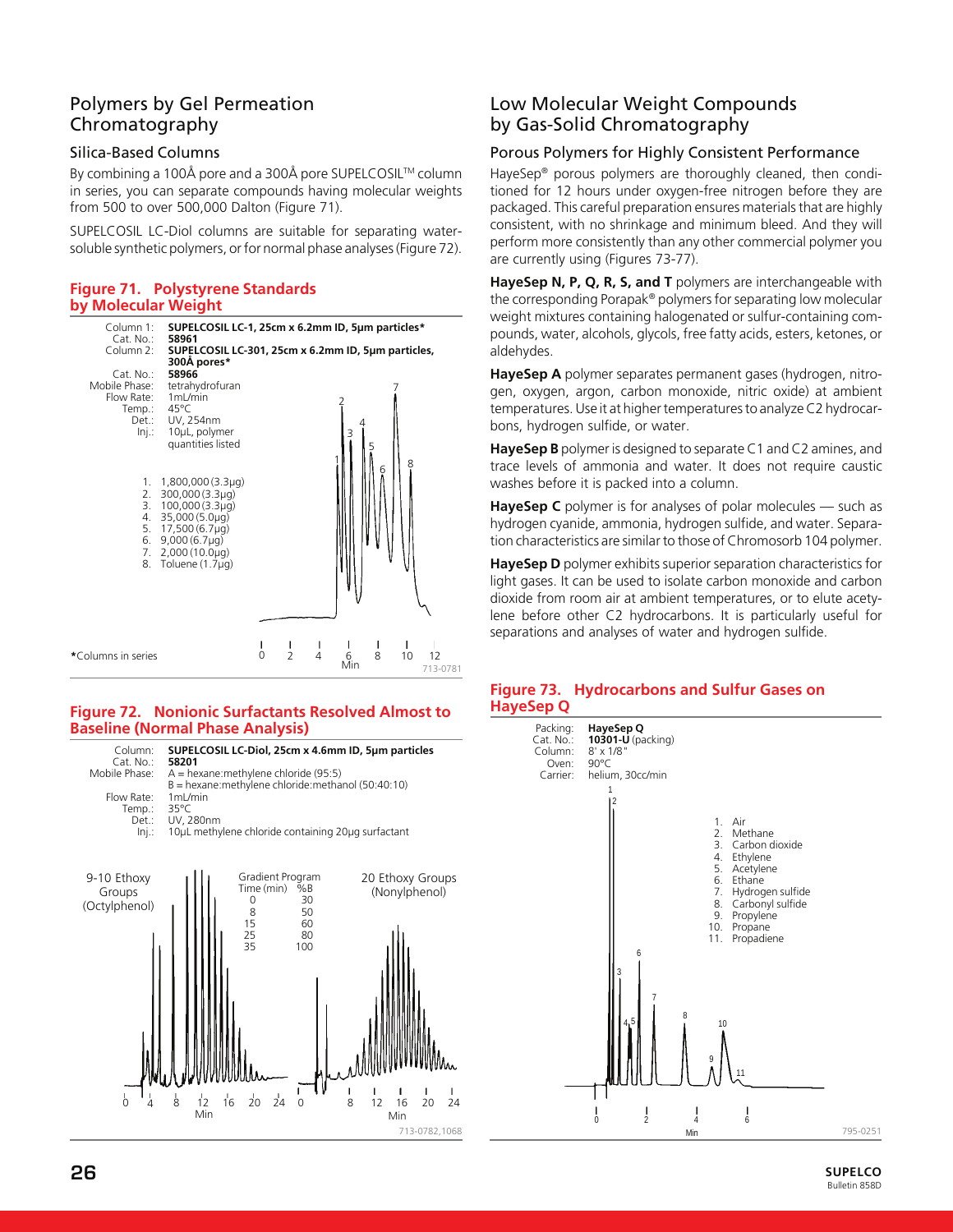

#### **Figure 75. Permanent Gases on HayeSep A**

Packing: **80/100 HayeSep A** Cat. No.: **10283** (packing) Column: 36' x 1/8" Oven: 25°C Carrier: helium, 23cc/min

# **Table 4. Characteristics of HayeSep Polymers**

| HayeSep<br>Polymer | <b>Maximum Operating</b><br>Temp. $(^{\circ}C)$ | Surface Area<br>$(m^2/\text{gram})$ | Tapped<br><b>Bulk Density</b><br>(gram/cc) | Polarity<br>$(1 =$ lowest; $10 =$ highest) |
|--------------------|-------------------------------------------------|-------------------------------------|--------------------------------------------|--------------------------------------------|
| Α                  | 165                                             | 526                                 | 0.356                                      |                                            |
| B                  | 190                                             | 608                                 | 0.330                                      | 8                                          |
|                    | 250                                             | 442                                 | 0.322                                      | 6                                          |
| D                  | 290                                             | 795                                 | 0.3311                                     |                                            |
| Ν                  | 165                                             | 405                                 | 0.355                                      | 9                                          |
| D                  | 250                                             | 165                                 | 0.420                                      |                                            |
|                    | 275                                             | 582                                 | 0.351                                      |                                            |
| R                  | 250                                             | 344                                 | 0.324                                      | 5                                          |
|                    | 250                                             | 583                                 | 0.334                                      |                                            |
|                    | 165                                             | 250                                 | 0.381                                      | 10                                         |

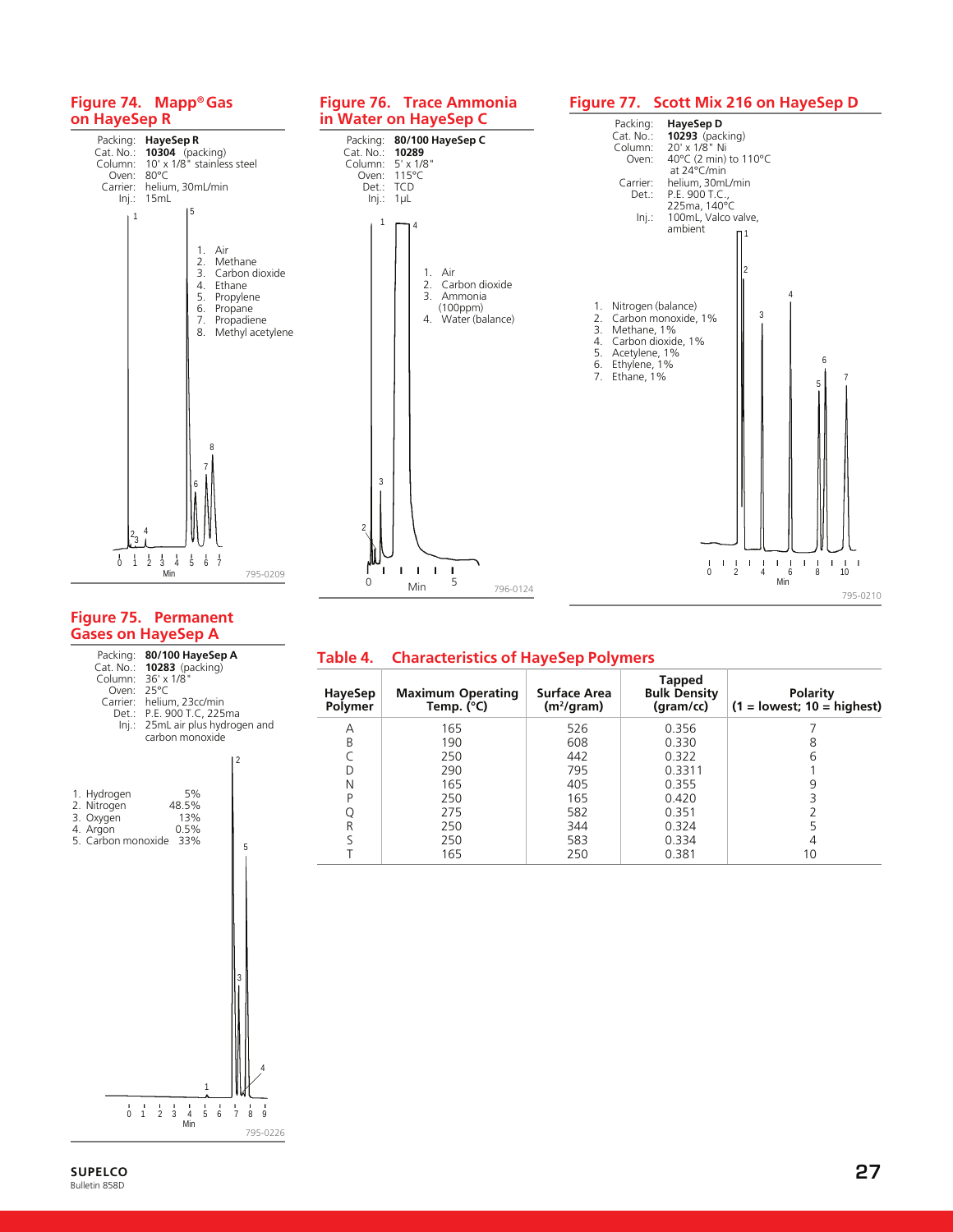# **Ordering Information:**

# Capillary Columns for Petrochemical Analysis

# Amines: Carbowax Amine

**For primary, secondary, and tertiary amines** *-* The Carbowax Amine column is a specially prepared, base-deactivated polyethylene glycol column designed for the analysis of primary, secondary, and tertiary amines and other volatile basic analytes.

**Phase:** nonbonded; base-modified poly(ethylene glycol) **Temp. Limits:** 60°C to 200°C

### Amines: PTA-5

This column is a specially prepared, base-deactivated poly(5% diphenyl/95% dimethylsiloxane) column designed for analyses of amines and other basic analytes.

| <b>Phase:</b> bonded; base-modified poly(5% diphenyl/    |
|----------------------------------------------------------|
| 95% dimethylsiloxane)                                    |
| <b>Temp. Limits:</b> $-60^{\circ}$ C to 320 $^{\circ}$ C |

| Length (m)             | $D_f$ (µm) | Beta | Cat. No. |
|------------------------|------------|------|----------|
| Carbowax Amine         |            |      |          |
| 0.53mm ID Fused Silica |            |      |          |
| 15                     | 1.0        | 133  | 25352    |
| 30                     | 1.0        | 133  | 25353    |
| 60                     | 1.0        | 133  | 25354    |
| PTA-5                  |            |      |          |
| 0.25mm ID Fused Silica |            |      |          |
| 30                     | 0.50       | 125  | 24277    |
| 30                     | 1 N        | 625  | 24330    |
| 0.32mm ID Fused Silica |            |      |          |
| 30                     | 0.5        | 160  | 24331    |
| 30                     | 1.0        | 80   | 24332    |
| 30                     | 1.5        | 53   | 24333    |
| 0.53mm ID Fused Silica |            |      |          |
| 30                     | 0.5        | 265  | 25437    |
| 30                     | 1.5        | 88   | 25438    |
| 30                     | 3.0        | 44   | 25439    |
|                        |            |      |          |

#### Aromatics: TCEP

This highly polar phase offers unique polarity for certain separations, despite its relatively low temperature limit and the fact that it is not a bonded phase. Because many aromatic compounds have retention indices greater than 1100 on TCEP, it is used for analyses of aromatics in mineral spirits and impurities in individual aromatics and oxygenates. Maximum, continuous isothermal operation of this column should be limited to under 100°C.

| <b>Phase:</b> nonbonded: 1,2,3-tris-2-cyano-ethoxypropane |
|-----------------------------------------------------------|
| <b>Temp. Limits:</b> subambient to 145°C                  |
| McReynolds Nos.: $x'y' z' u' s' = 594 857 759 1031 917$   |

| Length (m)             | $D_{\epsilon}$ (µm) | Beta | Cat. No. |  |
|------------------------|---------------------|------|----------|--|
| 0.25mm ID Fused Silica |                     |      |          |  |
| 60                     | O 44                | 142  | 24153    |  |
| 0.32mm ID Fused Silica |                     |      |          |  |
|                        | በ 51                | 157  | 24161    |  |

# Gases: Carboxen<sup>™</sup>-1006 PLOT<sup>▼</sup>

**For permanent gases and C1 – C3 light hydrocarbons** - The porous carbon molecular sieve (surface area ~ 750m²/gram) in Carboxen-1006 porous layer open tubular (PLOT) columns separates permanent gases and C1, C2, and C3 light hydrocarbons, using above-ambient initial temperatures. The columns also are ideal for resolving formaldehyde/water/methanol (formalin) mixtures and monitoring impurities in ethylene. Use Carboxen-1006 columns with high flow rates and rapid temperature programs, up to 250°C, to ensure excellent, fast separations.

### Gases: Carboxen-1010 PLOT▼

**For permanent gases, C2 and C3 hydrocarbons** - A carbon molecular sieve column for separating hydrogen, nitrogen, carbon monoxide, methane, carbon dioxide, and C2 and C3 hydrocarbons. Oxygen is separated from nitrogen.

0.53mm ID column can be used in packed column chromatographs.

#### Gases: Mol Sieve 5A PLOT▼

**For permanent gases** - Oxygen, nitrogen, carbon monoxide and methane can be separated in less than 5 minutes. More difficult separations, such as argon from oxygen, can be achieved by using subambient temperatures (15°C or below).

● 0.53mm ID column can be used in packed column chromatographs.

# Gases: Supel-QTM PLOT▼

**For many hydrocarbon and other compounds** - Supel-Q PLOT columns contain a porous divinylbenzene polymer that effectively resolves carbon dioxide and C1-C4 hydrocarbons at above ambient temperatures. It also is suitable for analyses of other gases, such as sulfur gases, and alcohols, ketones, aldehydes, and many polar compounds. Gasoline and other petroleum fractions can be analyzed as well. These columns exhibit very little bleed, even at the maximum temperature. Relative to packed columns (e.g., Porapak-Q), Supel-Q PLOT columns offer better resolution in less time.

● 0.53mm ID column can be used in packed column chromatographs.

| <b>Dimensions</b><br>(fused silica) | Max. Temp.<br>$(^{\circ}C)$ | Cat. No. |
|-------------------------------------|-----------------------------|----------|
| Carboxen-1006 PLOT                  |                             |          |
| 30m x 0.32mm ID                     | 250                         | 24241-U  |
| $30m \times 0.53mm$ ID              | 250                         | 25461    |
| Carboxen-1010 PLOT                  |                             |          |
| 30m x 0.32mm ID                     | 250                         | 24246    |
| $30m \times 0.53mm$ ID              | 250                         | 25467    |
| Mol Sieve 5A PLOT                   |                             |          |
| 30m x 0.32mm ID                     | 300                         | 24243    |
| $30m \times 0.53mm$ ID              | 300                         | 25463    |
| Supel-Q PLOT                        |                             |          |
| $30m \times 0.32mm$ ID              | 250                         | 24242    |
| $30m \times 0.53mm$ ID              | 250                         | 25462    |
|                                     |                             |          |

▼A proprietary procedure fixes particles to the fused silica tubing and ensures they will not be dislodged in normal use. Manufactured under US patents 5,599,445, 5,607,580, 5,609,756, 5,620,603, and 5,630,937.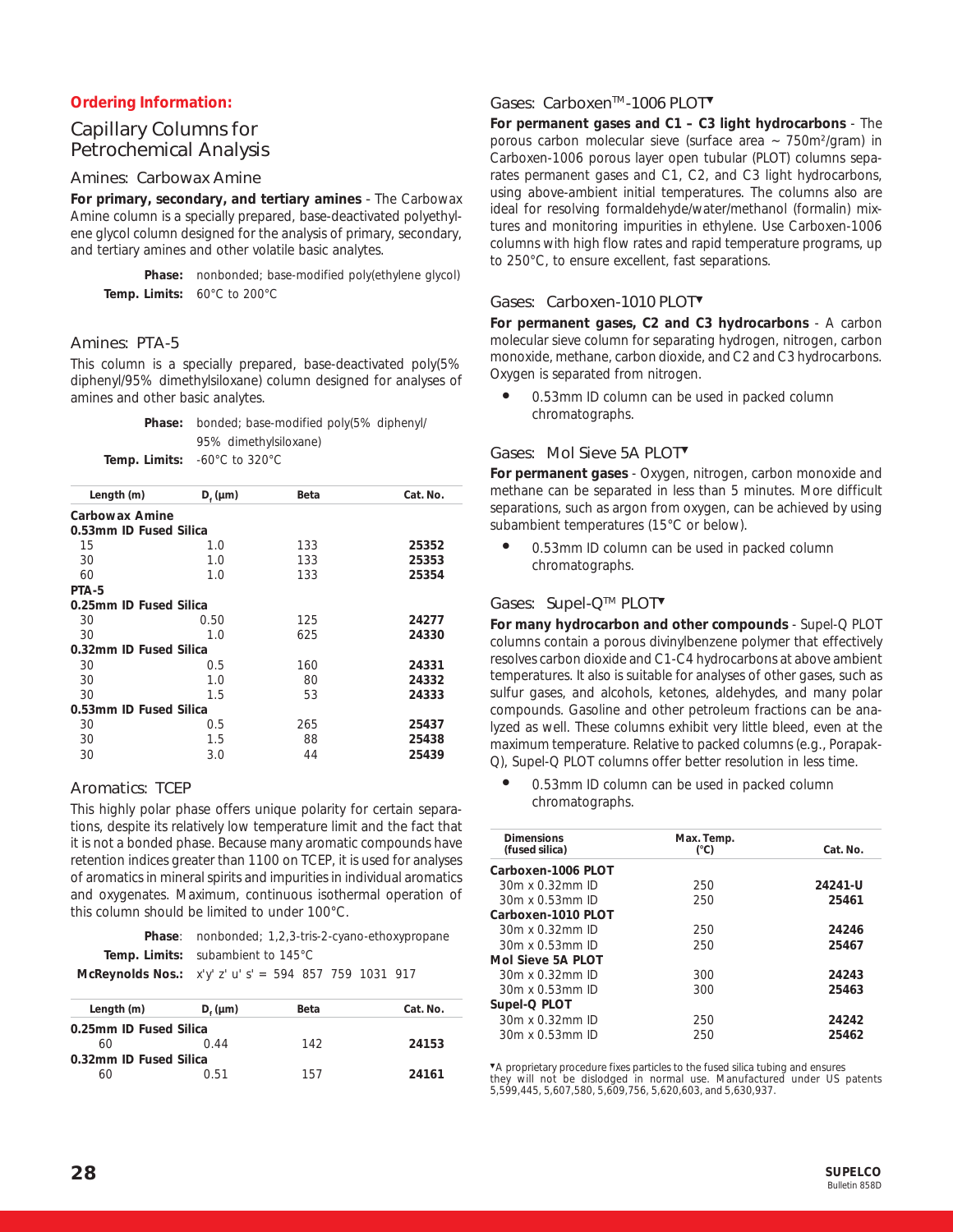#### Gases: SCOT Stainless Steel

Support-coated open tubular (SCOT) columns are prepared by depositing a layer of liquid phase-coated support particles on the inner wall of the tubing. This technology, developed by Perkin-Elmer, makes available many phases that cannot be obtained on conventional wall-coated open tubular capillary columns. SCOT columns combine the sensitivity and excellent sample resolution of capillary GC with the extensive stationary phase library of packed column GC.

50' x 1/32'' OD x 0.02'' ID with 1/16'' connections

| <b>Liquid Phase</b>                 | Max. Temp.<br>(°C) | Cont.<br>Isothermal | Beta | Cat. No. |
|-------------------------------------|--------------------|---------------------|------|----------|
| <b>Stainless Steel SCOT Columns</b> |                    |                     |      |          |
| Bentone 34/DNDP <sup>o</sup>        | 150                | 80                  | 45   | 25521    |
| <b>BMFA</b>                         | 100                | 50                  | 40   | 25538    |
| Squalane                            | 120                | 80                  | 50   | 25535    |
| TCFP                                | 150                | 100                 | 40   | 25536    |

❍Di-n-decylphthalate

▲This glass column is no longer available. Request the same dimensions in a fused silica column, as a custom column.

#### High Temperature: HT-5

**For highest-temperature separations** - SGE aluminum-clad columns coated with a carborane phase, offering the highest maximum temperature of any commercially available column. They display low bleed for GC/MS and simulated distillation analyses.

| <b>Phase:</b> bonded: siloxane-carborane               |
|--------------------------------------------------------|
| (5% phenyl equivalent)                                 |
| <b>Temp. Limits:</b> $10^{\circ}$ C to $460^{\circ}$ C |

| Cat. No. |
|----------|
|          |
| 25002    |
| 25003    |
|          |
| 25004    |
| 25005-U  |
|          |

#### Hydrocarbons: Petrocol DH 50.2

**For detailed hydrocarbons analyses** - A narrow bore column for detailed hydrocarbon analyses of naphthas, gasolines, and similar samples, according to ASTM Test Method D5134.

**Phase:** bonded; poly(dimethylsiloxane) **Temp. Limits:** -60°C to 320°C

#### Hydrocarbons: Petrocol DH

**For PNA, PONA, PIANO-type analyses** - A highly reproducible column displaying more than 400,000 theoretical plates, designed for detailed analyses of petroleum products. Includes an extensive retention index data sheet of 400+ analytes.

|               | <b>Phase:</b> bonded; poly(dimethylsiloxane) |
|---------------|----------------------------------------------|
| Temp. Limits: | -60°C to 320°C                               |

#### Hydrocarbons: Petrocol DH 150

**For detailed hydrocarbons analyses** - The longest capillary column commercially available as a stock item. Columns typically display more than 600,000 theoretical plates. For detailed purity analyses of light hydrocarbon gases and petroleum products (oxygenates, solvents, naphthas, gasolines, etc.).

#### Hydrocarbons: Petrocol DH Octyl

**For detailed analyses of petroleum products** - This highly reproducible column offers unique selectivity not obtainable with poly(dimethylsiloxane) columns, such as baseline separations of benzene/1-methylcyclopentene and toluene/2,3,3 trimethylpentane.

**Phase:** bonded; poly(50% n-octyl/50% methylsiloxane) **Temp. Limits:** -60°C to 220°C

| Length (m)             | $D_{\epsilon}$ (µm) | Beta | Cat. No. |
|------------------------|---------------------|------|----------|
| Petrocol DH 50.2       |                     |      |          |
| 0.20mm ID Fused Silica |                     |      |          |
| 50                     | 0.50                | 100  | 24133-U  |
| Petrocol DH            |                     |      |          |
| 0.25mm ID Fused Silica |                     |      |          |
| 100                    | 0.50                | 125  | 24160-U  |
| Petrocol DH 150        |                     |      |          |
| 0.25mm ID Fused Silica |                     |      |          |
| 150                    | 1.0                 | 63   | 24155    |
| Petrocol DH Octyl      |                     |      |          |
| 0.25mm ID Fused Silica |                     |      |          |
| 100                    | 0.50                | 125  | 24282    |
|                        |                     |      |          |

#### SIMDIS: Petrocol 2887

**For ASTM Test Method D2887** - Developed and tested to meet or exceed column performance requirements for simulated distillation of petroleum fractions having boiling points up to 1000°F, according to ASTM Test Method D2887.

**Phase:** bonded; poly(dimethylsiloxane) **Temp. Limits:** subambient to 350°C

#### SIMDIS: Petrocol EX2887

**For extended ASTM Test Method D2887** - A thin film version of the Petrocol 2887 column, developed for extended D2887 SIMDIS analysis of samples having final boiling points greater than 1000°F.

|  | <b>Phase:</b> bonded; poly(dimethylsiloxane) |
|--|----------------------------------------------|
|  | Temp. Limits: subambient to 380°C            |

| Length (m)             | $D_{\epsilon}$ (µm) | Beta | Cat. No. |
|------------------------|---------------------|------|----------|
| Petrocol 2887          |                     |      |          |
| 0.53mm ID Fused Silica |                     |      |          |
| 5                      | 0.50                | 265  | 25323    |
| 5,                     | 0.50                | 265  | 25380-U  |
| Petrocol EX2887        |                     |      |          |
| 0.53mm ID Fused Silica |                     |      |          |
| 5                      | 0. IO               | 1325 | 25337    |
|                        |                     |      |          |

■5" cage

◗ 8" cage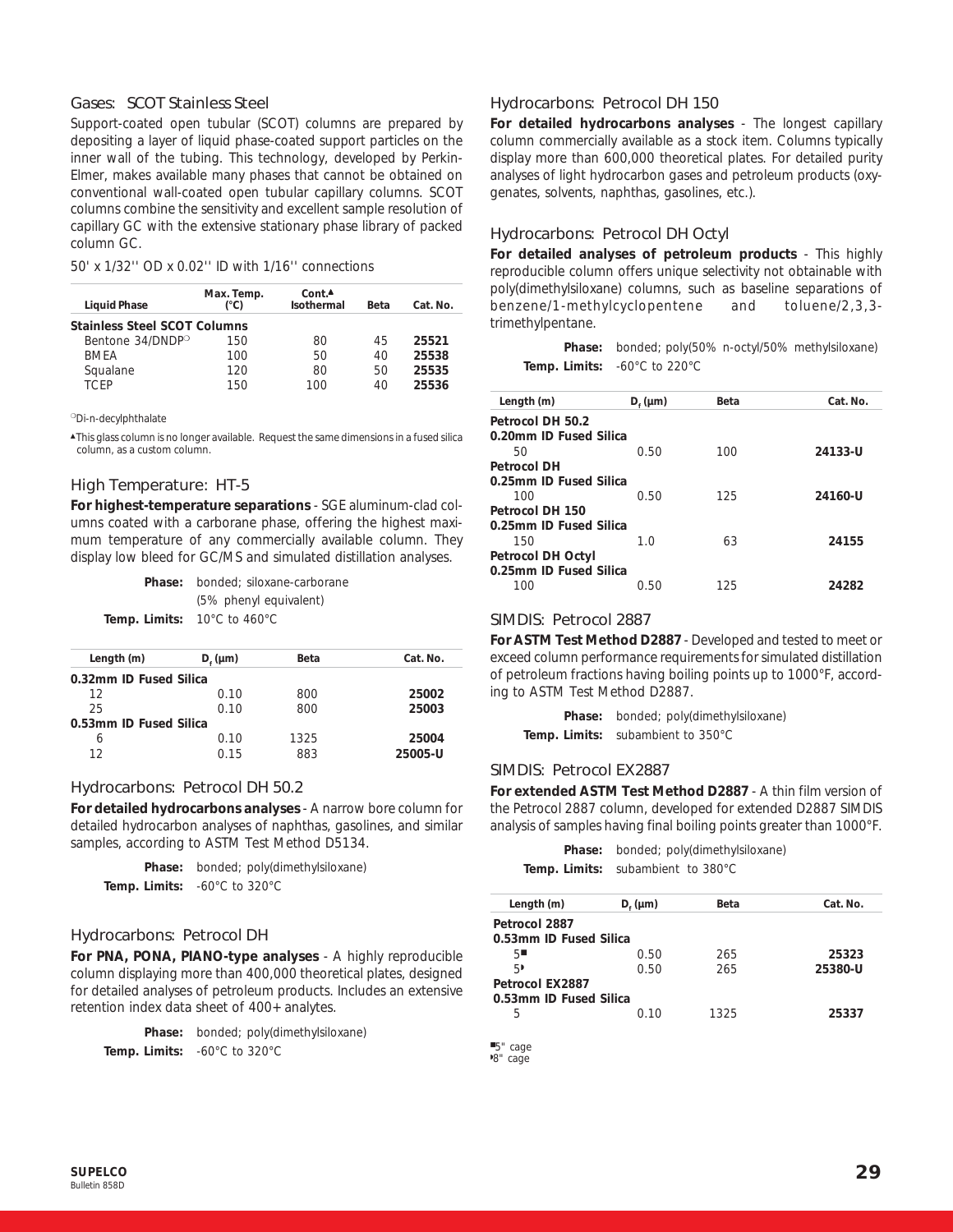### SPB-1 Thin Film and SPB-1 Thick Film

Nonpolar methylsilicone columns that separate sample components according to boiling point. This bonded polymer matches the polarity of its nonbonded predecessors, SE-30 and SP-2100. The SPB-1 phase is used in many of our Petrocol specialty columns.

**Operating Conditions:** Chemically compatible with water and other injection solvents. Sensitive to strong inorganic acids and bases, stable to low levels of HCl in non-aqueous samples. Not damaged by organic acids or bases. Columns can be rinsed.

| <b>Phase:</b> bonded: poly(dimethylsiloxane)                     |
|------------------------------------------------------------------|
| <b>Temp. Limits:</b> $-60^{\circ}$ C to 320 $^{\circ}$ C         |
| <b>McReynolds Nos.:</b> $x'$ $y'$ $z'$ $u'$ $s' = 4$ 58 43 56 38 |

| $D_f$ (µm)             | Beta | Cat. No. |  |
|------------------------|------|----------|--|
| 0.10mm ID Fused Silica |      |          |  |
| 0.10                   | 250  | 24338    |  |
| 0.25mm ID Fused Silica |      |          |  |
| 0.10                   | 625  | 24261    |  |
| 0.32mm ID Fused Silica |      |          |  |
| 0.10                   | 800  | 24290    |  |
| 5.0                    | 16   | 24296    |  |
| 5.0                    | 16   | 24297    |  |
| 0.53mm ID Fused Silica |      |          |  |
| 0.10                   | 1325 | 25360    |  |
| 0.10                   | 1325 | 25361    |  |
| 3.0                    | 44   | 25340    |  |
| 3.0                    | 44   | 25341-U  |  |
| 3.0                    | 44   | 25348    |  |
| 5.0                    | 27   | 25344    |  |
| 5.0                    | 27   | 25345-U  |  |
| 5.0                    | 27   | 25349    |  |
|                        |      |          |  |

#### SPB-5 Thin Film and SPB-5 Thick Film

The low phenyl content, 5%, improves thermal stability of the phase, while still providing essentially a boiling point elution order, and a slight increase in selectivity, especially for aromatic compounds.

**Operating Conditions:** Chemically compatible with water and other injection solvents. Sensitive to strong inorganic acids and bases, stable to low levels of HCl in non-aqueous samples. Not damaged by organic acids or bases. Columns can be rinsed.

| <b>Phase:</b> bonded; poly(5% diphenyl 95%                        |
|-------------------------------------------------------------------|
| dimethylsiloxane)                                                 |
| <b>Temp. Limits:</b> $-60^{\circ}$ C to 320 $^{\circ}$ C          |
| <b>McReynolds Nos.:</b> $x'$ $y'$ $z'$ $u'$ $s' = 19$ 74 64 93 62 |

| Length (m)             | $D_{r}$ (µm) | Beta | Cat. No. |
|------------------------|--------------|------|----------|
| 0.10mm ID Fused Silica |              |      |          |
| 15                     | 0.10         | 250  | 24341    |
| 0.53mm ID Fused Silica |              |      |          |
| 15                     | 3.0          | 44   | 25342    |
| 30                     | 3.0          | 44   | 25343    |
| 60                     | 3.0          | 44   | 25350    |
| 15                     | 5.0          | 27   | 25346    |
| 30                     | 5.0          | 27   | 25347    |
| 60                     | 5.0          | 27   | 25351    |
|                        |              |      |          |

# Solvents: OVI-G43

**For USP Analysis of organic volatile impurities (OVIs)** - This column is specially prepared and tested to meet the requirements of United States Pharmacopoeia (USP) Method 467 and the European Pharmacopoeia general method for determining residual organic solvents in pharmaceutical preparations. Use this column to separate OVIs for research purposes or qualitative analysis. The USP and European Pharmacopoeia methods also specify using a deactivated 5-meter guard column.

> **Phase:** bonded; poly(6% cyanopropylphenyl/ 94% dimethylsiloxane)

**Temp. Limits:** -20°C to 260°C

| Length (m)                                          | $D_{\epsilon}$ (µm)                        | Beta | Cat. No. |
|-----------------------------------------------------|--------------------------------------------|------|----------|
| 0.53mm ID Fused Silica                              |                                            |      |          |
| 30                                                  | 3.0                                        | 44   | 25396    |
| Description                                         |                                            |      | Cat. No. |
| Deactivated Guard Column for OVI-G43                |                                            |      |          |
| $5m \times 0.53mm$ ID                               |                                            |      | 25339    |
| <b>Other Columns for Residual Solvents Analysis</b> |                                            |      |          |
|                                                     | G27 (SPB-5) 30m x 0.53mm ID, 5.0µm         |      | 25347    |
|                                                     | G16 (SUPELCOWAX 10) 30m x 0.53mm ID, 1.0um |      | 25301-U  |

#### Sulfur Compounds (Volatile): SPB-1 SULFUR

A very thick film version of our SPB-1 columns, specially developed for analyses of sulfur gases and other volatile sulfur compounds. The column displays relatively low column bleed, even for the exceptionally thick film (4µm) of stationary phase, which makes it compatible for use with the Sievers Sulfur Chemiluminescence Detector (SCD) and other sulfur-specific detectors.

**Phase:** bonded; poly(dimethylpolysiloxane) **Temp. Limits:** -60°C to 300°C

| Length (m)             | $D_{\epsilon}$ (µm) | Beta | Cat. No. |
|------------------------|---------------------|------|----------|
| 0.32mm ID Fused Silica |                     |      |          |
| 30                     | 4 N                 | 20.  | 24158    |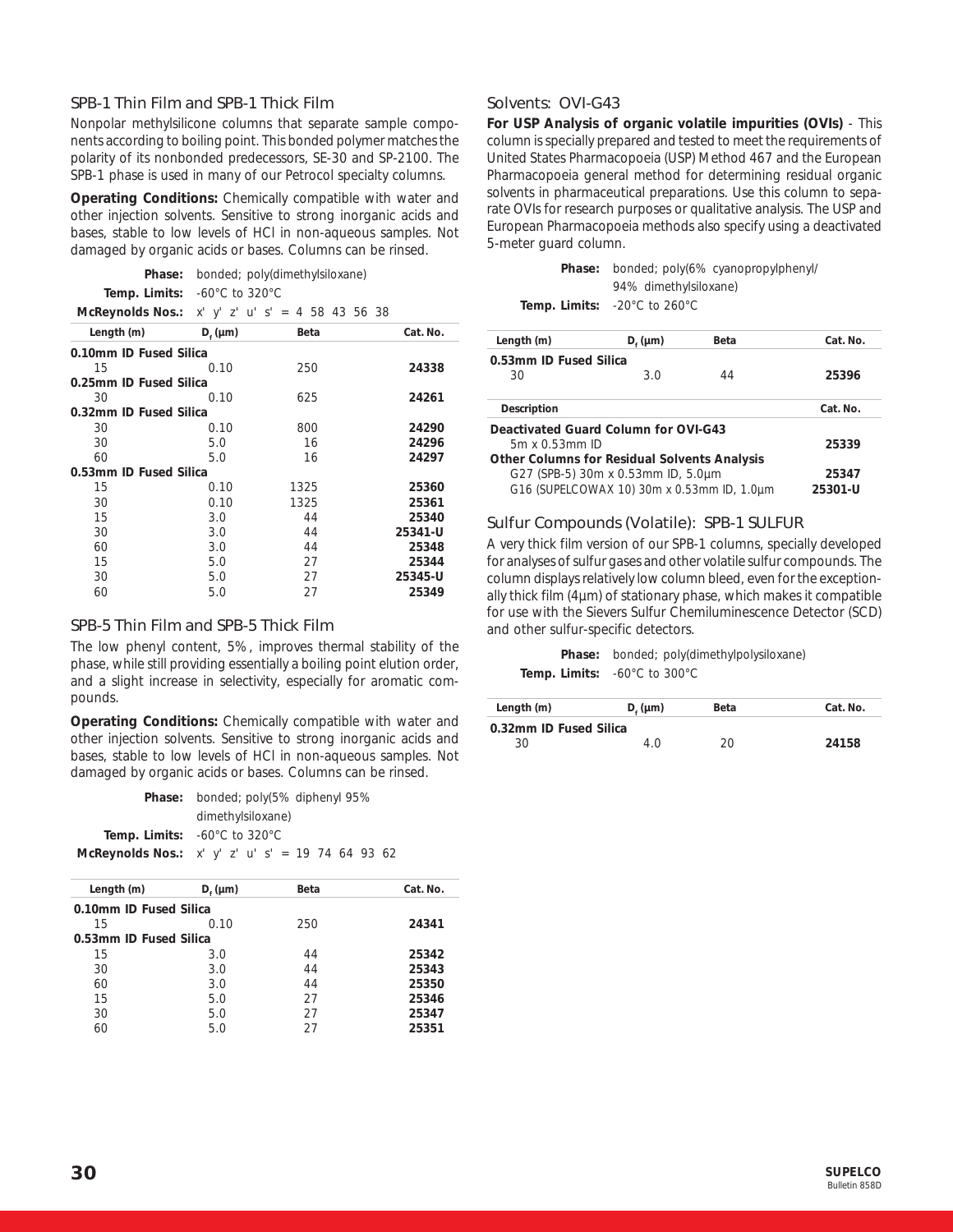# Supelco Columns and Packings Used in Figures 1-75, Listed by Application

For columns of other dimensions, refer to pages 28-30, or see the current Supelco catalog.

| Description                                                                                                                                                                             | Cat. No.           |
|-----------------------------------------------------------------------------------------------------------------------------------------------------------------------------------------|--------------------|
| <b>Detailed Hydrocarbons Analyses</b><br>Petrocol DH Fused Silica Capillary Column                                                                                                      |                    |
| 100m x 0.25mm ID, 0.50µm film<br>Petrocol DH 50.2 Fused Silica Capillary Column<br>50m x 0.20mm ID, 0.50µm film                                                                         | 24160-U<br>24133-U |
| Petrocol DH 150 Fused Silica Capillary Column<br>150m x 0.25mm ID, 1.0µm film<br>Petrocol DH Octyl Fused Silica Capillary Columns                                                       | 24155              |
| 100m x 0.25mm ID, 0.5µm film                                                                                                                                                            | 24282              |
| <b>Light Hydrocarbons</b><br>SPB-1 Thick Film Fused Silica Capillary Column<br>60m x 0.53mm ID, 5µm film<br>SPB-5 Thick Film Fused Silica Capillary Column<br>60m x 0.53mm ID, 3µm film | 25349<br>25343     |
| <b>High Boiling Hydrocarbons</b><br>SPB-1 Thin Film Fused Silica Capillary Columns<br>15m x 0.53mm ID, 0.10µm film<br>30m x 0.53mm ID, 0.10um film                                      | 25360<br>25361     |
| Oxygenates<br>Petrocol DH Octyl Fused Silica Capillary Columns<br>100m x 0.25mm ID, 0.5µm film<br>Petrocol DH 150 Fused Silica Capillary Column                                         | 24282              |
| 150m x 0.25mm ID, 1.0µm film<br>Simulated Distillation By Packed Column GC                                                                                                              | 24155              |
| <b>Petrocol A Column</b><br>20" x 1/8" stainless steel<br><b>Petrocol B Column</b>                                                                                                      | 12445              |
| 20" x 1/8" stainless steel                                                                                                                                                              | 12449              |
| Simulated Distillation By Capillary GC<br>Petrocol 2887 Capillary Column<br>5m x 0.53mm ID fused silica, 0.5µm film                                                                     | 25323              |
| Polynuclear Aromatic Hydrocarbons in Gasoline<br>SPB-5 Fused Silica Capillary Column<br>30m x 0.25mm ID, 0.25µm film                                                                    | 24034              |
| Miscellaneous Petrochemicals Analyses<br>Petrocol DH 50.2 Fused Silica Capillary Column<br>50m x 0.20mm ID, 0.50µm film<br>SPB-1 Capillary Columns                                      | 24133-U            |
| 60m x 0.75mm ID glass, 1.0µm film▲<br>30m x 0.53mm ID fused silica, 0.50µm film<br>SPB-20 Fused Silica Capillary Column                                                                 | 25315              |
| 30m x 0.25mm ID, 0.25µm film<br>Nukol Fused Silica Capillary Column                                                                                                                     | 24086              |
| 30m x 0.53mm ID, 0.50µm film<br>Petrocol DH Octyl Fused Silica Capillary Columns                                                                                                        | 25327              |
| 100m x 0.25mm ID, 0.5µm film                                                                                                                                                            | 24282              |
| <b>Phenols / Polymers</b><br>Nukol Fused Silica Capillary Column<br>30m x 0.25mm ID, 0.25µm film<br>SPB-5 Fused Silica Capillary Column                                                 | 24107              |
| 30m x 0.53mm ID, 1.5µm film                                                                                                                                                             | 25305-U            |

| Description                                                                        | Cat. No. |
|------------------------------------------------------------------------------------|----------|
| <b>Solvents</b>                                                                    |          |
| <b>SPB-1 Capillary Columns</b>                                                     |          |
| 30m x 0.32mm ID fused silica, 1.0µm film<br><b>SUPELCOWAX 10 Capillary Columns</b> | 24045-U  |
| 30m x 0.53mm ID fused silica, 1.0µm film                                           | 25301-U  |
| Nukol Wide Bore Capillary Column                                                   |          |
| 30m x 0.53mm ID, 0.5µm film                                                        | 25327    |
| SPB-1 Thick Film Fused Silica Capillary Columns                                    |          |
| 60m x 0.53mm ID, 5µm film                                                          | 25349    |
| 30m x 0.53mm ID, 3µm film                                                          | 25341-U  |
| <b>Impurities in Solvents</b>                                                      |          |
| SUPELCOWAX 10 Fused Silica Capillary Columns                                       |          |
| 30m x 0.32mm ID, 0.25µm film                                                       | 24080-U  |
| 30m x 0.32mm ID, 0.5µm film                                                        | 24084    |
| 15m x 0.53mm ID, 1µm film                                                          | 25300-U  |
| Nukol Fused Silica Capillary Column                                                |          |
| 30m x 0.32mm ID, 0.25µm film                                                       | 24131    |
| <b>High Resolution or High Speed Analyses</b>                                      |          |
| SUPELCOWAX 10 Fused Silica Capillary Columns                                       |          |
| 30m x 0.20mm ID, 0.20µm film                                                       | 24169    |
| 60m x 0.20mm ID, 0.20µm film                                                       | 24170    |
| Aromatics / Aliphatics by Packed Column GC                                         |          |
| Packings (20g)                                                                     |          |
| GP 10% TCEP on 100/120 Chromosorb® P AW                                            | 12106-U  |
| GP 10% TCEP on 80/100 Chromosorb P AW                                              | 12122    |
| GP 35% BC-120 on 100/120 Chromosorb                                                |          |
| P AW DMCS                                                                          | 11834    |
| GP 35% BC-150 on 100/120 Chromosorb<br>P AW DMCS                                   | 11840-U  |
| 10% SP™-2100 on 100/120 SUPELCOPORT™                                               | 11989    |
| 10% SP-2100 on 80/100 SUPELCOPORT                                                  | 12140    |
| GP 5% SP-1200/1.75% Bentone® 34 on                                                 |          |
| 100/120 SUPELCOPORT                                                                | 12134    |
| GP 5% SP-1200/5% Bentone 34 on                                                     |          |
| 100/120 SUPELCOPORT                                                                | 12133    |
| Packings (Other Quantities)<br>80/100 Carbopack™ C/0.1% SP-1000                    |          |
| 15g                                                                                | 11820    |
| 7g                                                                                 | 11908    |
| 60/80 Carbopack F-TA packing is available in packed columns only.                  |          |
|                                                                                    |          |
| C1-C6 Hydrocarbons by Packed Column GC                                             |          |
| 23% SP-1700 on 80/100 Chromosorb P AW packing                                      |          |
| in a 30' x 1/8" stainless steel column, general                                    |          |
| configuration (6" coil, 8" arms)                                                   | 12809-U  |
| Inquire about other configurations or lengths.                                     |          |
| Packings<br>23% SP-1700 on 80/100 Chromosorb P AW (25g)                            |          |
| (21-22g fills a 30" x 1/8" column)                                                 | 11865    |
| GP 80/100 Carbopack C/0.19% picric acid (15g)                                      | 11824    |

▲This glass column is no longer available. Request the same dimensions in a fused silica column (custom column).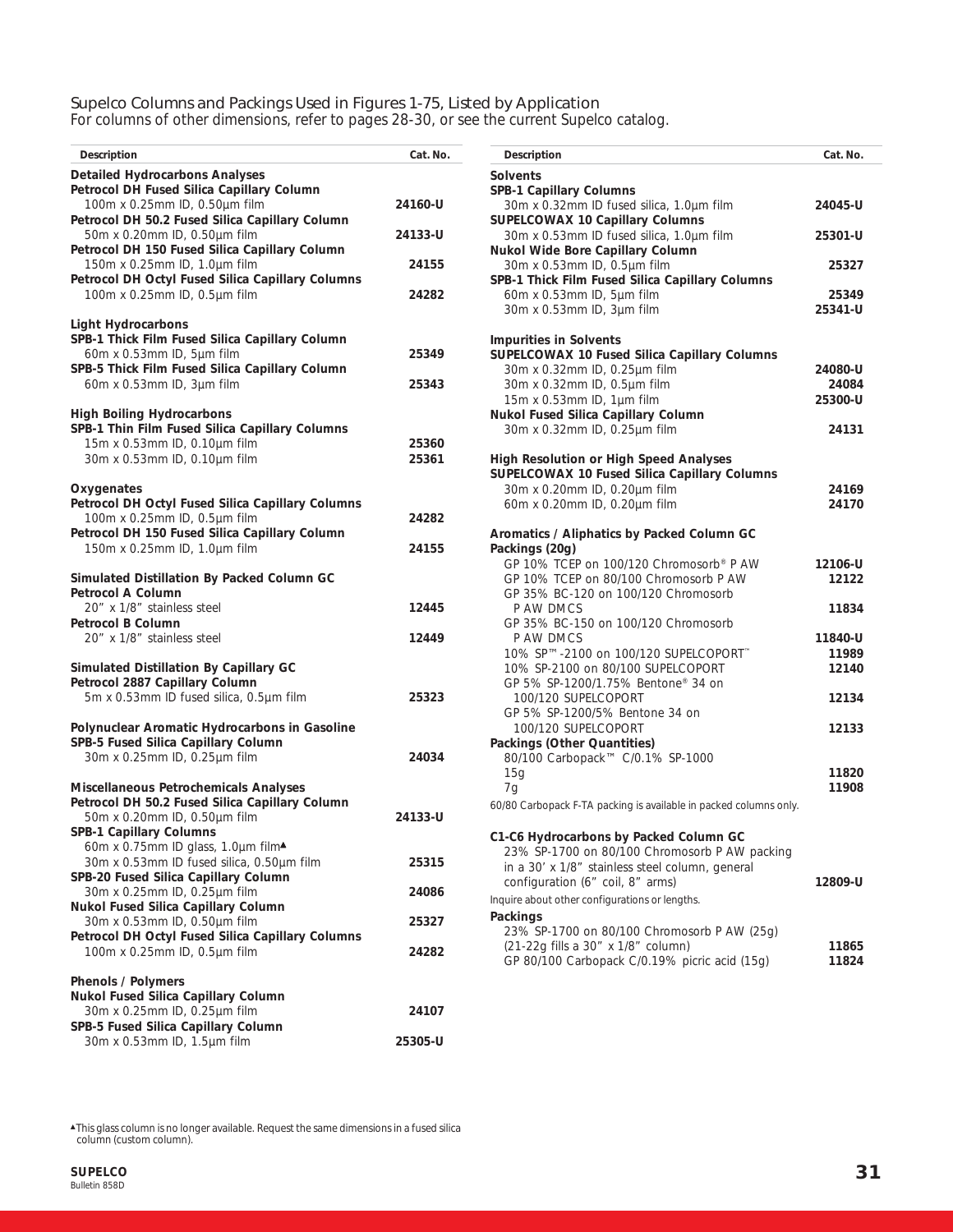# Low Molecular Weight Compounds by Gas-Solid Chromatography

# HayeSep Polymers

HayeSep porous polymers are thoroughly cleaned and conditioned before they are packaged, which ensures high consistency, and minimal shrinkage and bleed. Uses include the analysis of low molecular weight halogenated and sulfur-containing compounds, water, alcohols, glycols, free fatty acids, esters, ketones and aldehydes. These polymers also are used for separating hydrocarbons, ammonia, and other solvents. (Request HayeSep Application Bulletin available from Supelco).

# HayeSep A

Copolymer of high-purity divinylbenzene and ethylene glycol dimethacrylate. Separates permanent gases at ambient temperatures. Use at higher temperatures to analyze C2 hydrocarbons, hydrogen sulfide, and water.

# HayeSep B

Copolymer of divinylbenzene and polyethyleneimine. Separates C1 and C2 amines and trace levels of ammonia and water.

# HayeSep C

USP code [S10]. Copolymer of divinylbenzene and acrylonitrile. For the analysis of polar molecules. Separation characteristics are similar to those of Chromosorb 104.

# HayeSep D

High-purity divinylbenzene polymer. Exhibits superior separation characteristics for light gases, carbon monoxide, carbon dioxide, and acetylene (ahead of other C2 hydrocarbons). For the analysis of water and hydrogen sulfide.

# HayeSep N

Copolymer of divinylbenzene and ethylene glycol dimethylacrylate.

# HayeSep P

Copolymer of divinylbenzene and styrene.

# HayeSep Q

USP code [S3]. Divinylbenzene polymer.

# HayeSep R

USP code [S4]. Copolymer of divinyl-benzene and N-vinyl-2 pyrollidone.

# HayeSep S

USP code [S8]. Copolymer of divinyl-benzene and 4-vinyl-pyridine.

# HayeSep T

Polymer of ethylene glycol dimethacrylate.

# Accessories for Analyzing High Boiling Hydrocarbons (page 9)

| Description                                               | Cat. No. |
|-----------------------------------------------------------|----------|
| Cool On-Column Injection Sleeve Kit                       | 23630    |
| Hamilton <sup>®</sup> 701 Syringe<br>With 6" fixed needle | 21574    |
| Polywax <sup>®</sup> 655<br>6x1ml                         | 48482    |

# **HayeSep® Porous Polymers (75cc bottles)**

| HayeSep<br><b>Series</b> | Mesh<br><b>Size</b>        | Use                                             | Max.<br>Temp. $(^{\circ}C)$ | Cat.No.                       |
|--------------------------|----------------------------|-------------------------------------------------|-----------------------------|-------------------------------|
| HayeSep A                | 60/80<br>80/100<br>100/120 | permanent gases                                 | 165                         | 10282<br>10283<br>10284       |
| HayeSep B                | 60/80<br>80/100<br>100/120 | C1-C2 amines,<br>ammonia in H <sub>2</sub> O    | 190                         | 10285<br>10286<br>10287       |
| HayeSep C                | 60/80<br>80/100<br>100/120 | polar compounds                                 | 250                         | 10288<br>10289<br>10290       |
| HayeSep D                | 60/80<br>80/100<br>100/120 | light gases, CO, CO <sub>2</sub>                | 290                         | 10291<br>10292<br>10293       |
| HayeSep DB <sup>*</sup>  | 60/80<br>80/100<br>100/120 | light gases, CO, CO <sub>2</sub>                | 290                         | 10297-U<br>10280-U<br>10281-U |
| HayeSep N                | 60/80<br>80/100<br>100/120 | acetylene, ethylene                             | 165                         | 10294<br>10295<br>10296       |
| HayeSep P                | 60/80<br>80/100<br>100/120 | ammonia.<br>alcohols in water                   | 250                         | 10297<br>10298<br>10299       |
| HayeSep Q                | 60/80<br>80/100<br>100/120 | hydrocarbons,<br>sulfur gases,<br>qeneral       | 275                         | 10300-U<br>10301-U<br>10302   |
| HayeSep R                | 60/80<br>80/100<br>100/120 | light hydrocarbons,<br>chlorinated<br>compounds | 250                         | 10303<br>10304<br>10305-U     |
| HayeSep S                | 60/80<br>80/100<br>100/120 | C2-C3 hydrocarbons<br>polar compounds           | 250                         | 10306<br>10307<br>10308       |
| HayeSep T                | 60/80<br>80/100<br>100/120 | light hydrocarbons<br>formaldehyde              | 165                         | 10309<br>10310<br>10311       |

#### **Polymers by Gel Permeation Chromatography**

#### **SUPELCOSIL Silica-Based HPLC Columns**

| Cartridge with Fittings      |                          |                                   |                                   |                                   |
|------------------------------|--------------------------|-----------------------------------|-----------------------------------|-----------------------------------|
| Phase<br>Particle, Pore Size | Column<br>Length<br>(cm) | 4.6mm ID<br>Cartridge<br>Cat. No. | 4.0mm ID<br>Cartridge<br>Cat. No. | 3.0mm ID<br>Cartridge<br>Cat. No. |
| $LC-1$                       |                          |                                   |                                   |                                   |
| 5µm, 120Å                    | 5                        | 58237                             |                                   | 58237C30                          |
|                              | 15                       | 58210U                            | 58210C40                          | 58210C30                          |
|                              | 25                       | 58296                             |                                   |                                   |
| <b>LC-Diol</b>               |                          |                                   |                                   |                                   |
| 5µm, 120Å                    | 25                       | 58201                             | 58201C40                          | 58201C30                          |

#### **SUPELCOSIL Preparative Scale HPLC Columns**

| Phase<br>Particle, Pore Size | Column<br>Length<br>(cm) | Cartridge with Fittings<br>$6.2$ mm ID<br>Cartridge<br>Cat. No. |
|------------------------------|--------------------------|-----------------------------------------------------------------|
| LC-Si                        |                          |                                                                 |
| 5µm, 120Å                    | 25                       | 58963                                                           |
| $LC-1$                       |                          |                                                                 |
| 5µm, 100Å                    | 25                       | 58961                                                           |
| <b>LC-Diol</b>               |                          |                                                                 |
| 5µm, 300Å                    | 25                       | 58967                                                           |
| $LC-3Si$                     |                          |                                                                 |
| 5µm, 300Å                    | 25                       | 58965                                                           |
| LC-301                       |                          |                                                                 |
| 5µm, 300Å                    | 25                       | 58966                                                           |
| LC-3Diol                     |                          |                                                                 |
| 5µm, 300Å                    | 25                       | 58968                                                           |

•Deactivated for basic compounds.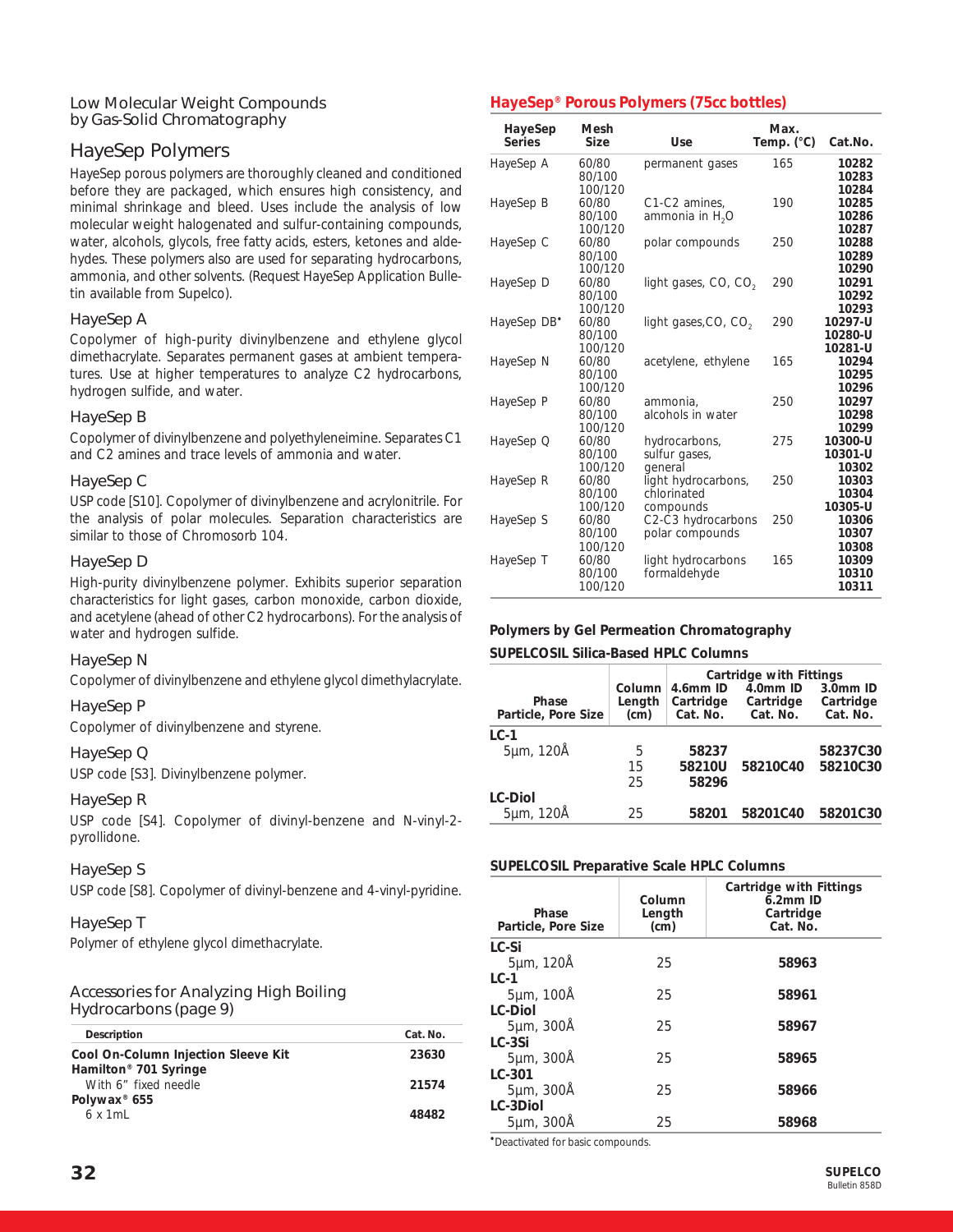# P-N-A, P-O-N-A, P-I-A-N-O Analyses

Use these mixes to determine retention times and indices and monitor response factors for components of complex mixtures of hydrocarbons. These standards are complex mixes of known quantities of hydrocarbons, accurately prepared by weight to **three decimal places.** Typical values are listed here; exact values will differ slightly from lot to lot.

- Formulations are weight percent.
- Each mix includes a detailed data sheet listing components by weight percent, mole percent, and liquid volume percent, retention times and retention indices for each component, and other information.
- A chromatogram from a 100-meter Petrocol DH capillary column (including conditions) is provided.
- Products are supplied in crimp-top vials with hole caps and septa. The shelf life of the unopened, refrigerated mixes is 1 year.

| <b>Mixes and Solutions</b>    | Composition                                                                                                                                                                                                                                                                                                                                                                                                                                                                                                                                                                                                 |                                                                                                                                                                                                                                                                                                                                                                                                                                                                                                                                                                             | Qty.     | Cat. No. |
|-------------------------------|-------------------------------------------------------------------------------------------------------------------------------------------------------------------------------------------------------------------------------------------------------------------------------------------------------------------------------------------------------------------------------------------------------------------------------------------------------------------------------------------------------------------------------------------------------------------------------------------------------------|-----------------------------------------------------------------------------------------------------------------------------------------------------------------------------------------------------------------------------------------------------------------------------------------------------------------------------------------------------------------------------------------------------------------------------------------------------------------------------------------------------------------------------------------------------------------------------|----------|----------|
| n-Paraffins Mix <sup>n</sup>  | 11 n-paraffins (typical values shown)<br>n-Pentane, 11.393%<br>n-Hexane, 10.963%<br>n-Heptane, 12.239%<br>n-Octane, 10.088%<br>n-Nonane, 13.204%<br>n-Decane, 6.703%                                                                                                                                                                                                                                                                                                                                                                                                                                        | n-Undecane, 7.645%<br>n-Dodecane, 7.768 %<br>n-Tridecane, 6.371%<br>n-Tetradecane, 5.903%<br>n-Pentadecane, 7.723%                                                                                                                                                                                                                                                                                                                                                                                                                                                          | $0.1m$ L | 44585-U  |
| Isoparaffins Mix <sup>n</sup> | 37 isoparaffins (typical values shown)<br>Isopentane, 2.553%<br>2,3-Dimethylbutane, 1.438%<br>2-Methylpentane, 4.356%<br>3-Methylpentane, 3.147%<br>2,2-Dimethylpentane, 4.189%<br>2,4-Dimethylpentane, 3.116%<br>2,2,3-Trimethylbutane, 3.149%<br>3,3-Dimethylpentane, 1.308%<br>2-Methylhexane, 3.551%<br>2,3-Dimethylpentane, 1.612%<br>3-Methylhexane, 4.456%<br>3-Ethylpentane, 1.600%<br>2,2-Dimethylhexane, 1.439%<br>2,5-Dimethylhexane, 3.195%<br>2,2,3-Trimethylpentane, 3.185%<br>2,4-Dimethylhexane, 1.574%<br>2,3-Dimethylhexane, 1.365%<br>2-Methylheptane, 4.641%<br>4-Methylheptane, 3.377% | 3-Methylheptane, 3.785%<br>3-Ethylhexane, 2.927%<br>2,5-Dimethylheptane, 3.081%<br>3,5-Dimethylheptane (D), 0.378%<br>3,3-Dimethylheptane, 3.258%<br>3,5-Dimethylheptane (L), 0.378%<br>2,3-Dimethylheptane, 1.540%<br>3,4-Dimethylheptane (D), 1.722%<br>3,4-Dimethylheptane (L), 2.022%<br>2-Methyloctane, 5.093%<br>3-Methyloctane, 2.731%<br>3,3-Diethylpentane, 3.335%<br>2,2-Dimethyloctane, 3.126%<br>3,3-Dimethyloctane, 1.718%<br>2,3-Dimethyloctane, 1.646%<br>2-Methylnonane, 3.343%<br>3-Ethyloctane, 3.301%<br>3-Methylnonane, 3.387%                          | $0.1$ mL | 44586-U  |
| Naphthenes Mix <sup>n</sup>   | 30 naphthenes (typical values shown)<br>Cyclopentane, 5.805%<br>Methylcyclopentane, 8.728%<br>Cyclohexane, 5.758%<br>1,1-Dimethylcyclopentane, 3.370%<br>cis-1,3-Dimethylcyclopentane, 1.962%<br>trans-1,3-Dimethylcyclopentane, 2.689%<br>trans-1,2-Dimethylcyclopentane, 3.087%<br>Methylcyclohexane, 8.992%<br>Ethylcyclopentane, 1.773%<br>ctc-1,2,4-Trimethylcyclopentane, 3.721%<br>ctc-1,2,3-Trimethylcyclopentane, 3.419%<br>cct-1,2,4-Trimethylcyclopentane, 1.438%<br>trans-1,4-Dimethylcyclohexane, 3.713%<br>1-Ethyl-1-methylcyclopentane, 1.634%<br>trans-1,2-Dimethylcyclohexane, 3.644%      | ccc-1,2,3-Trimethylcyclopentane, 1.622%<br>Isopropylcyclopentane, 1.853%<br>cis-1,2-Dimethylcyclohexane, 3.065%<br>n-Propylcyclopentane, 1.966%<br>ccc-1,3,5-Trimethylcyclohexane, 2.983%<br>1,1,4-Trimethylcyclohexane, 4.873%<br>ctt-1,2,4-Trimethylcyclohexane, 1.501%<br>ctc-1,2,4-Trimethylcyclohexane, 3.510%<br>1,1,2-Trimethylcyclohexane, 3.324%<br>Isobutylcyclopentane, 3.419%<br>Isopropylcyclohexane, 3.437%<br>n-Butylcyclopentane, 3.420%<br>Isobutylcyclohexane, 3.805%<br>t-1-Methyl-2-propylcyclohexane, 3.576%<br>t-1-Methyl-2-(4MP)cyclopentane, 1.636% | $0.1$ mL | 44588    |
| Olefins Mix <sup>n</sup>      | 25 olefins (typical values shown)<br>3-Methyl-1-butene, 1.478%<br>1-Pentene, 5.640%<br>2-Methyl-1-butene, 1.880%<br>2-Methyl-1,3-butadiene, 2.389%<br>trans-2-Pentene, 4.024%<br>cis-2-Pentene, 2.305%<br>4-Methylpentene-1<br>1-Hexene, 7.693%<br>trans-2-Hexene, 1.744%<br>2-Methylpentene-2, 4.054%<br>cis-2-Hexene, 1.825%<br>1-Heptene, 8.716%<br>1-Decene, 7.665%                                                                                                                                                                                                                                     | trans-3-Heptene, 2.173%<br>cis-3-Heptene, 4.587%<br>trans-2-Heptene, 2.206%<br>cis-2-Heptene, 4.338%<br>1-Octene, 8.220%<br>trans-2-Octene, 2.206%<br>cis-2-Octene, 4.766%<br>1-Nonene, 9.192%<br>trans-3-Nonene, 2.256%<br>cis-3-Nonene, 1.946%<br>trans-2-Nonene, 2.091%<br>cis-2-Nonene, 1.881%                                                                                                                                                                                                                                                                          | $0.1$ mL | 44589    |

#### Quantitative Reference Standards

■ For information on a kit containing these products, see the following page (Cat. No. 44594-U).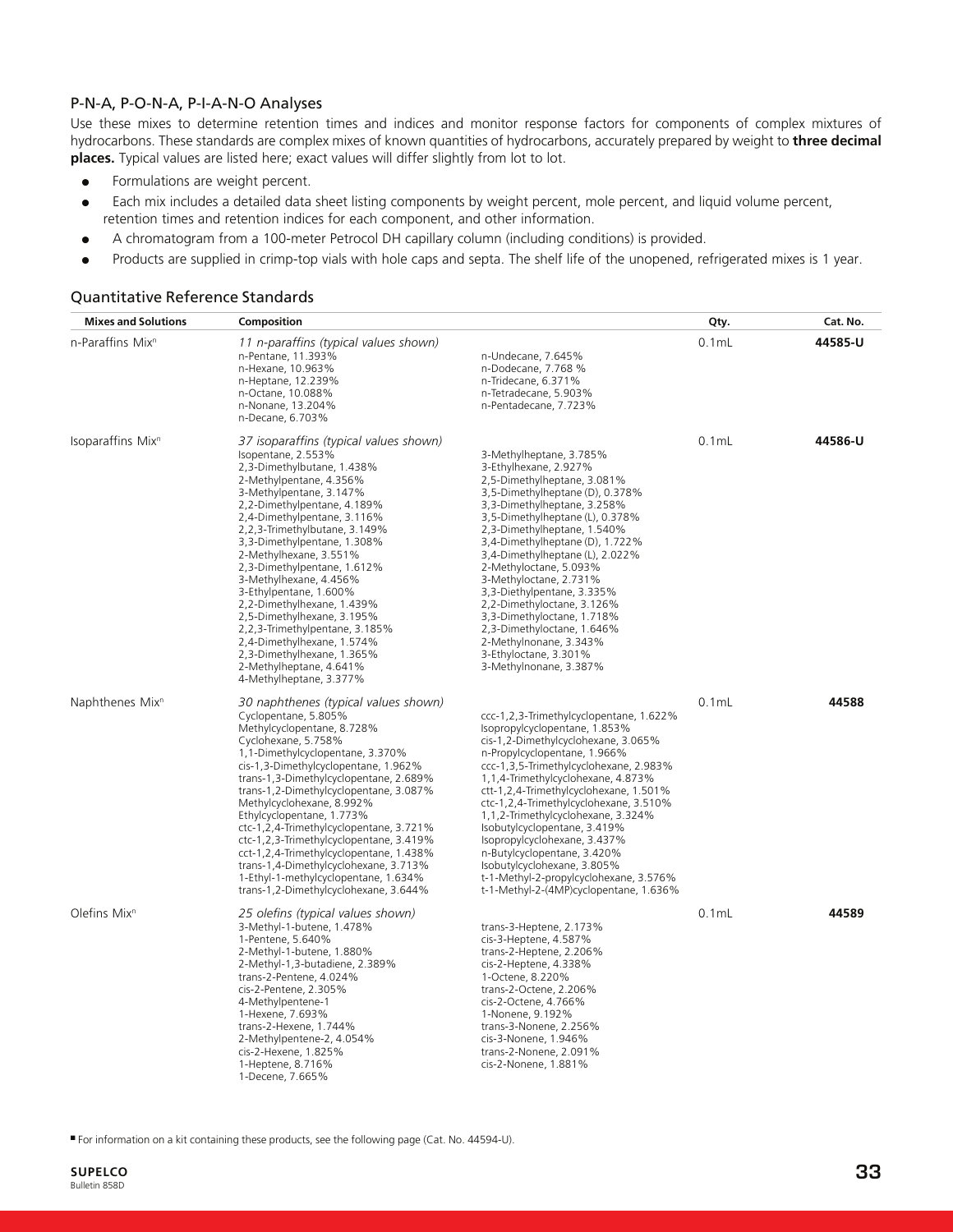| <b>Mixes and Solutions</b> | Composition                                                                                                                                                                                                                                                                                                                                                                                                                                                                                                                                                                                                 |                                                                                                                                                                                                                                                                                                                                                                                                                                                                                                                                                                                                                                                       | Qty.     | Cat. No. |
|----------------------------|-------------------------------------------------------------------------------------------------------------------------------------------------------------------------------------------------------------------------------------------------------------------------------------------------------------------------------------------------------------------------------------------------------------------------------------------------------------------------------------------------------------------------------------------------------------------------------------------------------------|-------------------------------------------------------------------------------------------------------------------------------------------------------------------------------------------------------------------------------------------------------------------------------------------------------------------------------------------------------------------------------------------------------------------------------------------------------------------------------------------------------------------------------------------------------------------------------------------------------------------------------------------------------|----------|----------|
| <b>Aromatics Mix</b>       | 37 aromatics (typical values shown)<br>Benzene, 3.139%<br>Toluene, 4.563%<br>Ethylbenzene, 1.570%<br>m-Xylene, 2.939%<br>p-Xylene, 2.982 %<br>o-Xylene, 3.208%<br>Isopropylbenzene, 3.127%<br>n-Propylbenzene, 1.705%<br>1-Methyl-3-ethylbenzene, 2.903%<br>1-Methyl-4-ethylbenzene, 3.166%<br>1,3,5-Trimethylbenzene, 3.427%<br>1-Methyl-2-ethylbenzene, 4.460%<br>1,2,4-Trimethylbenzene, 4.315%<br>tert-Butylbenzene, 2.667%<br>Isobutylbenzene, 0.845%<br>sec-Butylbenzene, 1.469%<br>1-Methyl-3-isopropylbenzene, 1.403%<br>1-Methyl-4-isopropylbenzene, 2.789%<br>1-Methyl-2-isopropylbenzene, 2.631% | 1-Methyl-3-n-propylbenzene, 3.214%<br>1-Methyl-4-n-propylbenzene, 1.444%<br>n-Butylbenzene, 2.894%<br>1,3-Dimethyl-5-ethylbenzene, 1.306%<br>1,2-Diethylbenzene, 3.063%<br>1-Methyl-2-n-propylbenzene, 1.449%<br>1,4-Dimethyl-2-ethylbenzene, 2.985%<br>1,2-Dimethyl-4-ethylbenzene, 2.706%<br>1,3-Dimethyl-2-ethylbenzene, 2.702%<br>1,2-Dimethyl-3-ethylbenzene, 2.956%<br>1,2,4,5-Tetramethylbenzene, 1.966%<br>2-Methylbutylbenzene, 1.432%<br>n-Pentylbenzene, 1.466%<br>t-1-Butyl, 3, 5-dimethylbenzene, 2.920%<br>t-1-Butyl-4-ethylbenzene, 2.900%<br>1,3,5-Triethylbenzene, 1.850%<br>1,2,4-Triethylbenzene, 3.104%<br>n-Hexylbenzene, 4.641% | $0.1$ mL | 44587    |
| P-I-A-N-O Mix              | 139 n-paraffins, isoparaffins, aromatics, naphthenes, and olefins<br>A quantitative mix of the components in the five mixes described above and<br>on the previous page. Data sheets for each class of compounds list weight<br>percent, mole percent, and other information for each component.<br>Approximate weight percentages:<br>n-Paraffins, 18.9%<br>Isoparaffins, 18.8%<br>Aromatics, 23.3%                                                                                                                                                                                                        | Naphthenes, 20.5%<br>Olefins, 18.5%                                                                                                                                                                                                                                                                                                                                                                                                                                                                                                                                                                                                                   | $0.1$ mL | 44593-U  |
| P-I-A-N-O Kit              | One of each of the following mixes<br>n-Paraffins Mix (44585-U)<br>Isoparaffins Mix (44586-U)<br>Naphthenes Mix (44588)                                                                                                                                                                                                                                                                                                                                                                                                                                                                                     | Olefins Mix (44589)<br>Aromatics Mix (44587)<br>P-I-A-N-O Mix (44593-U)                                                                                                                                                                                                                                                                                                                                                                                                                                                                                                                                                                               |          | 44594-U  |

#### **Included with P-I-A-N-O Mix and P-I-A-N-O Kit, Data Disc Makes it Easier to Organize P-I-A-N-O Data**

The P-I-A-N-O CertaDisc Certification Worksheet and Database can greatly simplify the task of organizing certification data. A worksheet (Lotus 1-2-3 format) contains complete certification data for the n-paraffins, isoparaffins, aromatics, naphthenes, and olefins mixes, and for the P-I-A-N-O mixture. Calculations are easily performed with a few keystrokes. dBase III PLUS programs, designed for use with the Lotus worksheet, include information on all 139 compounds. The programs enable you to perform searches based on retention times, making it easier to identify peaks.

3½", 1.44 MEG disc. The disc is identified by product lot number.

P000165 P000165

PNA/PIANO

٢J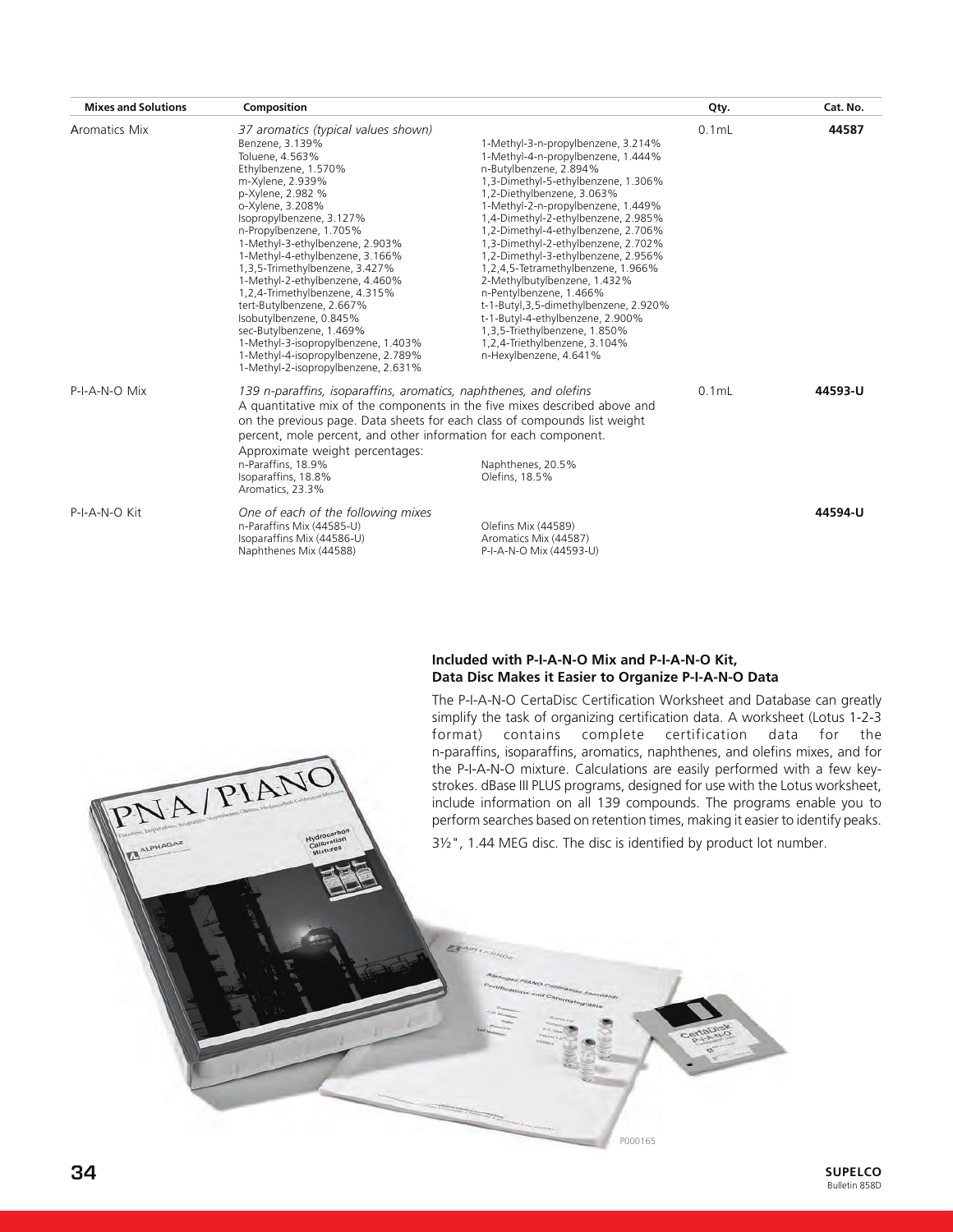# ASTM D5134

| Detailed Analysis of Petroleum Naphthas Through n-Nonane |  |  |  |
|----------------------------------------------------------|--|--|--|
|----------------------------------------------------------|--|--|--|

| <b>Mixes and Solutions</b> | Composition                    |                                                                      |                                     | Qty.              | Cat. No. |
|----------------------------|--------------------------------|----------------------------------------------------------------------|-------------------------------------|-------------------|----------|
| ASTM D5134 Qualitative     |                                |                                                                      |                                     |                   |          |
| Column Evaluation Mix      |                                | Nominal 0.5-1.0% by weight in 2-methylpentane                        |                                     | 1 <sub>mL</sub>   | 502103   |
|                            |                                | Use this mix of hydrocarbons for assessing column performance.       |                                     |                   |          |
|                            | Toluene, 0.5%<br>n-Heptane, 1% | 2,3,3-Trimethylpentane, 1%<br>2-Methylheptane, 1%                    | 4-Methylheptane, 1%<br>n-Octane, 1% |                   |          |
| ASTM D5134 Splitter        |                                |                                                                      |                                     |                   |          |
| Linearity Check Mix        |                                | Neat at 10% by weight, each component                                |                                     | 500 <sub>mg</sub> | 506753   |
|                            |                                | Use this quantitative mix of hydrocarbons to determine proper system |                                     |                   |          |
|                            |                                | performance and detector response factors.                           |                                     |                   |          |
|                            | n-Hexane                       | Benzene                                                              | 2,4-Dimethylhexane                  |                   |          |
|                            | n-Heptane                      | Toluene                                                              | 2-Methylheptane                     |                   |          |
|                            | n-Octane                       | 2-Methylhexane                                                       | 2,4-Dimethylheptane                 |                   |          |
|                            | n-Nonane                       |                                                                      |                                     |                   |          |
| 2,3,3-Trimethylpentane     | Neat                           |                                                                      |                                     | 500 <sub>mg</sub> | 502081   |

# Highly Characterized Reference Materials

The following standards, taken from refinery process streams and exhaustively analyzed by GC/FID and GC/MS, are recommended for evaluating process performance, identifying sources of contamination, PIANO analysis, method development, and training. Each comes with a comprehensive data packet containing quantitative and qualitative data and chromatograms using a 100-meter Petrocol DH column.

| Description                                    | Qtv.            | Cat. No. |
|------------------------------------------------|-----------------|----------|
| Petroleum Refinery Reformate                   | 1 <sub>mL</sub> | 47489    |
| Petroleum Refinery Pyrolysis Gasoline (Py Gas) | 1 <sub>mL</sub> | 47490-U  |
| Petroleum Refinery Heavy Straight Run Naphtha  | 1 <sub>mL</sub> | 47488    |

# Qualitative Reference Materials

These refinery reference materials are the actual materials used in the ASTM D5134 round-robin method validation stage. They are referred to in the method, and are used for establishing component retention times for identification purposes. Each sample is accompanied by a comprehensive data booklet containing an expanded detailed chromatogram from a Petrocol DH 50.2 column, with identified peaks.

| <b>Mixes and Solutions</b>                   | Composition                                                                                     | Qty.            | Cat. No. |
|----------------------------------------------|-------------------------------------------------------------------------------------------------|-----------------|----------|
| ASTM D5134 Qualitative                       |                                                                                                 |                 |          |
| Reference Alkylate Standard                  | Approximately 30 identified components. Neat fraction.<br>Actual refinery alkylation product    | $6 \times 1$ mL | 48267-U  |
| <b>ASTM D5134</b>                            |                                                                                                 |                 |          |
| Qualitative Reference                        |                                                                                                 |                 |          |
| Reformate Standard                           | Approximately 70 identified components. Neat fraction.<br>Actual refinery reformate product     | $6 \times 1$ mL | 48266    |
| ASTM D5134 Qualitative                       |                                                                                                 |                 |          |
| Reference Naphtha Standard                   | Approximately 100 identified components. Neat fraction.<br>Actual refinery naphtha product      | $6 \times 1$ mL | 48265-U  |
| ASTM D5134 Qualitative<br>Reference Refinery |                                                                                                 |                 |          |
| Standards Kit                                | 2 x 1mL each of the three qualitative reference standards<br>(alkylate, naphtha, and reformate) |                 | 48268    |

We can custom-manufacture petroleum standards. Please inquire.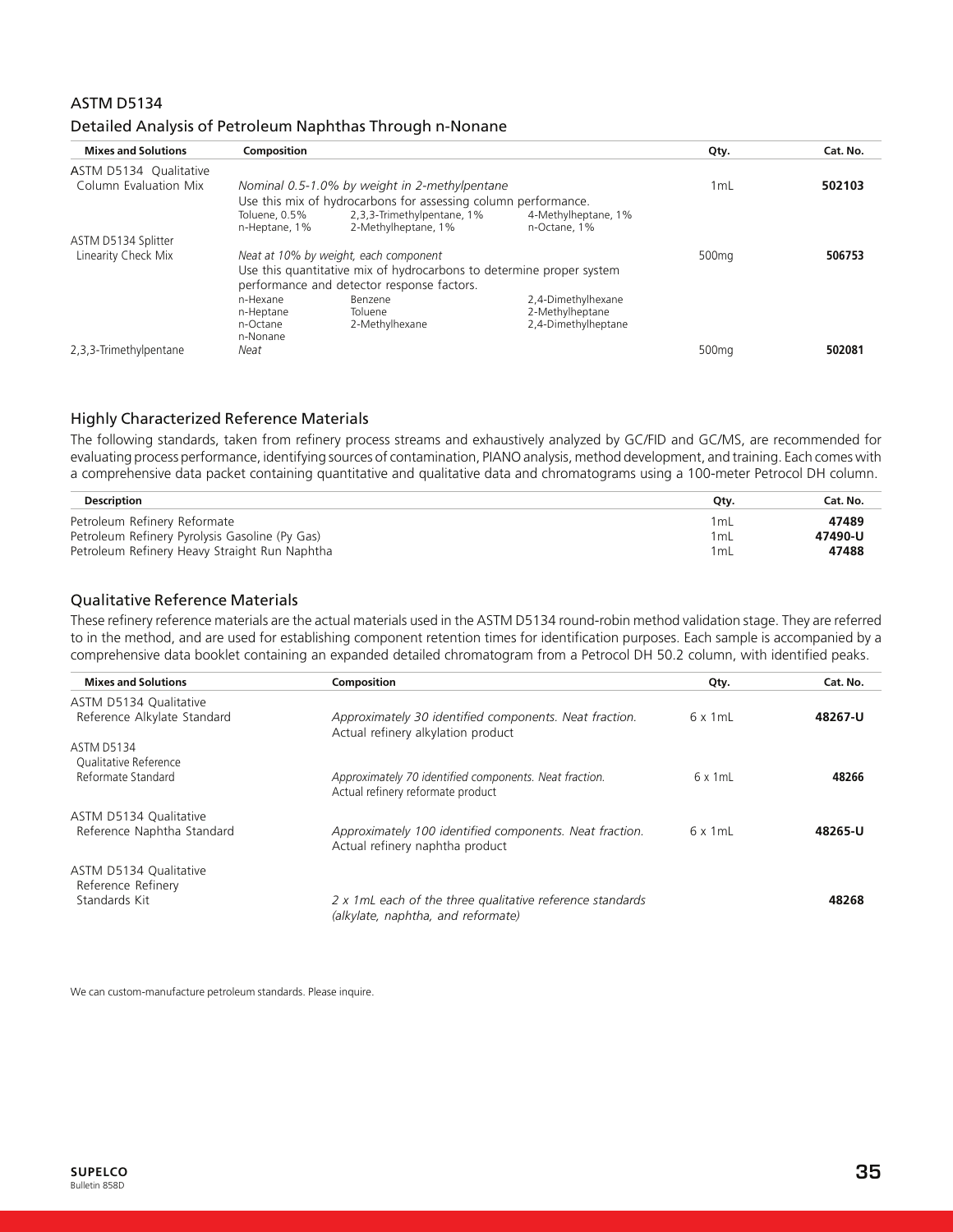# ASTM D5442

**Analysis of Petroleum Waxes by GC -** Qualitative and quantitative mixes of n-paraffins used for determining column resolution, retention times, response factors, and internal standard preparation.

| <b>Mixes and Solutions</b>              | Composition              |                                                                     |                 | Qty.              | Cat. No. |
|-----------------------------------------|--------------------------|---------------------------------------------------------------------|-----------------|-------------------|----------|
| ASTM D5442 Column                       |                          |                                                                     |                 |                   |          |
| <b>Resolution Test Mix</b>              |                          | 0.05 weight percent each of nC20 and nC24 in cyclohexane            |                 | $6 \times 1$ mL   | 506729   |
|                                         |                          | Use to determine column resolution.                                 |                 |                   |          |
| <b>Retention Time Standards</b>         |                          |                                                                     |                 |                   |          |
| ASTM D5442 C16-C44                      |                          |                                                                     |                 |                   |          |
| <b>Retention Time Mix</b>               |                          | Neat qualitative n-paraffins, each at 8.3 weight percent            |                 | 500 <sub>mg</sub> | 502251   |
|                                         | C16                      | Use to establish retention times from C16 to C44<br>C <sub>24</sub> | C32             |                   |          |
|                                         | C18                      | C26                                                                 | C36             |                   |          |
|                                         | C20                      | C28                                                                 | C40             |                   |          |
|                                         | C22                      | C30                                                                 | C44             |                   |          |
| ASTM D5442 C12-C60                      |                          |                                                                     |                 |                   |          |
| Retention Time Mix                      |                          | Neat qualitative n-paraffins, each at 6.25 weight percent           |                 | 500mg             | 500623   |
|                                         |                          | Use to establish retention times from C12 to C60                    |                 |                   |          |
|                                         | C12                      | C <sub>24</sub>                                                     | C36             |                   |          |
|                                         | C14                      | C <sub>26</sub>                                                     | C40<br>C44      |                   |          |
|                                         | C16<br>C18               | C <sub>28</sub><br>C30                                              | C50             |                   |          |
|                                         | C20                      | C32                                                                 | C60             |                   |          |
|                                         | C <sub>22</sub>          |                                                                     |                 |                   |          |
| <b>Quantitative Linearity Standards</b> |                          |                                                                     |                 |                   |          |
| ASTM D5442 C16-C44                      |                          |                                                                     |                 |                   |          |
| Linearity Standard                      |                          | n-Paraffins, each at 0.01 weight percent                            |                 | 1mL               | 502278   |
|                                         |                          |                                                                     |                 | $6 \times 1$ mL   | 502286   |
|                                         | Accurately prepared mix. |                                                                     |                 |                   |          |
|                                         |                          | Use to determine response factors from C16 to C44.                  |                 |                   |          |
|                                         | C16                      | C <sub>24</sub>                                                     | C <sub>32</sub> |                   |          |
|                                         | C18<br>C20               | C26<br>C <sub>28</sub>                                              | C36<br>C40      |                   |          |
|                                         | C22                      | C30                                                                 | C44             |                   |          |
| ASTM D5442 C12-C60                      |                          |                                                                     |                 |                   |          |
| Linearity Standard                      |                          | n-Paraffins, each at 0.01 weight percent                            |                 | 1mL               | 502243   |
|                                         |                          |                                                                     |                 | $6 \times 1mL$    | 502235   |
|                                         | Accurately prepared mix. |                                                                     |                 |                   |          |
|                                         |                          | Use to determine response factors from C12 to C60.                  |                 |                   |          |
|                                         | C12                      | C <sub>24</sub>                                                     | C36             |                   |          |
|                                         | C14                      | C26                                                                 | C40             |                   |          |
|                                         | C16<br>C18               | C28<br>C30                                                          | C44<br>C50      |                   |          |
|                                         | C20                      | C <sub>32</sub>                                                     | C60             |                   |          |
|                                         | C22                      |                                                                     |                 |                   |          |
| <b>Internal Standards</b>               |                          |                                                                     |                 |                   |          |
| ASTM D5442 n-Hexadecane                 |                          |                                                                     |                 |                   |          |
| Internal Standard                       |                          | n-Hexadecane (nC16), neat or in solution, added to                  |                 |                   |          |
|                                         | the internal standard.   |                                                                     |                 | 5mL               | 506699   |
|                                         |                          |                                                                     |                 |                   |          |
|                                         |                          |                                                                     |                 |                   |          |

# Qualitative n-Paraffin Mixes

For determining retention indices and retention times.

| <b>Chemical Name</b>              | Concentration                            | Qty.            | Cat. No. |
|-----------------------------------|------------------------------------------|-----------------|----------|
| n-Paraffin Mix C5, C6, C7, C8     | Neat, varied concentrations 500mg        |                 | 47100    |
| n-Paraffin Mix C7, C8, C9, C10    | Neat, varied concentrations 500mg        |                 | 47101    |
| n-Paraffin Mix C10, C12, C14, C16 | Neat, varied concentrations 500mg        |                 | 47102    |
| n-Paraffin Mix C18, C20, C22, C24 | 2% (wt./wt.) each n-paraffin in n-octane | 5 <sub>mL</sub> | 47108    |
| n-Paraffin Mix C22, C24, C28, C32 | 2% (wt./wt.) each n-paraffin in n-octane | 5 <sub>mL</sub> | 47106    |
| n-Paraffin Mix C24, C28, C32, C36 | 2% (wt./wt.) each n-paraffin in n-octane | 5 <sub>mL</sub> | 47107    |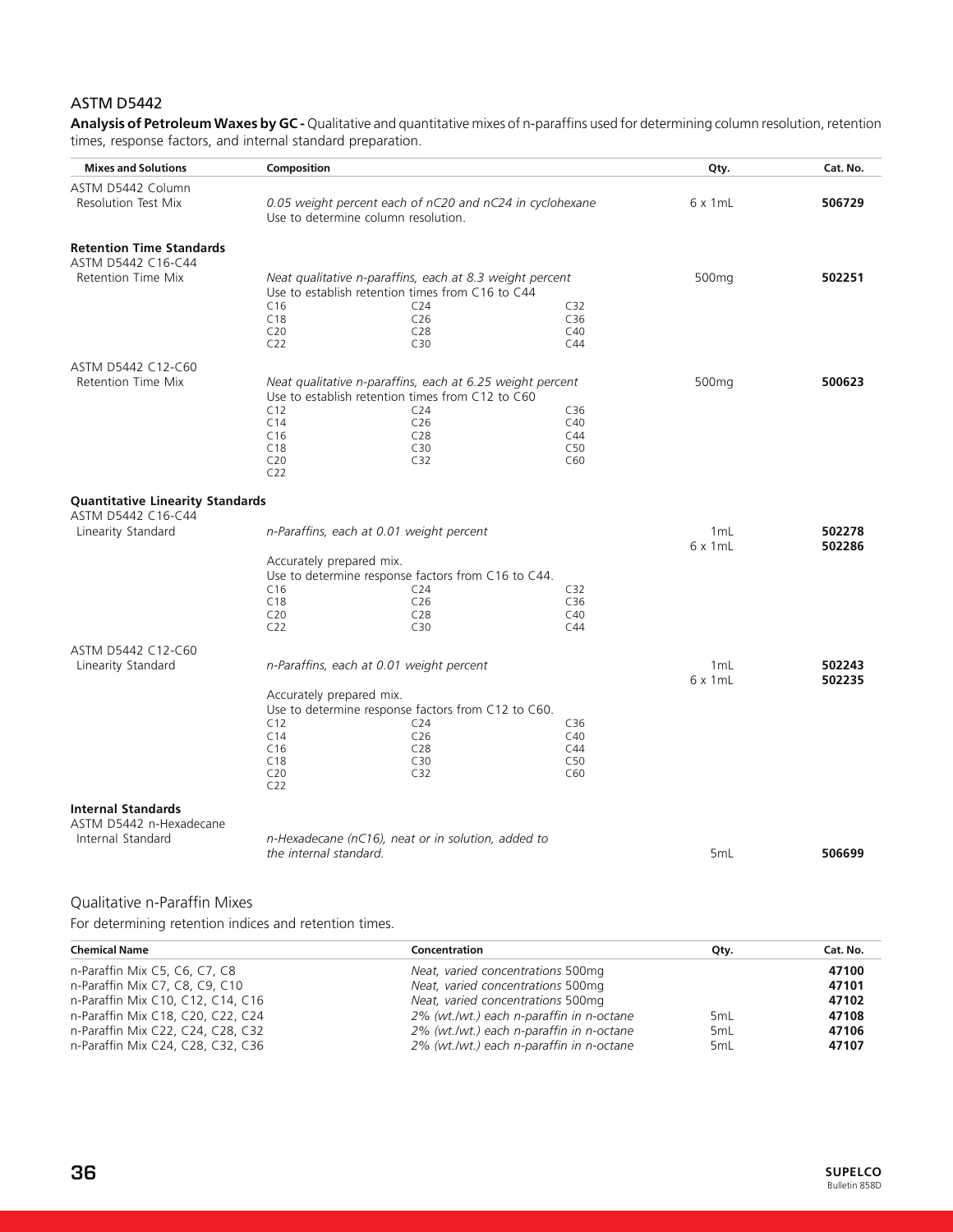#### **High Molecular Weight Hydrocarbon Standards**

For high temperature SIMDIS or GC analyses. Polywax materials are polyethylene waxes having average molecular weights of 500 and 655 Dalton, respectively. Ethylene oligomers range in carbon number from approximately C20 to C100+ and are useful for establishing retention times.

| <b>Description</b>  | Concentration           | Qtv.               | Cat. No. |
|---------------------|-------------------------|--------------------|----------|
| Pentacontane (nC50) | Neat                    | 50 <sub>mg</sub>   | 48595    |
| Hexacontane (nC60)  | Neat                    | 50 <sub>mg</sub>   | 48893    |
| Polywax 500         | Neat                    | 5000 <sub>mq</sub> | 48475    |
| Polywax 500         | 10,000µg/mL in p-xylene | $6 \times 1$ mL    | 48480-U  |
| Polywax 655         | Neat                    | 5000 <sub>mq</sub> | 48477    |
| Polywax 655         | 10mg/mL in p-xylene     | $6 \times 1$ mL    | 48482    |
|                     |                         |                    |          |

# ASTM D3710

**Boiling Range Distribution of Gasoline (500°F maximum) -** These qualitative and quantitative hydrocarbon blends are prepared according to ASTM recommendations. Calibration mixes are either volume/volume or weight/weight formulations as indicated. Nominal concentration of actual values will differ from lot to lot. Qualitative calibration references are prepared to approximate weight/weight (±10%) specifications and, because of the presence of gases, are not intended for quantitative use. All calibration references are accompanied by a data sheet.

| <b>Mixes and Solutions</b>                                   | Composition                                                                                                                                     |                                                                                                                              |                                                                                                                               | Qty.            | Cat. No.       |
|--------------------------------------------------------------|-------------------------------------------------------------------------------------------------------------------------------------------------|------------------------------------------------------------------------------------------------------------------------------|-------------------------------------------------------------------------------------------------------------------------------|-----------------|----------------|
| ASTM D3710 Qualitative<br>Calibration Mix<br>(w/w) indicated | Each of the following components in the approximate proportions                                                                                 |                                                                                                                              |                                                                                                                               |                 | 50642<br>48884 |
|                                                              | n-Propane, 1.5%<br>2-Methylpropane, 1.5%<br>n-Butane, 45%<br>2-Methylbutane, 9.7%<br>n-Pentane, 7.6%<br>2-Methylpentane, 5.4%<br>n-Hexane, 5.4% | 2,4-Dimethylpentane, 5.4%<br>n-Heptane, 9.7%<br>Toluene, 10.8%<br>n-Octane, 5.4%<br>p-Xylene, 13.0%<br>n-Propylbenzene, 4.3% | n-Decane, 3.2%<br>n-Butylbenzene, 3.2%<br>n-Dodecane, 3.2%<br>n-Tridecane, 2.2%<br>n-Tetradecane, 2.2%<br>n-Pentadecane, 2.2% |                 |                |
| ASTM D3710 Quantitative                                      |                                                                                                                                                 |                                                                                                                              |                                                                                                                               |                 |                |
| Calibration Mix                                              |                                                                                                                                                 | Each of the following components in the proportions (v/v) indicated                                                          |                                                                                                                               | $1 \times 1$ mL | 506435         |
|                                                              | 2-Methylbutane, 10.5%<br>n-Pentane, 8.1%<br>2-Methylpentane, 5.8%<br>n-Hexane, 5.8%<br>2,4-Dimethylpentane, 5.8%<br>n-Heptane, 10.5%            | Toluene, 11.6%<br>n-Octane, 5.8%<br>p-Xylene, 14.0%<br>n-Propylbenzene, 4.7%<br>n-Decane, 3.5%                               | n-Butylbenzene, 3.5%<br>n-Dodecane, 3.5%<br>n-Tridecane, 2.3%<br>n-Tetradecane, 2.3%<br>n-Pentadecane, 2.3%                   | $6 \times 1$ mL | 48879          |
| ASTM D2887/D5307                                             |                                                                                                                                                 |                                                                                                                              |                                                                                                                               |                 |                |
| Column Resolution Test Mix                                   | n-Hexadecane                                                                                                                                    | Each of the following components at $1\%$ (w/v) in n-octane<br>n-Octadecane                                                  |                                                                                                                               | $6 \times 1$ mL | 48889          |
| ASTM D2887 Quantitative<br>Calibration Solution              |                                                                                                                                                 | Prepared in carbon disulfide at 0.5 weight percent each component                                                            |                                                                                                                               |                 |                |
|                                                              |                                                                                                                                                 | (except for nC16 and nC18, which are at 1 weight percent)                                                                    |                                                                                                                               | $1 \times 1$ mL | 500631         |
|                                                              |                                                                                                                                                 | Use for assessing column resolution as well as for quantitative analyses.                                                    |                                                                                                                               | $6 \times 1$ mL | 500658         |
|                                                              | n-Pentane                                                                                                                                       | n-Dodecane                                                                                                                   | n-Tetracosane                                                                                                                 |                 |                |
|                                                              | n-Hexane<br>n-Heptane<br>n-Octane<br>n-Nonane                                                                                                   | n-Tetradecane<br>n-Pentadecane<br>n-Hexadecane<br>n-Heptadecane                                                              | n-Octacosane<br>n-Dotriacontane<br>n-Hexatriacontane<br>n-Tetracontane                                                        |                 |                |
|                                                              | n-Decane<br>n-Undecane                                                                                                                          | n-Octadecane<br>n-Eicosane                                                                                                   | n-Tetratetracontane                                                                                                           |                 |                |

| <b>Mixes and Solutions</b>                              | Otv.                    | Cat. No.        |
|---------------------------------------------------------|-------------------------|-----------------|
| ASTM D2887 Reference Gas Oil Sample, Lot 2 <sup>■</sup> | 1 mL<br>$6 \times 1$ mL | 506419<br>48873 |

■This sample is a petroleum fraction having a boiling range from 250°F to 850°F, evaluated in round-robin studies by the ASTM. Use this sample and the supplied ASTM boiling range consensus values to evaluate system performance.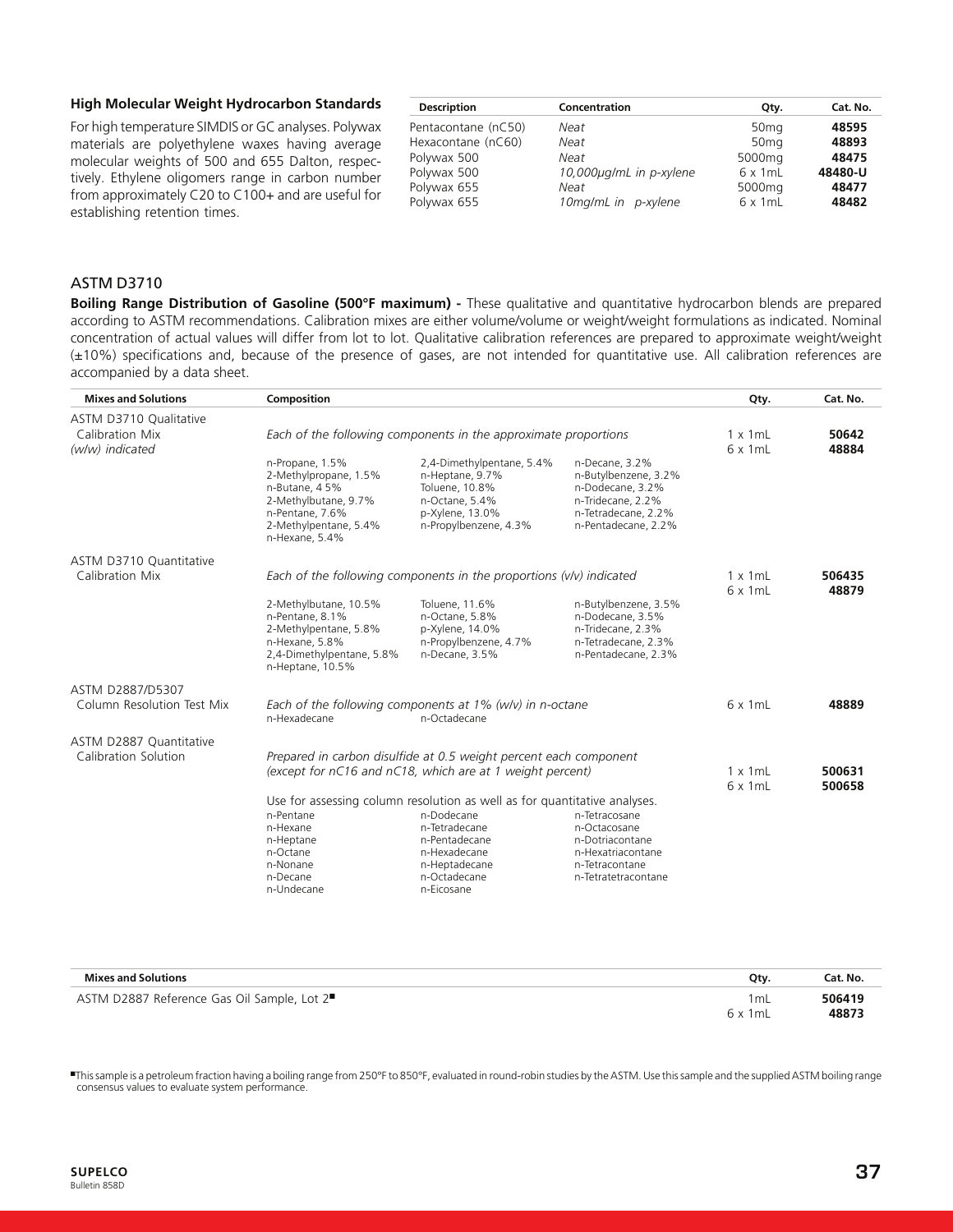# ASTM D5307 *Boiling Range Distribution of Crude Petroleum*

| <b>Mixes and Solutions</b>                   | Composition                                                          |                                                                                                                                                                                        |                                                                                                                                                                                            | Qty. | Cat. No. |
|----------------------------------------------|----------------------------------------------------------------------|----------------------------------------------------------------------------------------------------------------------------------------------------------------------------------------|--------------------------------------------------------------------------------------------------------------------------------------------------------------------------------------------|------|----------|
| ASTM D5307 Crude Oil                         |                                                                      |                                                                                                                                                                                        |                                                                                                                                                                                            |      |          |
| Quantitative Standard                        | n-Decane<br>n-Undecane<br>n-Dodecane<br>n-Tridecane<br>n-Tetradecane | Equal weights of the hydrocarbons listed<br>Use to determine detector response factors (slight warming<br>n-Pentadecane<br>n-Hexadecane<br>n-Heptadecane<br>n-Octadecane<br>n-Eicosane | of this mixture may be necessary to dissolve all components completely).<br>n-Tetracosane<br>n-Octacosane<br>n-Dotriacontane<br>n-Hexatriacontane<br>n-Tetracontane<br>n-Tetratetracontane | 2mL  | 48179    |
| ASTM D5307 Crude Oil<br>Qualitative Standard | (w/w) indicated<br>n-Propane, 10%<br>n-Butane, 15%<br>n-Pentane, 15% | Each of the hydrocarbons listed in the approximate proportions<br>n-Hexane, 15%<br>n-Heptane, 15%                                                                                      | Combine with Cat. No. 48179 to prepare a calibration mixture covering<br>C3 to C44 for calibrating retention times for boiling point correlation.<br>n-Octane, 15%<br>n-Nonane, 15%        | 1 mL | 48182    |
| ASTM D5307 Crude Oil<br>Internal Standard    | n-Tetradecane<br>n-Pentadecane                                       | Equal weights of the hydrocarbons listed<br>Add to the crude oil sample as the internal standard.<br>n-Hexadecane                                                                      | n-Heptadecane                                                                                                                                                                              | 25mL | 48479    |

#### ASTM D5580

**Aromatics in Gasoline -** The calibration blends are provided with a chromatogram and data verifying the purity and identity of the raw material. All raw materials used are fully characterized, as described for ASTM D4815 methods (see page 40).

| <b>Mixes and Solutions</b>                                          | Composition                                          |                                                                          |                                                         | Qty. | Cat. No. |
|---------------------------------------------------------------------|------------------------------------------------------|--------------------------------------------------------------------------|---------------------------------------------------------|------|----------|
| D5580 Quantitative<br>Calibration Mix 5<br>(With Internal Standard) |                                                      | Each component at the nominal weight percent indicated                   |                                                         | 1 mL | 47744-U  |
|                                                                     | Benzene, 4.50<br>Toluene, 0.90<br>Ethylbenzene, 9.00 | o-Xylene, 0.45<br>1,2,4-Trimethylbenzene, 2.25                           | Isooctane, 72.90<br>2-Hexanone (int. std.), 10.00       |      |          |
| D5580 Valve Timing<br>Calibration Mix                               |                                                      | Each of the following components at the nominal weight percent indicated |                                                         | 1 mL | 47731-U  |
|                                                                     | Benzene, 4.5<br>Toluene, 4.5                         | Ethylbenzene, 9.0<br>o-Xylene, 9.0                                       | 2-Hexanone (internal standard), 10.0<br>Isooctane, 63.0 |      |          |
| <b>Internal Standard</b><br>2-Hexanone                              | Neat                                                 |                                                                          |                                                         | 5mL  | 47733-U  |

#### WSPA RM-1 Gasoline Reference Material

This multipurpose reference material was developed by Scott Specialty Gases Inc. under the sponsorship of the Western States Petroleum Association (WSPA), based on specifications for California Phase II reformulated gasoline (RFG). Consensus values were established by 14 labs, including the California Air Resources Board (CARB) and are assured by WSPA. The specifications are shown below.

| <b>ASTM Method</b>                                                                                                                                                                                                                    | <b>Constituents</b>                 | Concentration | <b>Units</b>    |
|---------------------------------------------------------------------------------------------------------------------------------------------------------------------------------------------------------------------------------------|-------------------------------------|---------------|-----------------|
| D4815                                                                                                                                                                                                                                 | Oxygenate (Methyl tert-butyl ether) | 2.07%         | WO <sup>n</sup> |
| <b>D5580</b>                                                                                                                                                                                                                          | Total aromatics                     | 27.7%         | w/w             |
| <b>D5580</b>                                                                                                                                                                                                                          | Benzene                             | 0.982%        | w/w             |
| D1319                                                                                                                                                                                                                                 | Olefins                             | $5.42\%$      | LV™             |
| D2622/D5453                                                                                                                                                                                                                           | Sulfur                              | 30.9ppm       | w/w             |
| D5191                                                                                                                                                                                                                                 | Reid vapor pressure                 | 6.59          | DSI             |
| $\blacksquare$ Matrix that the concentration of the contract of the contract of the contract of the contract of the contract of the contract of the contract of the contract of the contract of the contract of the contract of the c |                                     |               |                 |

■Weight percent oxygen. ❍Liquid volume.

6 x 20mL **502227**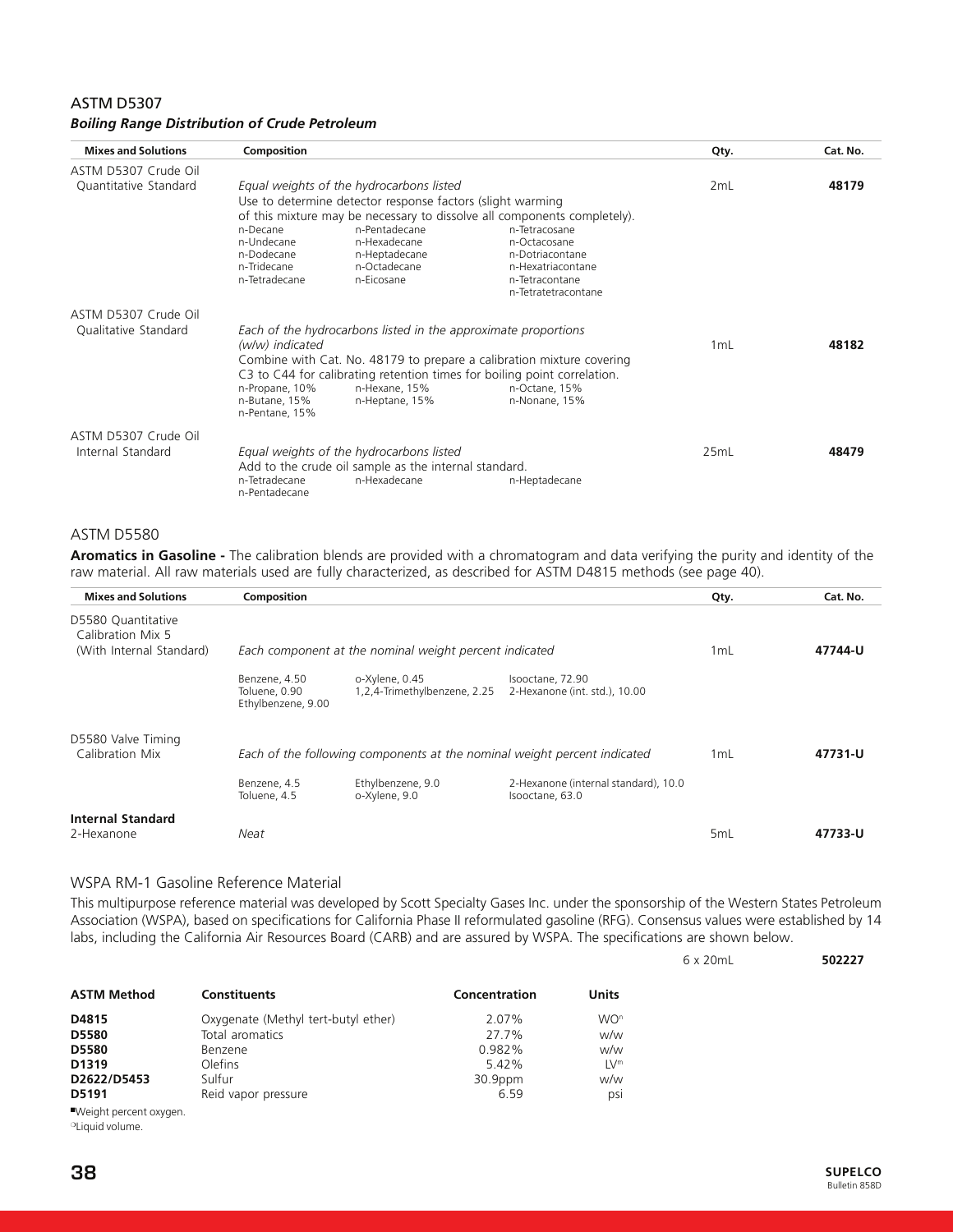# ASTM D5769 *Aromatics in Gasoline by GC/MS*

| <b>Mixes and Solutions</b>                        | Composition                                                                                                                                      | Qty.              | Cat. No. |
|---------------------------------------------------|--------------------------------------------------------------------------------------------------------------------------------------------------|-------------------|----------|
| ASTM D5769/EPA Aromatics<br>Internal Standard Mix | Each of the following components at the weight percent indicated<br>Ethylbenzene-d $_{\rm tot}$ 40.0<br>Benzene-d , 40.0<br>Naphthalene-d., 20.0 | $1 \times 5.0$ mL | 47327    |

# ASTM D5599

# **Oxygenates in Gasoline by GC and OFID Detection**

| <b>Mixes and Solutions</b> | omposition              | Οtν                             | Cat. No |
|----------------------------|-------------------------|---------------------------------|---------|
| 1,2-Dimethoxyethane (DME)  | Neat, Internal Standard | the contract of the contract of |         |

#### ASTM D5441

# *Purity of Methyl tert-butyl ether (MTBE) by GC*

| <b>Mixes and Solutions</b>                            | Composition                                                                                                              |                                                                 |                                                                                | Qty.   | Cat. No. |
|-------------------------------------------------------|--------------------------------------------------------------------------------------------------------------------------|-----------------------------------------------------------------|--------------------------------------------------------------------------------|--------|----------|
| <b>MTBE Quantitative Solutions and Neat Materials</b> |                                                                                                                          |                                                                 |                                                                                |        |          |
|                                                       | For analyses of oxygenates in gasoline.                                                                                  |                                                                 |                                                                                |        |          |
| tert-Amyl methyl ether                                | 2000µg/mL in methanol                                                                                                    |                                                                 |                                                                                | 1mL    | 506737   |
| Methyl tert-butyl ether (MTBE)                        | Neat                                                                                                                     |                                                                 |                                                                                | 1000mg | 48027    |
| Methyl tert-butyl ether (MTBE)                        | 2000µg/mL in methanol                                                                                                    |                                                                 |                                                                                | 1mL    | 48483    |
| <b>MTBE Contaminant Standards</b><br>ASTM D5441 MTBE  |                                                                                                                          |                                                                 |                                                                                |        |          |
| Contaminants (High) Mix A                             | Each component at 1% w/w in MTBE<br>Use to identify and determine response factors for the common<br>impurities in MTBE. |                                                                 |                                                                                | 1mL    | 47942    |
|                                                       | tert-Amyl methyl ether<br>tert-Butanol<br>tert-Butyl ethyl ether<br>Methanol                                             | 2-Methylbutane<br>2-Methyl-2-butene<br>Pentane<br>cis-2-Pentene | trans-2-Pentene<br>Triisobutylene (mixed isomers)<br>2,4,4-Trimethyl-1-pentene |        |          |
| ASTM D5441 MTBE                                       |                                                                                                                          |                                                                 |                                                                                |        |          |
| Contaminants (Low) Mix B                              | Each component at 0.1% w/w in MTBE                                                                                       |                                                                 |                                                                                | 1mL    | 47943    |
|                                                       | impurities in MTBE.                                                                                                      | Use to identify and determine response factors for the common   |                                                                                |        |          |
|                                                       | tert-Amyl methyl ether<br>tert-Butanol<br>tert-Butyl ethyl ether<br>Methanol                                             | 2-Methylbutane<br>2-Methyl-2-butene<br>Pentane<br>cis-2-Pentene | trans-2-Pentene<br>Triisobutylene (mixed isomers)<br>2,4,4-Trimethyl-1-pentene |        |          |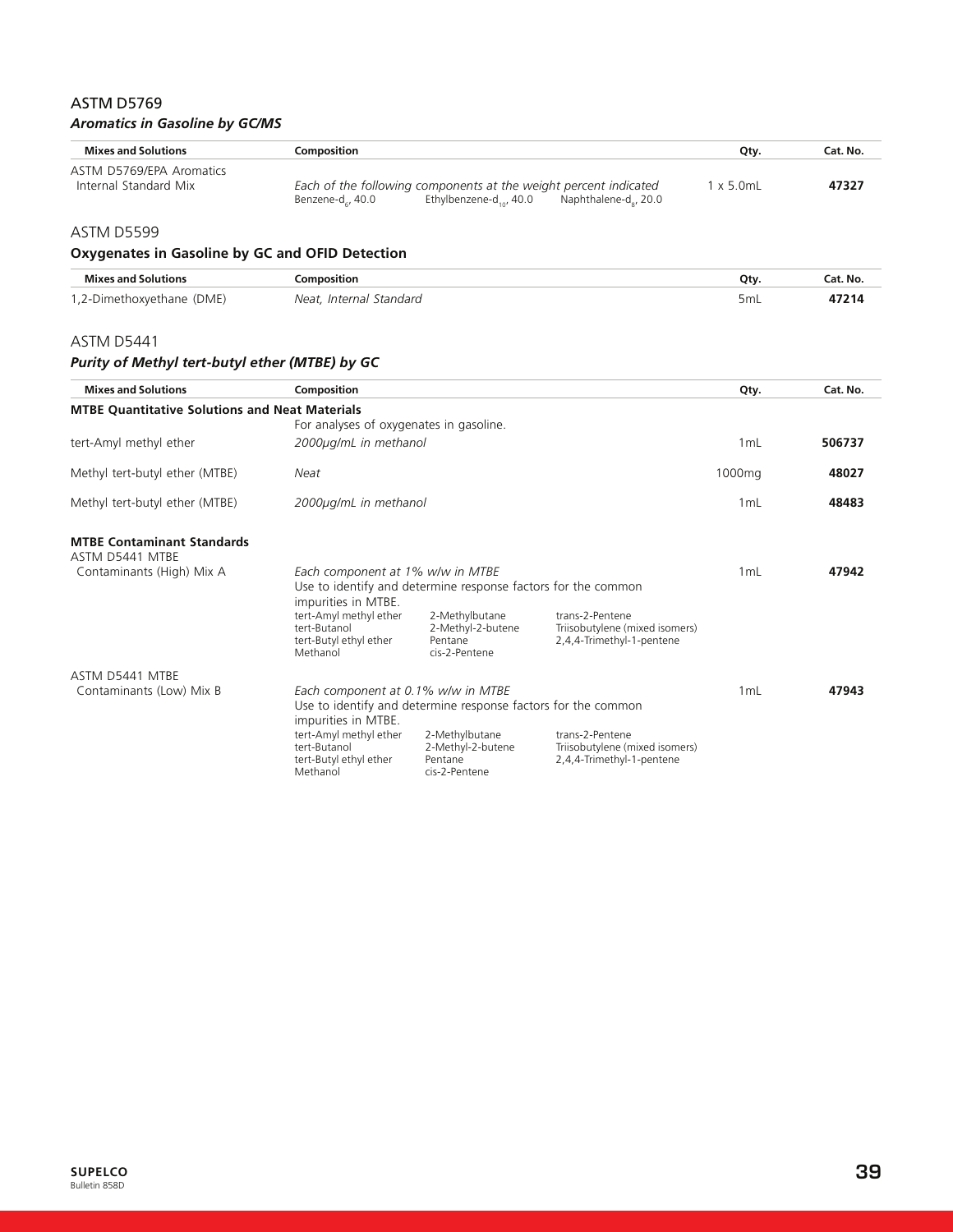# ASTM D4815

# *Determination of Oxygenates (Ethers and Alcohols) in Gasoline by GC*

Along with valve timing and peak identification mixes, two sets of quantitative calibration mixes are available, both with and without the method-specified internal standard. The internal standard-free mixes are packaged in quantities of approximately 9.5mL to allow the addition of the internal standard. All components used in preparing these standards have been analyzed for purity, water content, and the presence of other method components to 0.01%. Blends have been prepared using precise gravimetric techniques exceeding the requirements of ASTM Method D4815. Corrections are made for common impurities. All calibration blends are provided with a chromatogram and data verifying the purity and identity of the raw materials.

| D4815 Quantitative<br>Calibration Mix 1<br>(Without Internal Standard)<br>Each component at the nominal weight percent indicated<br>9.5mL<br>Ethanol, 3.00<br>tert-Pentanol, 1.25<br>tert-Butanol, 0.10<br>isooctane:xylene (65:35), 75.65<br>Methyl tert-butyl ether, 20.00<br>D4815 Quantitative<br>Calibration Mix 2<br>(Without Internal Standard)<br>9.5mL<br>47201<br>Each component at the nominal weight percent indicated<br>Ethanol, 0.10<br>tert-Pentanol, 5.00<br>tert-Butanol, 3.00<br>isooctane:xylene (65:35), 76.90<br>Methyl tert-butyl ether, 15.00<br>D4815 Quantitative<br>Calibration Mix 3<br>(Without Internal Standard)<br>9.5mL<br>Each component at the nominal weight percent indicated<br>Ethanol, 6.00<br>tert-Pentanol, 2.50<br>tert-Butanol, 6.00<br>isooctane:xylene (65:35), 75.50<br>Methyl tert-butyl ether, 10.00<br>D4815 Quantitative<br>Calibration Mix 4<br>(Without Internal Standard)<br>Each component at the nominal weight percent indicated<br>9.5mL<br>Ethanol, 9.00<br>tert-Pentanol, 3.75<br>tert-Butanol, 8.00<br>isooctane:xylene (65:35), 74.25<br>Methyl tert-butyl ether, 5.00<br>D4815 Quantitative<br>Calibration Mix 5<br>(Without Intern ndard)<br>9.5mL<br>Each component at the nominal weight percent indicated<br>Ethanol, 12.00<br>tert-Pentanol, 0.10<br>tert-Butanol, 12.00<br>isooctane:xylene (65:35), 75.80<br>Methyl tert-butyl ether, 0.10<br>1,2-Dimethoxyethane (DME)<br>Neat, internal standard<br>5 <sub>mL</sub><br>ASTM D4815 Calibration<br>Curve Verification Kit<br>Each of the following products<br>47210<br>Quantitative Calibration Mix 1 (47200)<br>Quantitative Calibration Mix 4 (47203)<br>Quantitative Calibration Mix 2 (47201)<br>Quantitative Calibration Mix 5 (47204)<br>Quantitative Calibration Mix 3 (47202)<br>1,2-Dimethoxyethane (47214)<br>D4815 Quantitative<br>Calibration Mix 1<br>(With Internal Standard)<br>Each component at the nominal weight percent indicated<br>1 <sub>mL</sub><br>Ethanol, 12.85<br>tert-Pentanol, 1.19<br>tert-Butanol, 0.095<br>isooctane:xylene (65:35), 71.87<br>Methyl tert-butyl ether, 19.00<br>DME (internal standard), 5.00<br>D4815 Quantitative<br>Calibration Mix 2 <sup>■</sup><br>(With Internal Standard)<br>Each component at the nominal weight percent indicated<br>1 <sub>mL</sub><br>Ethanol, 0.095<br>tert-Pentanol, 4.75<br>tert-Butanol, 2.85<br>isooctane:xylene (65:35), 73.06<br>Methyl tert-butyl ether, 14.25<br>DME (internal standard), 5.00<br>D4815 Quantitative<br>Calibration Mix 3 <sup>■</sup><br>(With Internal Standard)<br>Each component at the nominal weight percent indicated<br>1 <sub>mL</sub><br>Ethanol, 5.70<br>tert-Pentanol, 2.38 | <b>Mixes and Solutions</b> | Composition        |                                 | Qty. | Cat. No. |
|----------------------------------------------------------------------------------------------------------------------------------------------------------------------------------------------------------------------------------------------------------------------------------------------------------------------------------------------------------------------------------------------------------------------------------------------------------------------------------------------------------------------------------------------------------------------------------------------------------------------------------------------------------------------------------------------------------------------------------------------------------------------------------------------------------------------------------------------------------------------------------------------------------------------------------------------------------------------------------------------------------------------------------------------------------------------------------------------------------------------------------------------------------------------------------------------------------------------------------------------------------------------------------------------------------------------------------------------------------------------------------------------------------------------------------------------------------------------------------------------------------------------------------------------------------------------------------------------------------------------------------------------------------------------------------------------------------------------------------------------------------------------------------------------------------------------------------------------------------------------------------------------------------------------------------------------------------------------------------------------------------------------------------------------------------------------------------------------------------------------------------------------------------------------------------------------------------------------------------------------------------------------------------------------------------------------------------------------------------------------------------------------------------------------------------------------------------------------------------------------------------------------------------------------------------------------------------------------------------------------------------------------------------------------------------------------------------------------|----------------------------|--------------------|---------------------------------|------|----------|
|                                                                                                                                                                                                                                                                                                                                                                                                                                                                                                                                                                                                                                                                                                                                                                                                                                                                                                                                                                                                                                                                                                                                                                                                                                                                                                                                                                                                                                                                                                                                                                                                                                                                                                                                                                                                                                                                                                                                                                                                                                                                                                                                                                                                                                                                                                                                                                                                                                                                                                                                                                                                                                                                                                                      |                            |                    |                                 |      | 47200    |
|                                                                                                                                                                                                                                                                                                                                                                                                                                                                                                                                                                                                                                                                                                                                                                                                                                                                                                                                                                                                                                                                                                                                                                                                                                                                                                                                                                                                                                                                                                                                                                                                                                                                                                                                                                                                                                                                                                                                                                                                                                                                                                                                                                                                                                                                                                                                                                                                                                                                                                                                                                                                                                                                                                                      |                            |                    |                                 |      |          |
|                                                                                                                                                                                                                                                                                                                                                                                                                                                                                                                                                                                                                                                                                                                                                                                                                                                                                                                                                                                                                                                                                                                                                                                                                                                                                                                                                                                                                                                                                                                                                                                                                                                                                                                                                                                                                                                                                                                                                                                                                                                                                                                                                                                                                                                                                                                                                                                                                                                                                                                                                                                                                                                                                                                      |                            |                    |                                 |      |          |
|                                                                                                                                                                                                                                                                                                                                                                                                                                                                                                                                                                                                                                                                                                                                                                                                                                                                                                                                                                                                                                                                                                                                                                                                                                                                                                                                                                                                                                                                                                                                                                                                                                                                                                                                                                                                                                                                                                                                                                                                                                                                                                                                                                                                                                                                                                                                                                                                                                                                                                                                                                                                                                                                                                                      |                            |                    |                                 |      |          |
|                                                                                                                                                                                                                                                                                                                                                                                                                                                                                                                                                                                                                                                                                                                                                                                                                                                                                                                                                                                                                                                                                                                                                                                                                                                                                                                                                                                                                                                                                                                                                                                                                                                                                                                                                                                                                                                                                                                                                                                                                                                                                                                                                                                                                                                                                                                                                                                                                                                                                                                                                                                                                                                                                                                      |                            |                    |                                 |      |          |
|                                                                                                                                                                                                                                                                                                                                                                                                                                                                                                                                                                                                                                                                                                                                                                                                                                                                                                                                                                                                                                                                                                                                                                                                                                                                                                                                                                                                                                                                                                                                                                                                                                                                                                                                                                                                                                                                                                                                                                                                                                                                                                                                                                                                                                                                                                                                                                                                                                                                                                                                                                                                                                                                                                                      |                            |                    |                                 |      | 47202    |
|                                                                                                                                                                                                                                                                                                                                                                                                                                                                                                                                                                                                                                                                                                                                                                                                                                                                                                                                                                                                                                                                                                                                                                                                                                                                                                                                                                                                                                                                                                                                                                                                                                                                                                                                                                                                                                                                                                                                                                                                                                                                                                                                                                                                                                                                                                                                                                                                                                                                                                                                                                                                                                                                                                                      |                            |                    |                                 |      |          |
|                                                                                                                                                                                                                                                                                                                                                                                                                                                                                                                                                                                                                                                                                                                                                                                                                                                                                                                                                                                                                                                                                                                                                                                                                                                                                                                                                                                                                                                                                                                                                                                                                                                                                                                                                                                                                                                                                                                                                                                                                                                                                                                                                                                                                                                                                                                                                                                                                                                                                                                                                                                                                                                                                                                      |                            |                    |                                 |      | 47203    |
|                                                                                                                                                                                                                                                                                                                                                                                                                                                                                                                                                                                                                                                                                                                                                                                                                                                                                                                                                                                                                                                                                                                                                                                                                                                                                                                                                                                                                                                                                                                                                                                                                                                                                                                                                                                                                                                                                                                                                                                                                                                                                                                                                                                                                                                                                                                                                                                                                                                                                                                                                                                                                                                                                                                      |                            |                    |                                 |      |          |
|                                                                                                                                                                                                                                                                                                                                                                                                                                                                                                                                                                                                                                                                                                                                                                                                                                                                                                                                                                                                                                                                                                                                                                                                                                                                                                                                                                                                                                                                                                                                                                                                                                                                                                                                                                                                                                                                                                                                                                                                                                                                                                                                                                                                                                                                                                                                                                                                                                                                                                                                                                                                                                                                                                                      |                            |                    |                                 |      | 47204    |
|                                                                                                                                                                                                                                                                                                                                                                                                                                                                                                                                                                                                                                                                                                                                                                                                                                                                                                                                                                                                                                                                                                                                                                                                                                                                                                                                                                                                                                                                                                                                                                                                                                                                                                                                                                                                                                                                                                                                                                                                                                                                                                                                                                                                                                                                                                                                                                                                                                                                                                                                                                                                                                                                                                                      |                            |                    |                                 |      | 47214    |
|                                                                                                                                                                                                                                                                                                                                                                                                                                                                                                                                                                                                                                                                                                                                                                                                                                                                                                                                                                                                                                                                                                                                                                                                                                                                                                                                                                                                                                                                                                                                                                                                                                                                                                                                                                                                                                                                                                                                                                                                                                                                                                                                                                                                                                                                                                                                                                                                                                                                                                                                                                                                                                                                                                                      |                            |                    |                                 |      |          |
|                                                                                                                                                                                                                                                                                                                                                                                                                                                                                                                                                                                                                                                                                                                                                                                                                                                                                                                                                                                                                                                                                                                                                                                                                                                                                                                                                                                                                                                                                                                                                                                                                                                                                                                                                                                                                                                                                                                                                                                                                                                                                                                                                                                                                                                                                                                                                                                                                                                                                                                                                                                                                                                                                                                      |                            |                    |                                 |      |          |
|                                                                                                                                                                                                                                                                                                                                                                                                                                                                                                                                                                                                                                                                                                                                                                                                                                                                                                                                                                                                                                                                                                                                                                                                                                                                                                                                                                                                                                                                                                                                                                                                                                                                                                                                                                                                                                                                                                                                                                                                                                                                                                                                                                                                                                                                                                                                                                                                                                                                                                                                                                                                                                                                                                                      |                            |                    |                                 |      |          |
|                                                                                                                                                                                                                                                                                                                                                                                                                                                                                                                                                                                                                                                                                                                                                                                                                                                                                                                                                                                                                                                                                                                                                                                                                                                                                                                                                                                                                                                                                                                                                                                                                                                                                                                                                                                                                                                                                                                                                                                                                                                                                                                                                                                                                                                                                                                                                                                                                                                                                                                                                                                                                                                                                                                      |                            |                    |                                 |      | 47205    |
|                                                                                                                                                                                                                                                                                                                                                                                                                                                                                                                                                                                                                                                                                                                                                                                                                                                                                                                                                                                                                                                                                                                                                                                                                                                                                                                                                                                                                                                                                                                                                                                                                                                                                                                                                                                                                                                                                                                                                                                                                                                                                                                                                                                                                                                                                                                                                                                                                                                                                                                                                                                                                                                                                                                      |                            |                    |                                 |      |          |
|                                                                                                                                                                                                                                                                                                                                                                                                                                                                                                                                                                                                                                                                                                                                                                                                                                                                                                                                                                                                                                                                                                                                                                                                                                                                                                                                                                                                                                                                                                                                                                                                                                                                                                                                                                                                                                                                                                                                                                                                                                                                                                                                                                                                                                                                                                                                                                                                                                                                                                                                                                                                                                                                                                                      |                            |                    |                                 |      |          |
|                                                                                                                                                                                                                                                                                                                                                                                                                                                                                                                                                                                                                                                                                                                                                                                                                                                                                                                                                                                                                                                                                                                                                                                                                                                                                                                                                                                                                                                                                                                                                                                                                                                                                                                                                                                                                                                                                                                                                                                                                                                                                                                                                                                                                                                                                                                                                                                                                                                                                                                                                                                                                                                                                                                      |                            |                    |                                 |      | 47206    |
|                                                                                                                                                                                                                                                                                                                                                                                                                                                                                                                                                                                                                                                                                                                                                                                                                                                                                                                                                                                                                                                                                                                                                                                                                                                                                                                                                                                                                                                                                                                                                                                                                                                                                                                                                                                                                                                                                                                                                                                                                                                                                                                                                                                                                                                                                                                                                                                                                                                                                                                                                                                                                                                                                                                      |                            |                    |                                 |      |          |
| Methyl tert-butyl ether, 9.50<br>DME (internal standard), 5.00                                                                                                                                                                                                                                                                                                                                                                                                                                                                                                                                                                                                                                                                                                                                                                                                                                                                                                                                                                                                                                                                                                                                                                                                                                                                                                                                                                                                                                                                                                                                                                                                                                                                                                                                                                                                                                                                                                                                                                                                                                                                                                                                                                                                                                                                                                                                                                                                                                                                                                                                                                                                                                                       |                            | tert-Butanol, 5.70 | isooctane:xylene (65:35), 71.73 |      | 47207    |

■ For information on a kit containing this product, see the following page (Cat. No. 47211).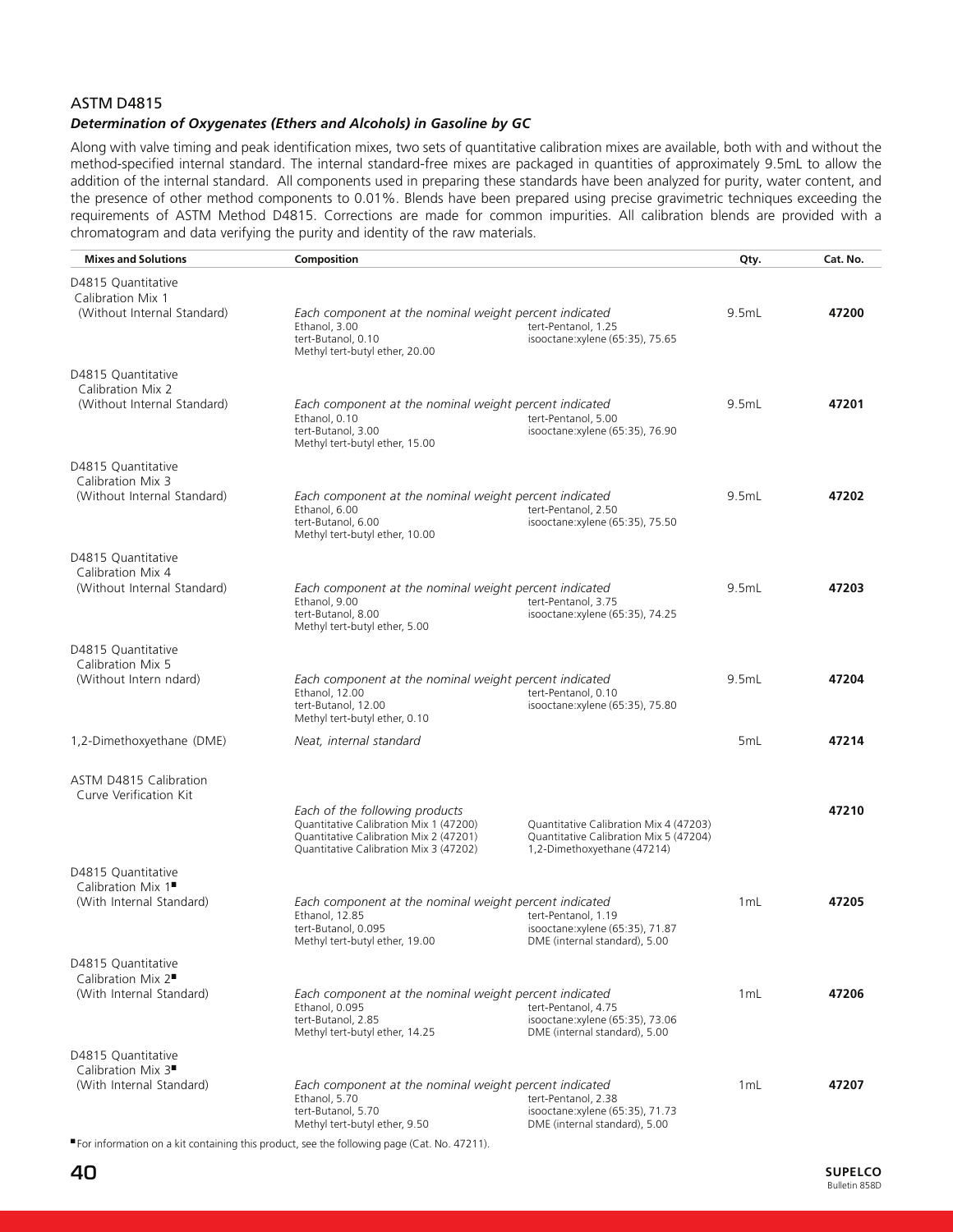| <b>Mixes and Solutions</b>                                          | Composition                                                                                                                                                                                            |                                                                                                                                                                                       | Qty. | Cat. No. |
|---------------------------------------------------------------------|--------------------------------------------------------------------------------------------------------------------------------------------------------------------------------------------------------|---------------------------------------------------------------------------------------------------------------------------------------------------------------------------------------|------|----------|
| D4815 Quantitative<br>Calibration Mix 4<br>(With Internal Standard) | Each component at the nominal weight percent indicated<br>Ethanol, 8.55<br>tert-Butanol, 7.60<br>Methyl tert-butyl ether, 4.75                                                                         | tert-Pentanol, 3.56<br>isooctane:xylene (65:35), 70.54<br>DME (internal standard), 5.00                                                                                               | 1 mL | 47208    |
| D4815 Quantitative<br>Calibration Mix 5<br>(With Internal Standard) | Each component at the nominal weight percent indicated<br>Ethanol, 11.40<br>tert-Butanol, 11.40<br>Methyl tert-butyl ether, 0.095                                                                      | tert-Pentanol, 0.095<br>isooctane:xylene (65:35), 72.01<br>DME (internal standard), 5.00                                                                                              | 1 mL | 47209    |
| <b>ASTM D4815</b><br>Valve Timing Mix                               | Each component at the nominal weight percent indicated<br>Use for determining the proper backflush valve timing.<br>Methylcyclopentane, 10.0<br>Diisopropyl ether, 10.0                                | Methyl tert-butyl ether, 10.0<br>n-Hexane, 60.0                                                                                                                                       | 1 mL | 47212    |
| <b>ASTM D4815</b><br>Qualitative Peak ID Mix                        | Ethyl tert-butyl ether, 10.0<br>Each component at the nominal weight percent indicated<br>Use for determining relative retention times of selected oxygenates.<br>Methylcyclopentane, 4.0              | Diisopropyl ether, 4.0                                                                                                                                                                | 1 mL | 47213    |
|                                                                     | Methanol, 7.3<br>Ethanol, 7.3<br>Isopropanol, 7.3<br>tert-Butanol, 7.3<br>n-Propanol, 7.3<br>Methyl tert-butyl ether, 4.0<br>sec-Butanol, 7.3                                                          | Isobutanol, 7.3<br>Ethyl tert-butyl ether, 4.0<br>tert-Pentanol, 7.3<br>1,2-Dimethoxyethane (internal standard), 6.0<br>n-Butanol, 7.3<br>Benzene, 5.0<br>tert-Amyl methyl ether, 7.3 |      |          |
| ASTM D4815 Quantitative<br>Calibration Kit                          | Each of the following products<br>Quantitative Calibration Mix 1 (47205)<br>Quantitative Calibration Mix 2 (47206)<br>Quantitative Calibration Mix 3 (47207)<br>Quantitative Calibration Mix 4 (47208) | Quantitative Calibration Mix 5 (47209)<br>Valve Timing Mix (47212)<br>Qualitative Peak ID Mix (47213)                                                                                 |      | 47211    |

#### **USP Solvent Standards**

Described in US Pharmacopoeia methods for determining residual organic solvents in pharmaceutical preparations.

| <b>Description</b>                                   |                                                                         |                                                                                                                                                        |                                                           | Qty.                    | Cat. No.           |
|------------------------------------------------------|-------------------------------------------------------------------------|--------------------------------------------------------------------------------------------------------------------------------------------------------|-----------------------------------------------------------|-------------------------|--------------------|
| International USP 467 Mix                            | Acetonitrile (500µg/mL)<br>Benzene (1000µg/mL)<br>Chloroform (500µg/mL) | 8 analytes at concentrations indicated in methanol<br>1,2-Dichloroethane<br>$(1000\mu g/mL)$<br>1,4-Dioxane (1000µg/mL)<br>Trichloroethene (1000µg/mL) | Methylene chloride<br>(5000µg/mL)<br>Pyridine (1000µg/mL) | 1 mL                    | 47632-U            |
| USP Organic Volatile<br>Impurities Mix               |                                                                         | 5 analytes at concentrations indicated in dimethyl sulfoxide                                                                                           |                                                           | $4 \times 1$ mL         | 47401              |
|                                                      | Benzene (1000µg/mL)<br>Chloroform (500µg/mL)                            | 1,4-Dioxane (1000µg/mL)<br>Methylene chloride<br>$(1000\mu q/mL)$                                                                                      | Trichloroethene<br>$(1000\mu q/mL)$                       |                         |                    |
| USP Modified Organic<br>Volatile Impurities Mix      | 5 analytes at concentrations indicated in methanol**                    |                                                                                                                                                        | 1mL                                                       | 47398                   |                    |
|                                                      | Benzene (1000µg/mL)<br>Chloroform (500µg/mL)<br>(5000µg/mL)             | 1,4-Dioxane (1000µg/mL)<br>Methylene chloride                                                                                                          | Trichloroethene<br>$(1000\mu q/mL)$                       |                         |                    |
| USP 467 OVI Mix<br>(High Concentration),<br>23rd Ed. |                                                                         | 5 analytes at indicated concentrations in DMSO                                                                                                         |                                                           | 1mL<br>$4 \times 1$ mL  | 47538-U<br>47539-U |
|                                                      | Benzene, 1000µg/mL<br>Chloroform, 500µg/mL                              | 1,4-Dioxane, 1000ug/mL<br>Methylene chloride, 5000ug/mL                                                                                                | Trichloroethylene, 1000µg/mL                              |                         |                    |
| USP 467 OVI Mix<br>(Low Concentration),<br>23rd Ed.  |                                                                         | 5 analytes at indicated concentrations in DMSO                                                                                                         |                                                           | 1 mL<br>$4 \times 1$ mL | 47540-U<br>47541-U |
|                                                      | Benzene, 100µg/mL<br>Chloroform, 50µg/mL                                | 1,4-Dioxane, 100µg/mL<br>Methylene chloride, 500µg/mL                                                                                                  | Trichloroethylene, 100µg/mL                               |                         |                    |

\*\*Alternate solutions are available. Please inquire.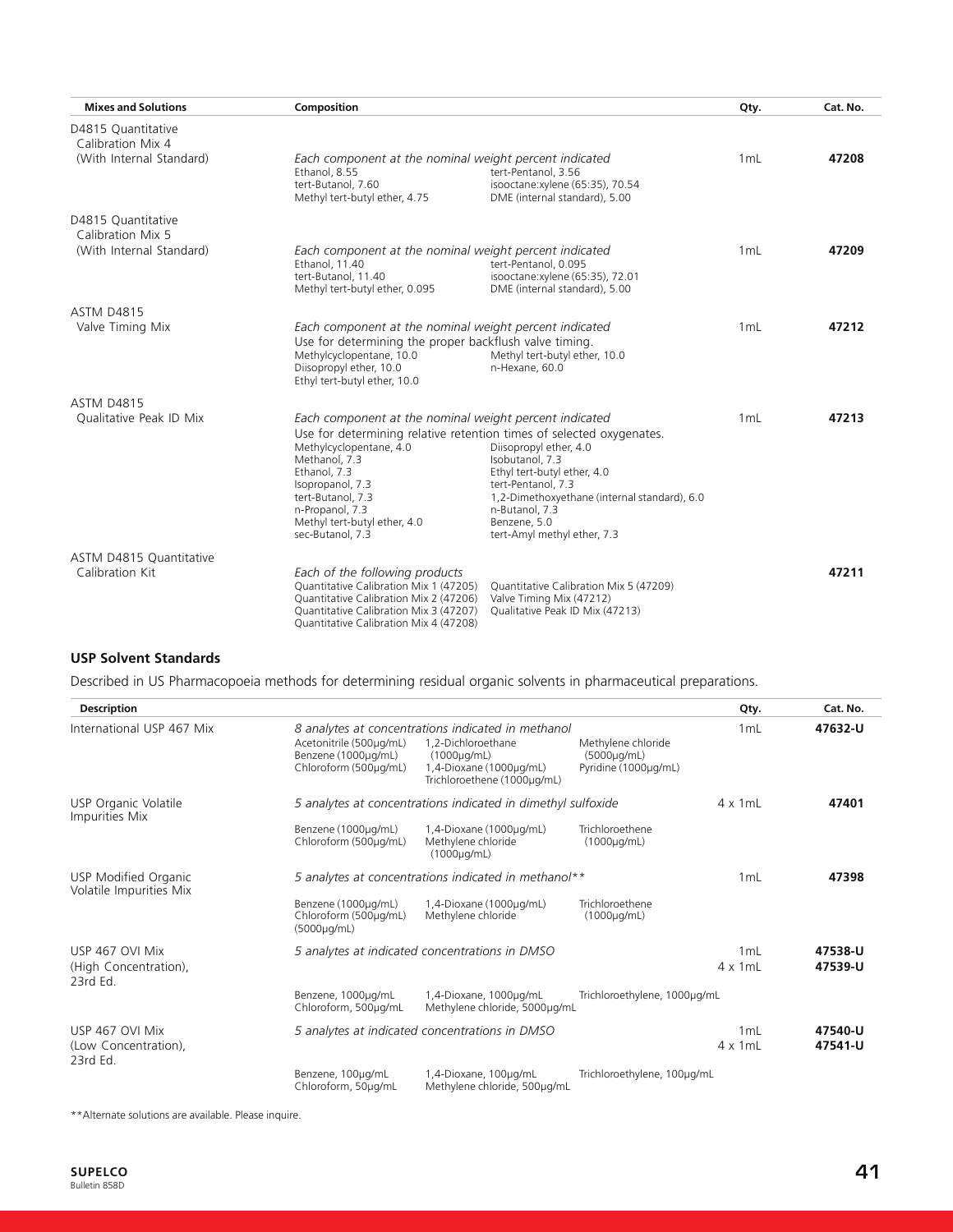# Transportable Gases

We offer an expanded line of pure gases and gas mixtures in convenient transportable cylinders, manufactured for Supelco by Scott Specialty Gases. Scott's popular SCOTTY® products are available in a variety of sizes and cylinder capacities. The portability of SCOTTY gases makes these products suitable for many types of applications, both in the laboratory and in the field.

Supelco warrants that the Scott calibration gas products listed below meet the analytical specifications for the period of time stated on the cylinder and/or the Certificate of Analysis.

- No cylinder demurrage or rental
- Long-term guaranteed stability for extended shelf life
- Sufficient product in every cylinder for many applications
- Save on shipping costs
- "Go anywhere" portability makes calibration jobs easier
- Quality accessory equipment available
- High accuracy increases dependability
- A large number of calibration gases are available

### Specifications

#### **SCOTTY I**

Contents: 4 liters Pressure: 120psig Outlet Fitting: Aerosol-type push button with applicator tube Weight: ~100g Dimensions: 2.5 x 8 in. D.O.T. Specs: 2Q **SCOTTY II** Contents: 14 liters Pressure: 240psig Outlet Fitting: CGA-160-1/8" NPT F Weight: 1.5 lb. Dimensions: 3 x 11 in. D.O.T. Specs: 4B240 **SCOTTY IV** Contents: 48 liters Pressure: 300psig Outlet Fitting: CGA-165 Weight: 1.75 lb. Dimensions: 4 x 16.25 in. D.O.T. Specs: 39 NRC **SCOTTY HP** Contents: 104 liters Pressure: 1800psig Outlet Fitting: CGA-180

Weight: 2.2 lb.

Dimensions: 3.25 x 12.25 in. D.O.T. Specs: 3AL1800

Scott Specialty Gases

Shelf life 1 year, unless otherwise noted.

| <b>Gas Composition and Concentration</b>     | <b>SCOTTY I</b><br>Cat. No. | <b>SCOTTY II</b><br>Cat. No. | <b>SCOTTY IV</b><br>Cat. No. |
|----------------------------------------------|-----------------------------|------------------------------|------------------------------|
| <b>Pure Gases</b>                            |                             |                              |                              |
| Air, zero (THC $<$ 1ppm)                     | 501212                      | 501220                       | 501239                       |
| Argon 99.995%                                | 501247                      | 501255                       |                              |
| Carbon dioxide 99.8%*                        | 501271                      | 23402                        | 501298                       |
| Hydrogen 99.99%                              |                             | 300100                       |                              |
| Methane 99.0%                                |                             | 22562                        |                              |
| Oxygen 99.6%                                 |                             | 300500                       |                              |
| <b>Two-Component Mixtures</b>                |                             |                              |                              |
| Benzene in air (1ppm)                        |                             |                              | 303402-U                     |
| Benzene in air (10ppm)                       |                             |                              |                              |
| Benzene in air (100ppm)                      |                             |                              | 303404                       |
| 1,3-Butadiene in nitrogen (10ppm)            |                             | 303405                       | 303406                       |
| Carbon dioxide in helium (100ppm)*■          |                             | 308200                       |                              |
| Carbon dioxide in nitrogen (100ppm)          |                             | 308300                       | 501301                       |
| Carbon dioxide in nitrogen (1000ppm)         |                             | 501336                       | 501344                       |
| Chlorine in nitrogen (10ppm)** See page 439. |                             |                              |                              |
| Ethylene in air $(10ppm)^*$                  |                             | 501379                       | 501387                       |
| Ethylene in helium (100ppm)                  |                             | 22572                        |                              |
| Hydrogen in helium (100ppm)■                 |                             | 301200                       |                              |
| Hydrogen in nitrogen (1%)                    | 501409                      | 501417                       | 501425                       |
| Hydrogen in nitrogen (100ppm)                |                             | 301300                       | 501433                       |
| Methane in helium (100ppm)                   | 501441                      | 307200                       | 501468                       |
| Methane in nitrogen (100ppm)■                |                             | 307300-U                     |                              |
| Methane in nitrogen (1%)                     | 501476                      | 23443                        | 501484                       |
| Nitrogen in helium (100ppm)                  |                             | 303200                       |                              |
| Nitrous oxide in nitrogen (1ppm)■            |                             | 501514                       | 501522                       |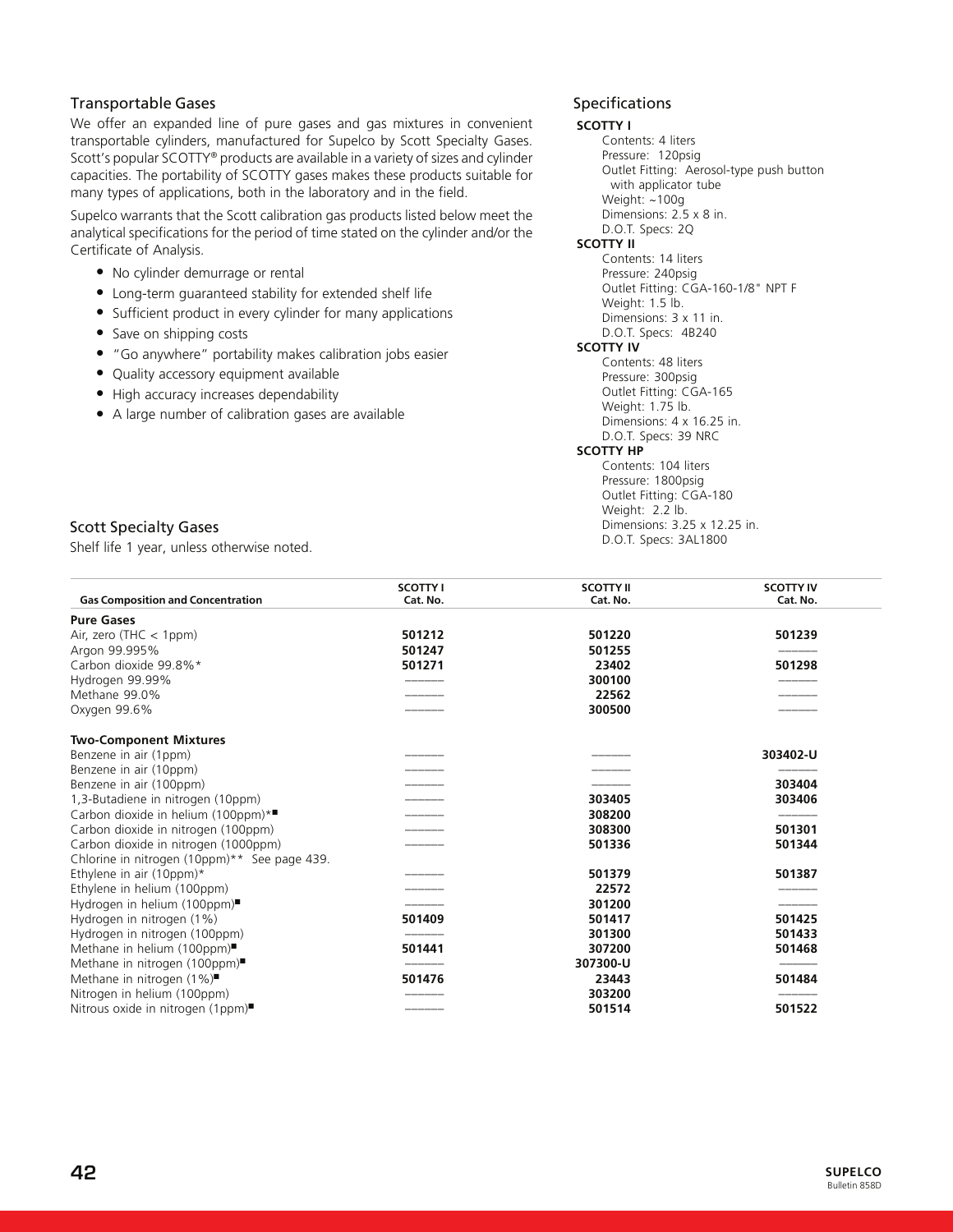|                                                                                                    | <b>SCOTTY I</b> | <b>SCOTTY II</b> | <b>SCOTTY IV</b> |
|----------------------------------------------------------------------------------------------------|-----------------|------------------|------------------|
| <b>Gas Composition and Concentration</b>                                                           | Cat. No.        | Cat. No.         | Cat. No.         |
| Two-Component Mixtures (contd.)                                                                    |                 |                  |                  |
| Oxygen in helium (100ppm)■                                                                         |                 | 305200           |                  |
| Oxygen in nitrogen (2%)■                                                                           | 501530          | 501549           | 501557           |
| Oxygen in nitrogen (6%)                                                                            | 501565          | 501573           | 501581           |
| 1,1,1-Trichloroethane in nitrogen (10ppm)                                                          |                 |                  | 303408           |
| Trichloroethylene in nitrogen (10ppm)                                                              |                 | 303400           | 303401           |
| Vinyl chloride in nitrogen (1ppm                                                                   | ______          | 22554<br>22553   | 501603           |
| Vinyl chloride in nitrogen (10ppm)<br>Vinyl chloride in nitrogen (50ppm)                           |                 | 22555-U          | 501611           |
| Vinyl chloride in nitrogen (100ppm)                                                                |                 | 22552            |                  |
| Vinyl chloride in nitrogen (1000ppm)                                                               |                 | 22556            |                  |
| <b>Three-Component Mixtures</b>                                                                    |                 |                  |                  |
| Carbon Dioxide and oxygen in nitrogen (1% / 20%)                                                   |                 | 23441            | 501638           |
| <b>Multi-Component Mixtures</b>                                                                    |                 |                  |                  |
| Carbon monoxide, carbon dioxide, hydrogen and oxygen                                               |                 |                  |                  |
| each at 0.5% in nitrogen                                                                           | 501646          | 23438            | 501654           |
| Carbon monoxide, carbon dioxide, methane, ethane,<br>ethylene and acetylene each at 1% in nitrogen |                 |                  |                  |
| Methane, carbon monoxide, carbon dioxide, hydrogen and                                             | 501662          | 23437            | 23462            |
| oxygen each at 1% in nitrogen                                                                      | 501670          | 22561            | 23463            |
| Carbon monoxide, carbon dioxide, nitrogen, and oxygen                                              |                 |                  |                  |
| each at 5%, methane and hydrogen each at 4% in helium                                              |                 | 501697           |                  |
| Carbon monoxide at 7%, carbon dioxide at 15% and                                                   |                 |                  |                  |
| oxygen at 5% in nitrogen                                                                           | 501719          | 23442            |                  |
| Carbon monoxide and oxygen each at 7%, carbon dioxide                                              |                 |                  |                  |
| at 15% and methane at 4.5% in nitrogen                                                             |                 | 501743           | 501751           |
| Branched paraffins, each at 15ppm: iso-butane,                                                     |                 |                  |                  |
| 2-methylbutane, 2,2-dimethylpropane, 2-methylpentane,                                              |                 |                  |                  |
| 3-methylpentane, 2,2-dimethylbutane in nitrogen                                                    | 22501           | 23445            |                  |
| C1-C6 n-Paraffins, each at 15ppm: methane, ethane,                                                 |                 |                  |                  |
| propane, butane, pentane and hexane in nitrogen                                                    | 501778          | 23444            | 501786           |
| C1-C6 n-Paraffins, each at 100ppm: methane, ethane,                                                |                 |                  |                  |
| propane, butane, pentane, hexane in nitrogen                                                       | 501840          | 330300           | 501859           |
| C1-C6 n-Paraffins, each at 100ppm: methane, ethane,                                                |                 |                  | 501808           |
| propane, butane, pentane, hexane in helium<br>C1-C6 n-Paraffins, each at 1000ppm: methane, ethane, | 501794          | 330200           |                  |
| propane, butane, pentane, hexane in helium                                                         | 501816          | 501824           | 501832           |
| C2-C4 Alkynes, each at 15ppm: acetylene, propyne,                                                  |                 |                  |                  |
| 1-butyne, 2-butyne in nitrogen                                                                     | 22508           |                  |                  |
| C2-C6 Olefins, each at 100ppm: ethylene, propylene,                                                |                 |                  |                  |
| 1-butene, 1-pentene, 1-hexene in nitrogen                                                          |                 | 332300-U         | 501875           |
| C2-C6 Olefins, each at 100ppm: ethylene, propylene,                                                |                 |                  |                  |
| 1-butene, 1-pentene, 1-hexene in helium                                                            |                 | 332200           | 501867           |
| Methane, ethane, ethylene, acetylene, propane, propylene,                                          |                 |                  |                  |
| propyne, n-butane each at 15ppm in nitrogen                                                        | 22566           |                  | 23470-U          |
| n-Butane, iso-butane, cis-2-butene, trans-2-butene, 1-butene,                                      |                 |                  |                  |
| iso-butylene, 1,3-butadiene, ethyl acetylene each at                                               |                 |                  |                  |
| 15ppm in nitrogen                                                                                  | 22567           |                  | 23471            |
| BTEX Mix**: benzene, ethylbenzene, toluene,                                                        |                 |                  |                  |
| m-xylene, o-xylene, p-xylene, each at 10ppm in nitrogen                                            |                 |                  | 501883           |

| <b>Gas Composition and Concentration</b> | <b>SCOTTY HP</b><br>Cat. No. |
|------------------------------------------|------------------------------|
| Chlorine in nitrogen (10ppm)**           | 501352                       |

■ Custom concentrations available. Please inquire.

\*Pressure restricted due to either vapor pressure restriction or flammable oxidizer restriction.

\*\*Shelf life 6 months.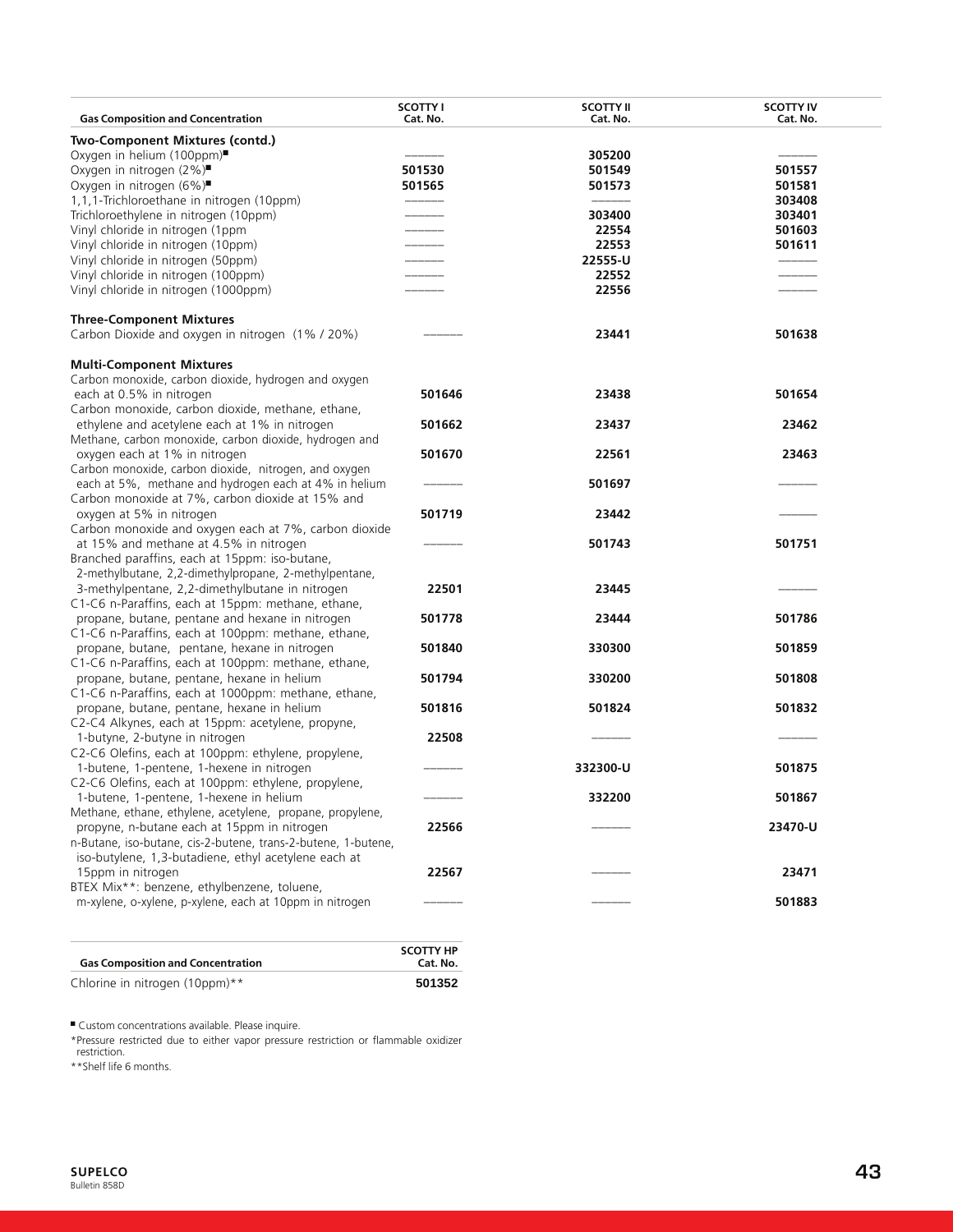# Natural Gas Reference Standards

Prepared gravimetrically with weights traceable to the National Institute of Standards and Technology, then verified by analysis. In 14-liter SCOTTY II cylinders. Shelf life: 1 year.

| Component<br>(mole percent) | <b>GPA</b><br><b>Standard</b> | <b>Calorimetric</b><br><b>Standard</b> | High<br>Ethane<br><b>Standard</b> | Helium-<br><b>Enriched</b><br><b>Standard</b> |
|-----------------------------|-------------------------------|----------------------------------------|-----------------------------------|-----------------------------------------------|
| <b>Helium</b>               | 0.50                          |                                        |                                   | 2.00                                          |
| Nitrogen                    | 5.00                          | 2.50                                   | 9.00                              | 1.60                                          |
| Carbon dioxide              | 1.00                          | 3.00                                   | 0.50                              | 0.20                                          |
| Methane                     | 70.50                         | 88.73                                  | 64.00                             | 88.90                                         |
| Ethane                      | 9.00                          | 3.50                                   | 12.50                             | 3.00                                          |
| Propane                     | 6.00                          | 1.00                                   | 7.00                              | 1.70                                          |
| Isobutane                   | 3.00                          | 0.40                                   | 3.00                              | 1.00                                          |
| n-Butane                    | 3.00                          | 0.40                                   | 3.00                              | 1.00                                          |
| Isopentane                  | 1.00                          | 0.15                                   | 0.50                              | 0.30                                          |
| n-Pentane                   | 1.00                          | 0.15                                   | 0.50                              | 0.30                                          |
| Neopentane                  | -                             | 0.10                                   | -                                 | -                                             |
| n-Hexane                    |                               | 0.05                                   |                                   |                                               |
| n-Heptane                   |                               | 0.02                                   |                                   |                                               |

| <b>Standard</b> | BTU  | Qtv. | Cat. No. |
|-----------------|------|------|----------|
| GPA             | 1298 | 785g | 303100-U |
| Calorimetric    | 1028 | 790q | 303101   |
| High Ethane     | 1500 | 763a | 303102   |
| Helium-Enriched | 1083 | 774q | 303103   |

#### **Model 24 SCOTTY Single-Stage, General Purpose Regulator for SCOTTY II and IV Cylinders**

Designed for noncorrosive service.

- Brass body with acetal resin bonnet/Viton diaphragm
- Tamper resistant, locking control knob
- Inlet connection 1/4 inch AN flare (CGA-165 or CGA-160)
- Maximum inlet pressure 300psig
- Delivery pressure range 1-60psig, can be preset
- Miniature

| <b>Description</b>                     | Cat. No. |
|----------------------------------------|----------|
| <b>Model 24 Single-Stage Regulator</b> |          |
| with CGA-160 (for SCOTTY II)           | 507911   |
| with CGA-165 (for SCOTTY IV)           | 501395   |

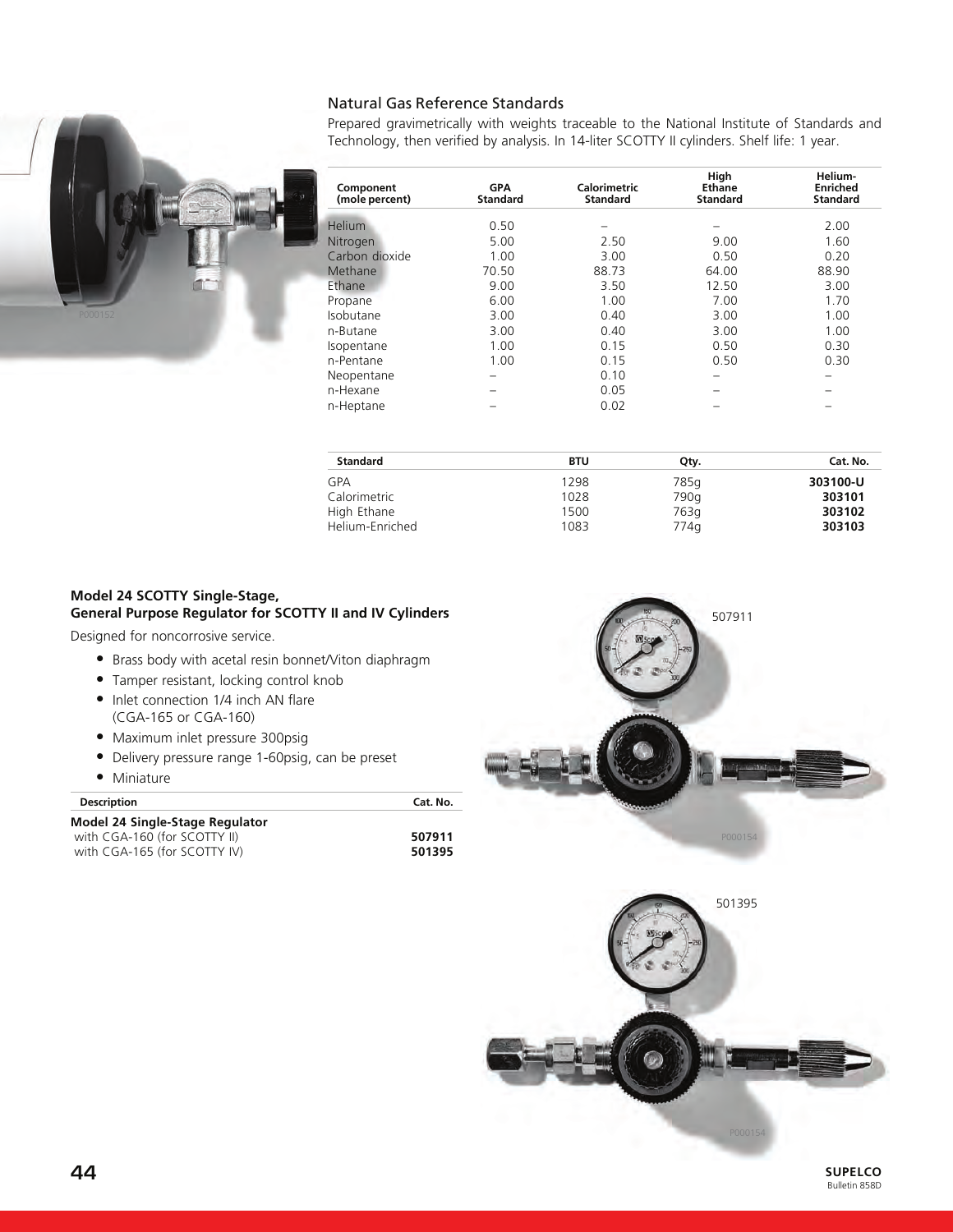# Syringe Adapter for SCOTTY II and IV Cylinders•

Withdraw calibration gas into a syringe, through a silicone rubber septum. A vent at the septum permits purging prior to filling the syringe. Constructed of chromium-plated brass. Maximum pressure 240psi (16.9kg/cm<sup>2</sup>). 1/8" NPT male fitting.

| <b>Description</b>           | Cat. No. |
|------------------------------|----------|
| Syringe Adapter              | 609010   |
| Additional Septa (pk. of 10) | 608010   |

#### Pressure Regulator for SCOTTY II and IV Cylinders•

Reliable pressure regulation to 1psig (0.07kg/cm2), indicated on a 0-60psi (4.2kg/cm<sup>2</sup>) gauge. Easily connects to SCOTTY cylinders with the 1/8" NPT connector provided. You can also attach the syringe adapter (Cat. No. 609010) to the regulator for low pressure sample removal. Aluminum body with acetyl resin bonnet. Maximum inlet pressure: 400psi (28.1kg/cm<sup>2</sup>).

•**Note:** For safety reasons, this regulator does not fit higher pressure SCOTTY IV-EL cylinders.

| <b>Description</b> | Cat. No. |
|--------------------|----------|
| Regulator          | 513010   |

# Stand for SCOTTY IV Cylinders

Stabilizes your cylinder on a benchtop or other surface.

| <b>Description</b> | Cat. No. |
|--------------------|----------|
| Stand              | 500410   |



P000160







# Using SCOTTY IV Cylinders

SCOTTY IV gas cylinders should be used with a pressure regulator and SCOTTY syringe adapter. SCOTTY IV cylinders are fitted with two ports, one of which is a 1/8-inch NPT port, as shown at left. Fit the pressure regulator to the 1/8-inch NPT port, then connect the syringe adapter to the regulator.

**Custom Gases -** We can provide custom gas blends to your specifications. To inquire, contact our Technical Service department.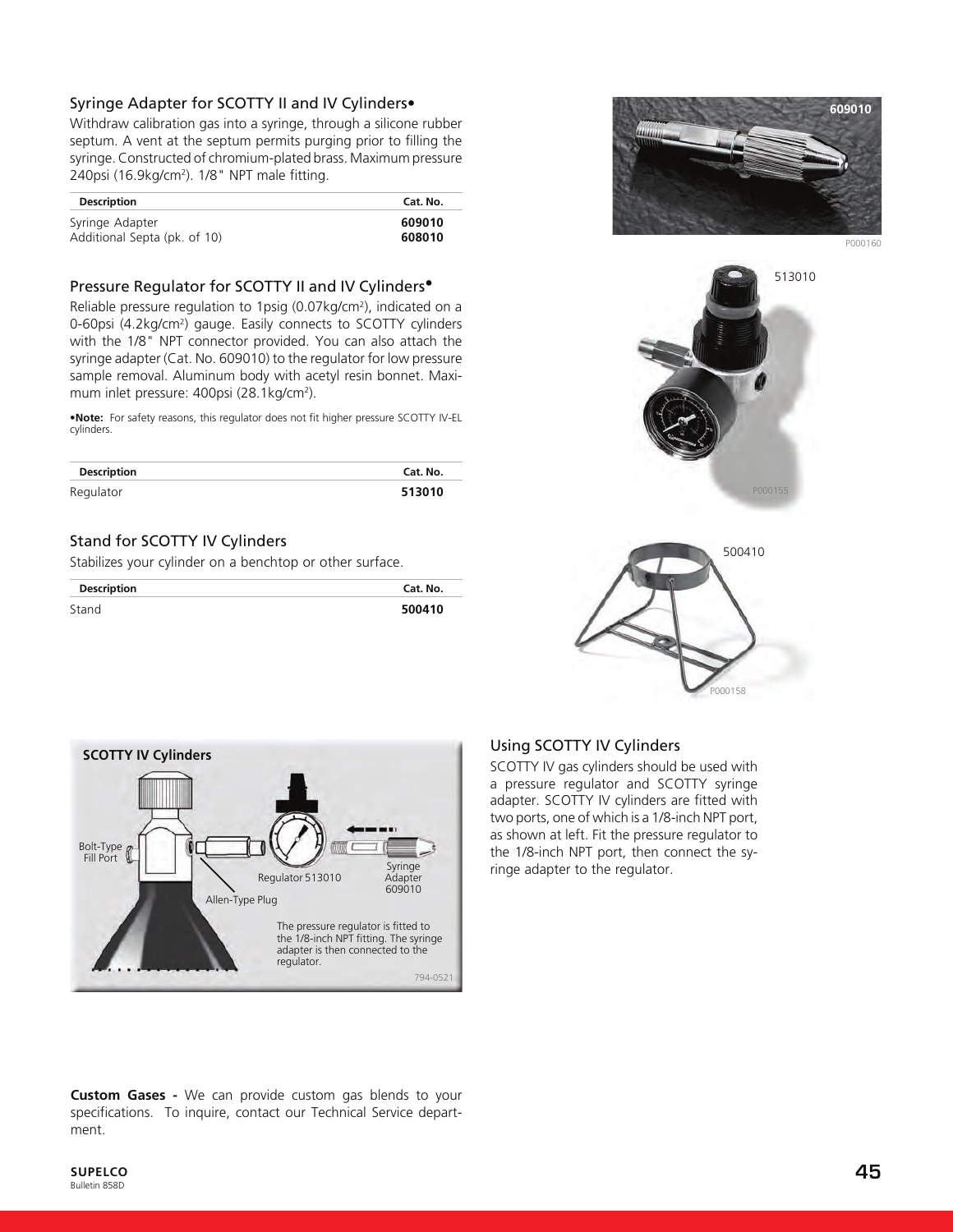# Environmental Standards

| <b>Mixes and Solutions</b>                     | Composition                                                                                                  |                                                                                                                                             |                                                                                 | Qty.                   | Cat. No.        |
|------------------------------------------------|--------------------------------------------------------------------------------------------------------------|---------------------------------------------------------------------------------------------------------------------------------------------|---------------------------------------------------------------------------------|------------------------|-----------------|
| <b>BTEX Standards*</b>                         |                                                                                                              |                                                                                                                                             |                                                                                 |                        |                 |
| UST BTEX Mix 58                                | 6 analytes, 200µg/mL each in methanol                                                                        |                                                                                                                                             |                                                                                 | 1 <sub>mL</sub><br>1mL | 48026<br>4S8026 |
|                                                | Benzene<br>Ethylbenzene                                                                                      | Toluene<br>m-Xylene                                                                                                                         | o-Xylene<br>p-Xylene                                                            |                        |                 |
| <b>HC BTEX Mix</b>                             | 6 analytes, 2000µg/mL each in methanol<br>Benzene<br>Ethylbenzene                                            | Toluene<br>m-Xylene                                                                                                                         | o-Xylene<br>p-Xylene                                                            | 1mL                    | 47993           |
| HC BTEX/MTBE Mix                               | 7 analytes, 2000µg/mL each in methanol<br>Benzene<br>Ethylbenzene<br>Methyl tert-butyl ether                 | Toluene<br>m-Xylene                                                                                                                         | o-Xylene<br>p-Xylene                                                            | 1 mL                   | 47505-U         |
| <b>Gasoline Range Organics (GRO) Standards</b> |                                                                                                              |                                                                                                                                             |                                                                                 |                        |                 |
| Gasoline Additives Mix                         | 4 analytes, 200µg/mL each in methanol<br>1.2-Dibromoethane<br>Dibromomethane                                 | 1,2-Dichloroethane                                                                                                                          | Methyl tert-butyl ether                                                         | 1 <sub>mL</sub>        | 47905           |
| Gasoline Range Organics<br>(GRO) Mix           | 9 analytes, 2000µg/mL each in methanol<br>Benzene<br>Ethylbenzene<br>3-Methylpentane                         | Naphthalene<br>Toluene<br>1,2,4-Trimethylbenzene                                                                                            | 2,2,4-Trimethylbenzene<br>m-Xylene<br>o-Xylene                                  | 1mL                    | 47576-U         |
| <b>PVOC Mix</b>                                | 8 analytes, 2000µg/mL each in methanol<br>Benzene<br>Ethylbenzene<br>Methyl tert-butyl ether                 | Toluene<br>1,2,4-Trimethylbenzene<br>1,3,5-Trimethylbenzene                                                                                 | m-Xylene<br>o-Xylene                                                            | 1 mL                   | 47916           |
| EPA Gasoline Range Organics<br>(GRO) Mix       | Benzene, 500µg/mL<br>Ethylbenzene, 500µg/mL<br>Heptane, 500µg/mL                                             | 9 analytes at indicated concentrations in methanol<br>2-Methylpentane, 1500ug/mL<br>Toluene, 1500µg/mL<br>1,2,4-Trimethylbenzene, 1000ug/mL | 2,2,4-Trimethylpentane, 1500µg/mL<br>m-Xylene, 1000µg/mL<br>o-Xylene, 1000µg/mL | 1 mL                   | 47577-U         |
| UST Modified Gasoline Range<br>Organics (GRO)  | 10 analytes, 1000µg/mL each in methanol<br>Benzene<br>Ethylbenzene<br>Methyl tert-butyl ether<br>Naphthalene | Toluene<br>1,2,4-Trimethylbenzene<br>1,3,5-Trimethylbenzene                                                                                 | m-Xylene<br>o-Xvlene<br>p-Xylene                                                | 1mL                    | 48167           |
| Revised PVOC/GRO Mix                           | 10 analytes, 2000µg/mL each in methanol<br>Benzene<br>Ethylbenzene<br>Methyl tert-butyl ether<br>Naphthalene | Toluene<br>1,2,4-Trimethylbenzene<br>1,3,5-Trimethylbenzene                                                                                 | m-Xylene<br>o-Xylene<br>p-Xylene                                                | 1mL                    | 47578-U         |

| <b>Mixes and Solutions</b>                       | Composition             |                                       |               | Qty. | Cat. No. |
|--------------------------------------------------|-------------------------|---------------------------------------|---------------|------|----------|
| <b>Surrogate Standards</b>                       |                         |                                       |               |      |          |
| $\alpha$ , $\alpha$ , $\alpha$ -Trifluorotoluene | 10,000µg/mL in methanol |                                       |               | 1mL  | 47582-U  |
| 1-Chlorooctane                                   |                         | 10,000µg/mL in methanol               |               |      | 47583-U  |
| <b>Internal Standard</b>                         |                         |                                       |               |      |          |
| 1-Chloro-4-fluorobenzene                         | 5000µg/mL in methanol   |                                       |               | 1mL  | 48194    |
| Diesel Range Organics (DRO) Standards            |                         |                                       |               |      |          |
| UST Modified Diesel Range                        |                         |                                       |               |      |          |
| Organics (DRO)                                   |                         | 10 analytes, 1000µg/mL each in hexane |               | 1mL  | 48166    |
|                                                  | n-Decane                | n-Octadecane                          | n-Tetracosane |      |          |
|                                                  | n-Dodecane              | n-Eicosane                            | n-Hexacosane  |      |          |
|                                                  | n-Tetradecane           | n-Docosane                            | n-Octacosane  |      |          |

n-Hexadecane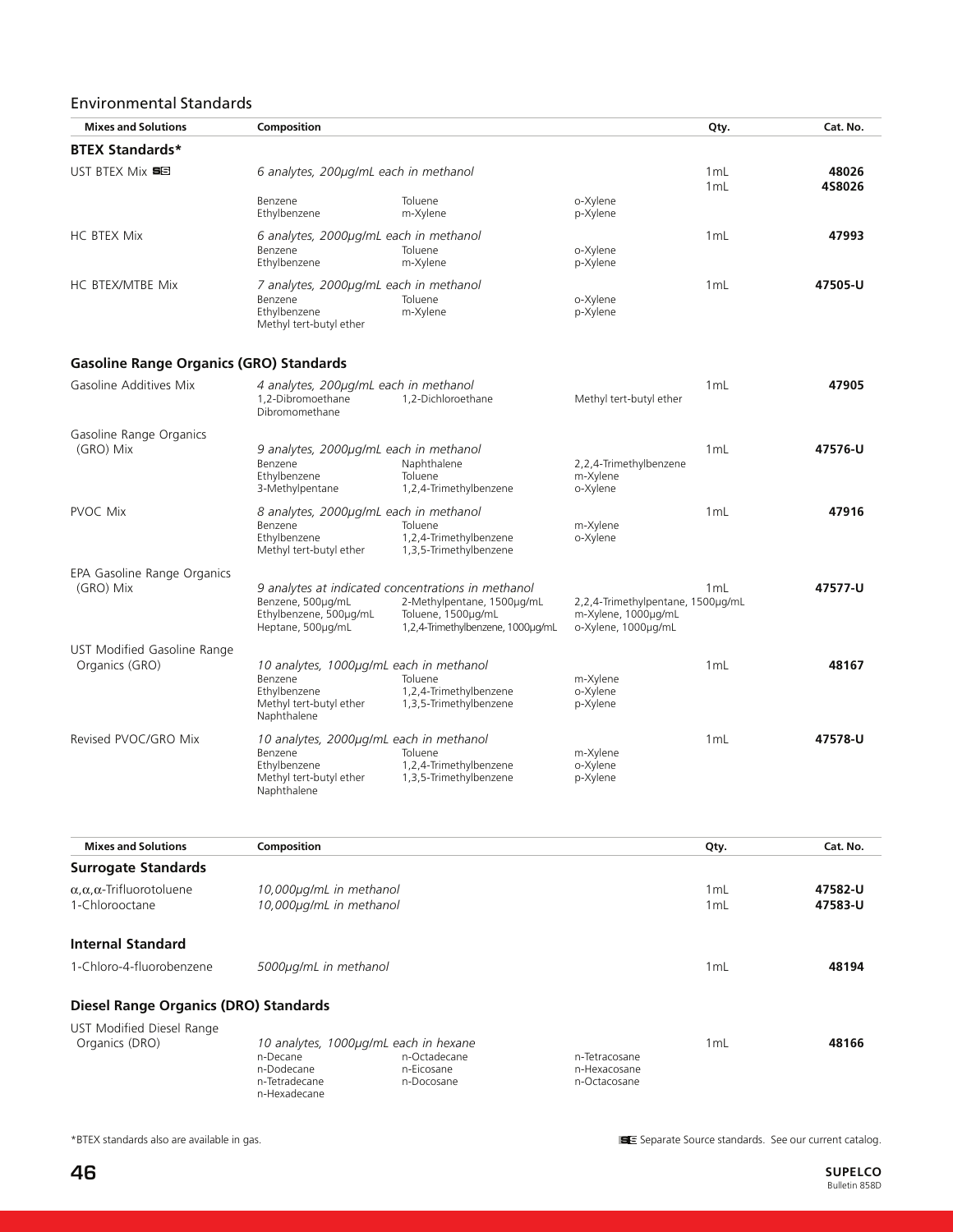| <b>Mixes and Solutions</b>                                | Composition                                                       |                                              |                                       | Qty.                   | Cat. No.           |
|-----------------------------------------------------------|-------------------------------------------------------------------|----------------------------------------------|---------------------------------------|------------------------|--------------------|
| <b>Internal Standard or Surrogate Standard for Diesel</b> |                                                                   |                                              |                                       |                        |                    |
| 1-Chlorooctadecane                                        | 10,000µg/mL in methylene chloride                                 |                                              |                                       | 1mL                    | 47584-U            |
| <b>Surrogate Standard for Diesel</b>                      |                                                                   |                                              |                                       |                        |                    |
| 2-Fluorobiphenyl                                          | 10,000µg/mL in methylene chloride                                 |                                              |                                       | 1 <sub>mL</sub>        | 47581-U            |
|                                                           |                                                                   |                                              |                                       |                        |                    |
| <b>Surrogate Standard</b>                                 |                                                                   |                                              |                                       |                        |                    |
| o-Terphenyl                                               | 2000µg/mL in acetone<br>10,000µg/mL in methylene chloride         |                                              |                                       | 1mL<br>1mL             | 48169<br>47580-U   |
| <b>Internal Standard for DRO</b>                          |                                                                   |                                              |                                       |                        |                    |
| $5-\alpha$ -Androstane                                    | 2000µg/mL in methylene chloride                                   |                                              |                                       | 1mL                    | 48168              |
| <b>Fuel Standards</b>                                     |                                                                   |                                              |                                       |                        |                    |
| Aviation Gasoline■                                        | 20,000µg/mL in methanol                                           |                                              |                                       | 1 <sub>mL</sub>        | 47531-U            |
| Gasoline <sup>■</sup>                                     | 20,000µg/mL in methanol                                           |                                              |                                       | 1mL                    | 47516-U            |
| Jet (Turbine) Fuel■                                       | 20,000µg/mL in methanol                                           |                                              |                                       | 1mL                    | 47533-U            |
| JP-4 Military Fuel Standard                               | 10,000µg/mL in methylene chloride                                 |                                              |                                       | 1mL                    | 47585-U            |
| JP-5 Military Fuel Standard                               | 10,000µg/mL in methylene chloride                                 |                                              |                                       | 1mL                    | 47586-U            |
| JP-8 Military Fuel Standard                               | 10,000µg/mL in methylene chloride                                 |                                              |                                       | 1mL                    | 47587-U            |
| Kerosene Reference Standard                               | 50,000µg/mL in hexane                                             |                                              |                                       | 1mL                    | 47517-U            |
| No. 1 Fuel Oil <sup>■</sup>                               | 20,000µg/mL in methanol                                           |                                              |                                       | 1mL                    | 47518-U            |
| No. 2 Fuel Oil <sup>■</sup>                               | 20,000µg/mL in methanol                                           |                                              |                                       | 1mL                    | 47515-U            |
| No. 3 Fuel Oil <sup>■</sup>                               | 50,000µg/mL in hexane                                             |                                              |                                       | 1mL                    | 47534-U            |
| No. 4 Fuel Oil <sup>■</sup><br>No. 6 Fuel Oil             | 50,000µg/mL in hexane<br>20,000µg/mL in hexane:chloroform (50:50) |                                              |                                       | 1 <sub>mL</sub><br>1mL | 47535-U<br>47536-U |
| <b>State-Specific Petroleum Method Standards</b>          |                                                                   |                                              |                                       |                        |                    |
| <b>Massachusetts</b>                                      |                                                                   |                                              |                                       |                        |                    |
| <b>EPA Matrix</b><br>Spike Standard Mix                   | 31 analytes, 25µg/mL each in hexane1mL                            |                                              |                                       | 46859-U                |                    |
|                                                           | n-Nonane                                                          | n-Octacosane                                 | Benzo(a)pyrene                        |                        |                    |
|                                                           | n-Decane                                                          | n-Triacontane                                | Chrysene                              |                        |                    |
|                                                           | n-Dodecane<br>n-Tetradecane                                       | n-Hexatriacontane<br>Acenaphthene            | Dibenz(a,h)anthracene<br>Fluorene     |                        |                    |
|                                                           | n-Hexadecane                                                      | Acenaphthylene                               | Fluoranthene                          |                        |                    |
|                                                           | n-Octadecane                                                      | Anthracene                                   | Indeno(1,2,3-cd)pyrene                |                        |                    |
|                                                           | n-Nonadecane                                                      | Benzo(a)anthracene                           | 2-Methylnaphthalene                   |                        |                    |
|                                                           | n-Eicosane<br>n-Docosane                                          | Benzo(b)fluoranthene<br>Benzo(k)fluoranthene | Naphthalene<br>Pyrene                 |                        |                    |
|                                                           | n-Tetracosane<br>n-Hexacosane                                     | Benzo(ghi)perylene                           | Phenanthrene                          |                        |                    |
| <b>Florida</b>                                            |                                                                   |                                              |                                       |                        |                    |
| n-Hydrocarbons Mix                                        | 17 analytes, 1000µg/mL each in                                    |                                              |                                       | 1mL                    | 46855-U            |
|                                                           | methylene chloride:carbon disulfide (50:50)                       |                                              |                                       |                        |                    |
|                                                           | n-Octane<br>n-Decane                                              | n-Eicosane<br>n-Docosane                     | n-Dotriacontane<br>n-Tetratriacontane |                        |                    |
|                                                           | n-Dodecane                                                        | n-Tetracosane                                | n-Hexatriacontane                     |                        |                    |
|                                                           | n-Tetradecane                                                     | n-Hexacosane                                 | n-Octatriacontane                     |                        |                    |
|                                                           | n-Hexadecane<br>n-Octadecane                                      | n-Octacosane<br>n-Triacontane                | n-Tetracontane                        |                        |                    |
| Refinery grade.                                           |                                                                   |                                              |                                       |                        |                    |
|                                                           |                                                                   |                                              |                                       |                        |                    |
|                                                           |                                                                   |                                              |                                       |                        |                    |

OV – Ohio Valley Specialty Chemical Co.<br>Polywax – Petrolite Specialty Polymers Group<br>Oxyblend, SCOTTY – Scott Specialty Gases, Inc.<br>UCON – Union Carbide Corp.<br>UCON – Union Carbide Corp.<br>Viton – Dupont Dow Elastomers<br>Starbo

Fused silica columns manufactured under HP US Pat. No. 4,293,415.

**Trademarks** Apiezon – Biddle Instruments<br>Bentone – National Lead Co., Baroid Sales Div.<br>Carbowax – Union Carbide Corp.<br>Cellosolve – Union Carbide Corp.<br>Chromosorb – Celite Corp.<br>dBase III Plus – Ashton-Tate Co.<br>Dexsil – Dexsil Chemica Hamilton – Hamilton Co. HayeSep – Hayes Separations Inc. Lotus 1-2-3 – Lotus Development Co.

**SUPELCO 47**